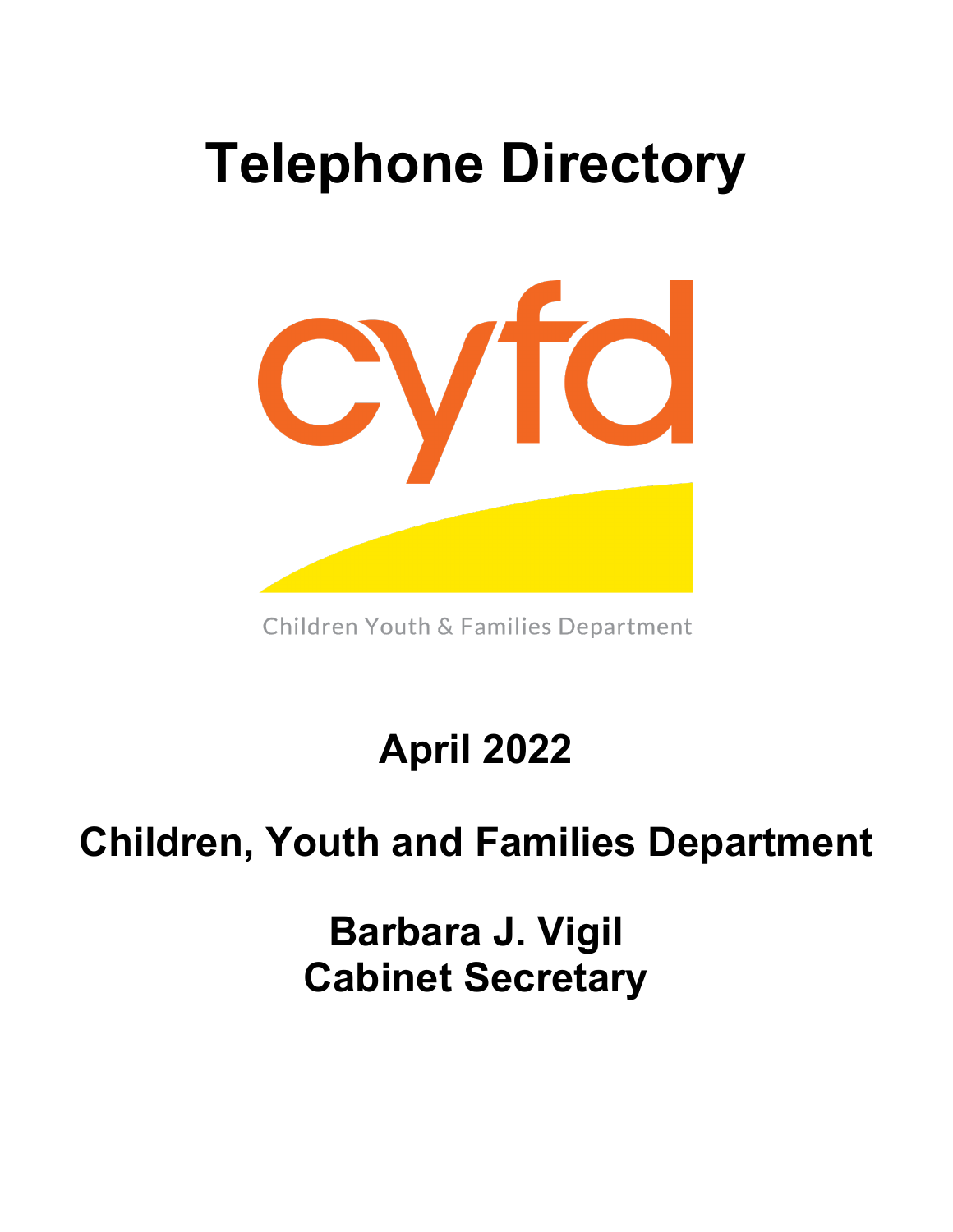## **Office of the Secretary – Santa Fe**

Barbara Vigil, Cabinet Secretary ....... 505-827-7602 Beth Gillia, Deputy Secretary............. 505-827-7613 Lisa Fitting, Deputy Secretary ............ 505-827-7602 Hilari Lipton, Senior Advisor............... 505-827-7602 Vacant, Admin/Hearing Officer........... 505-827-7613 Rob Johnson, Comm. & Public Info Dir505-479-0145 Charlie Moore-Pabst, Deputy PIO ..... 505-470-3248 Juliet Martinez, Office of the PIO ....... 505-827-8439 Kaitlyn Eichers, Constituent Spec ......... 505-771-5911 Donalyn Sarracino, Native American Liaison505-570-7930 Jeremy Howard, Data Analyst............ 505-670-6984 Kathleen Hardy, Records Custodian.. 505-660-8508 Arman Mahdasian, Asst Rec Cust ..... 505-795-0203 Kristie Jones, Asst Rec Cust.............. 505-487-0149 Vacant, PullTogether……………..... ......................... Alexandra Mayo-Cullen, Exec Asst.... 505-827-7602 Adreien Jaramillo, LP&C .................... 505-470-1389 **Fax ..................................................... 505-827-4053**

# **Employee Relations**

| Tisha Maes, QA Manager505-795-0696                   |  |
|------------------------------------------------------|--|
| Drew Johnson, Medical Issues Supervisor.505-570-7617 |  |
| Theresa Martinez, Medical Issues Coord505-490-0436   |  |
| Teresa Hernandez, Background Inv505-490-7166         |  |
| Edward McCorkindale, ERB Supervisor505-670-8546      |  |
| Kendra Brand, ERB Investigator505-570-7162           |  |
| Andrea Abeyta, ERB Investigator505-709-5679          |  |
| Rosie Bailey, ERB Investigator505-257-8954           |  |
| FAX Confidential505-827-7668                         |  |

#### **HR Operations / Payroll**

Annette Larkin, HR Manager……………505-570-7328 Carol Valdez, Advanced HR Analyst…...505-670-6538 Armida Zamora, Advanced HR Analyst...505-690-7143 Jodi Trujillo, Advanced HR Analyst……...505-470-4730 Samantha Barela, HR Executive Secretary.505-470-4215 Anthony Martinez, Advanced HR Records Clerk.505-577- 7091

#### **HR Organizational Development**

Angelina Quintana, HR Manager……….…505-412-5261 Tierney Langston, Advanced HR Analyst..505-670-4620 James Malkoski, HR Data Analyst…….....505-250-2884

### **Office of General Counsel**

Jeff Young, Chief General Counsel ... 505-476-0471 Alisa Lauer, Deputy Chief, PS ........... 505-231-8919 Kate Grusauskas, Assistant, HR........ 505-500-7285 Cynthia Aragon, Assistant, JJS, BH... 505-250-9475 Michael Prinz, Assistant................ .....505-412-1702 Justin Boyd, Assistant........................ 505-412-2993 Stephanie Lopez, Paralegal............... 505-309-2642 **Fax ..................................................... 505-827-4474**

### **Office of the Inspector General**

| Amanda Romero, Inspector General……………505-469- |  |
|-----------------------------------------------|--|
| 1873.                                         |  |
| Vacant, Hearing Officer 505-239-4940          |  |
| Molly Widdop, Special Invest 505-231-1732     |  |

# **Academy for Training and Professional Development**

4775 Indian School Rd. NE, Bldg. 4, 1st floor, Albuquerque, NM 87110

| Susan Garcia, Bureau Chief 505-475-1238         |  |
|-------------------------------------------------|--|
| Kathy Luker, Director 505-469-1539              |  |
| Mark Gomez, Training & Dev Supv 505-250-7346    |  |
| Pamela Brown, Training & Dev Spec505-841-6552   |  |
| Reater Golston, Training & Dev Spec505-841-2971 |  |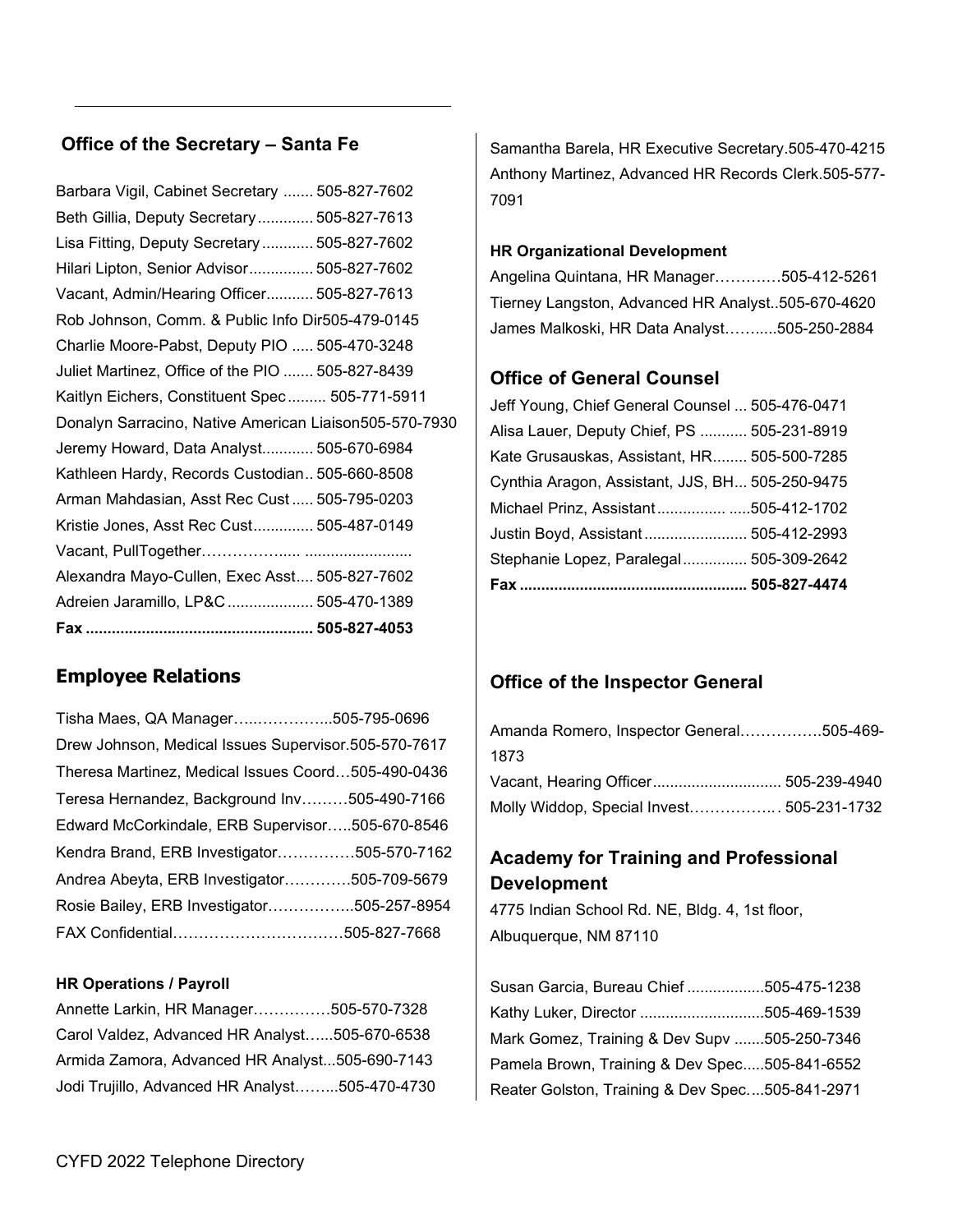| Sandra Archuleta, Training & Dev Spec 505-841-2954 |  |
|----------------------------------------------------|--|
| Martin Munoz, Training & Dev Spec  505-841-2954    |  |
| Anika Allen, Training & Dev Spec 505-841-2964      |  |
| Robert Vigil, Training & Dev Spec  Email           |  |
| Marci Hall, Training & Dev Spec Email              |  |
| Nathalie Daniel, Workforce Specialist Email        |  |
|                                                    |  |

### **Training / PSD**

| Maurita Armijo, NW Coach 505-553-4264              |  |
|----------------------------------------------------|--|
| Armando Archuleta, NE Coach 505-379-5506           |  |
| Larry Lovato, Metro Coach 505-221-8020             |  |
| Ashley Anaya, Metro Coach 505-819-7345             |  |
| Lindsey Davis, SW Coach  575-386-9184              |  |
| Julie Donahue, SE Coach  505-699-9217              |  |
| Celestina Garcia, Resource Supervisor 505-382-5703 |  |
| Kathy Melendez, Resource Coach  575-201-8717       |  |
| Shanda Mckeough, Resource Specialist  Email        |  |

### **Research, Assessment & Data Bureau**

Sarah Meadows, Bureau Chief ............. 505-469-7156 **FACTS Unit**

| Doreen Chavez, Mgr.  505-412-9868              |  |
|------------------------------------------------|--|
| Cynthia Morales, Lead FACTS Spec  575-373-6490 |  |
| Jerrald Glaser, FACTS Spec  505-469-5452       |  |
| Lillian Prada, FACTS Spec  505-771-5933        |  |
| Jacqueline Boyd, FACTS Spec (SF) 505-470-2846  |  |
| Kimberly Traxler, FACTS Spec 505-257-8755      |  |
| Susan Garcia, FACTS Spec  575-373-6490         |  |
| Loretta Rivera, FACTS Spec 505-257-8798        |  |
| Jessenia Carrasco, FACTS Spec  575-263-1537    |  |
| <b>Continuous Quality Improvement Unit</b>     |  |
| William Teasdale, Mgr.  505-257-8752           |  |
| Emizael Cordova, Data Eval Spec 505-919-9274   |  |
| Veronica Lopez, Data Eval Spec  505-257-8753   |  |
| <b>Quality Assurance Unit</b>                  |  |
| Angela Baca, Mgr 505-235-4907                  |  |
| Heather Carrica, QA Spec  505-412-9380         |  |

| Lidia Bachechi, QA Spec 505-235-4907 |  |
|--------------------------------------|--|
|                                      |  |
| Kylie Diver, QA Spec505-690-8676     |  |
| Edith Lewis, QA Spec                 |  |

# **Office of Children's Rights**

| Eli Fresquez, Director505-629-9626                  |  |
|-----------------------------------------------------|--|
| Andres Santiago, Immigration Attorney .505-220-2719 |  |
| Kandis Gomez, Rights/Grievance505-228-6797          |  |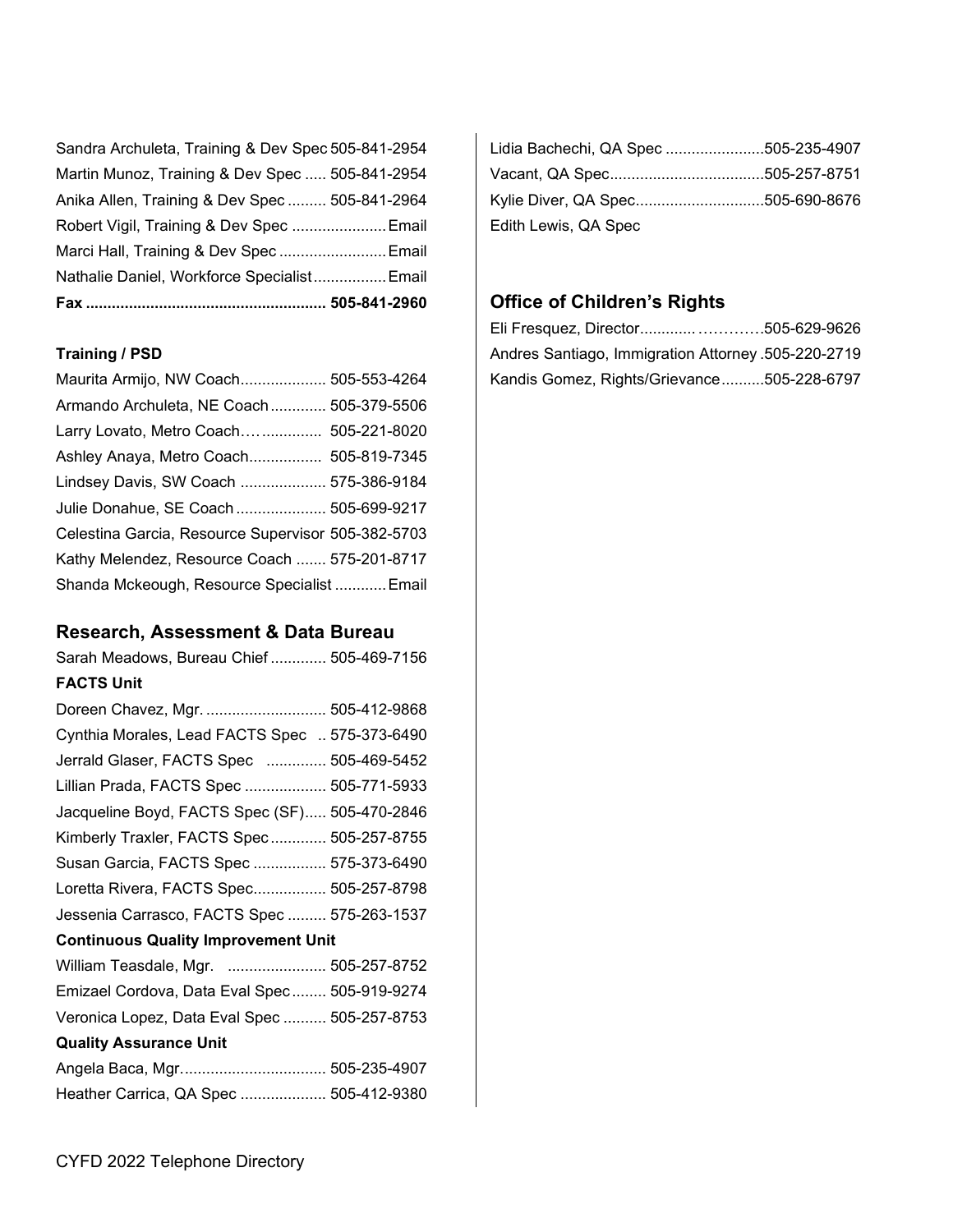### **Administrative Services**

#### **Director's Office**

Phillipe Rodriguez, Acting Director/CFO505-699-9473 Annette Lopez-Sena, Business Ops Spec 505-670-9624 Wade Carlson, Chief Financial Director 505-690-8523

#### **Budget & Revenue Bureau**

Michael Regensberg, Budget Director .. 505-603-9242

#### **Budget Section**

Vacant, Budget Sup....................................XXX-XXXX Jerrold Roybal-Chavez, Economist ...... 505-570-7842 William Schwettmann, Economist ......... 505-469-6225

#### **Federal Grants/Revenue Section**

| Amanda Carlisle, Federal Grants Manager505-490-5911 |  |
|-----------------------------------------------------|--|
| Debrah West, Grants Specialist  505-670-8807        |  |
| Gabe Salazar, Grants/Cost Acct 505-490-5905         |  |
| Monique Olivas, Grants/ Cost Acct  505-396-1798     |  |
| Rebecca Talmadge, Grants/Cost Acct 505-331-8924     |  |
|                                                     |  |

#### **Financial Management Bureau**

Vacant, Bureau Chief ............................ 505-827-7832

#### **Accounting & Reconciliation Section**

Judy White, Accounting Manager.......... 505-690-6787 Grady Barrens, Financial Sup ............... 505-476-0374 Donna Vigil-Garcia, Trust Funds Spec.. 505-827-4099 Lorie Kelleher, Voucher Pre/Post Auditor505-827-4171 Rhesa Njolai, Cash Receipts Spec ....... 505-827-4115 Roberta Sanchez, Reconciliation Spec 505-827-8096 **FAX ....................................................... 505-827-4331**

#### **Contract Audit/Support Unit**

| Anna Nolasco, Contract Audit Supervisor505-827-8026 |  |
|-----------------------------------------------------|--|
| Vacant, Contract Audit/Reviewer  XXX-XXXX           |  |
| Vacant, Contract Audit/Reviewer  XXX-XXXX           |  |
| Vacant, Contract Payable Spec  XXX-XXXX             |  |

#### **Pre/Post Audit Unit**

| Vacant, Pre/Post Audit Sup505-827-4192            |  |
|---------------------------------------------------|--|
|                                                   |  |
| Cynthia Lerma, Voucher Pre Auditor505-470-1658    |  |
| Loretta Martinez, Accountant/Auditor 505-412-3554 |  |
| Vacant, Voucher Pre-Auditor505-827-1292           |  |

#### **General Services/Operations**

| Patrick Jorgensen, Operations Manager. 505-216-8607  |
|------------------------------------------------------|
| Alisha Martinez, Business Ops Supervisor505-699-9910 |
| Vacant, Fleet Supervisor  XXX-XXXX                   |
| Janaye Franco, Fleet Administrator 505-467-9267      |
| Joe Trujillo, Fleet Coordinator 505-470-5692         |
| Kevin Campos, Clerk-Mail Rm/Copy Ctr.505-469-1723    |
| Sarah Medina, Telecomm Specialist505-699-7516        |
| Victoria Roybal, Property Specialist  505-670-4571   |
| Vacant, Capital Asset Admin XXX-XXXX                 |
| Vacant, Business Ops Specialist XXX-XXXX             |

#### **Procurement Unit**

| Geraldine Fisher, Procurement Sup 505-551-4433 |  |
|------------------------------------------------|--|
| Vacant, Procurement Officer XXX-XXXX           |  |
| Vacant, Procurement Officer XXX-XXXX           |  |

#### **Contract Development Unit**

Lucy Vigil-Rendon, Chief Procurement Officer. 505-795- 4907

| Vacant, Contract Manager  505-500-2750        |  |
|-----------------------------------------------|--|
| Michelle Randall, RFP Developer  505-372-8300 |  |
| Vacant, Contract Tech Asst 505-476-0181       |  |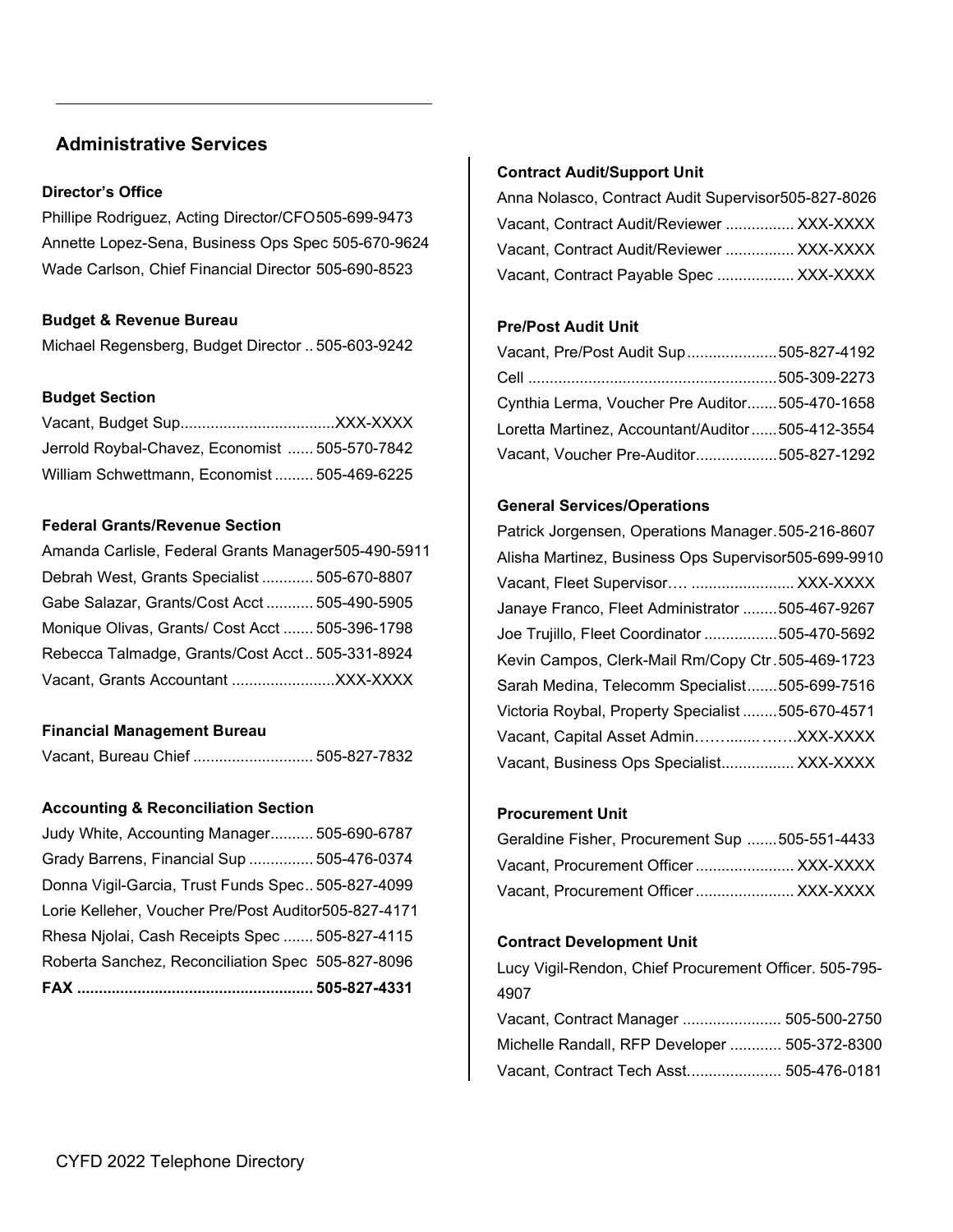| Vacant, Contact Tech Asst XXX-XXXX |  |
|------------------------------------|--|
|------------------------------------|--|

#### **FIS Section**

| Vanessa Jochem, Research Analyst 505-470-7589 |  |
|-----------------------------------------------|--|

#### **Background Check Unit**

Leighann Tingwall, Social Worker Supervisor ..505-827- 8022 Ileana Enriquez, Intake Specialist.............505-827-4185 Juana Rios, Bus Ops Investigator.............505-827-8017 Main Phone Line .......................................505-827-7326 Mary Gutierrez, BCU Ops Spec ............... 505-827-9952 Nadine Salazar, Intake Specialist .............505-827-4017 Tamara Kirby, Bus Ops Investigator .........505-827-4472 Vacant, Admin Support .............................505-827-9910 Vacant, Bus Ops Spec ..............................505-827-4371 **Fax ............................................................505-827-7422**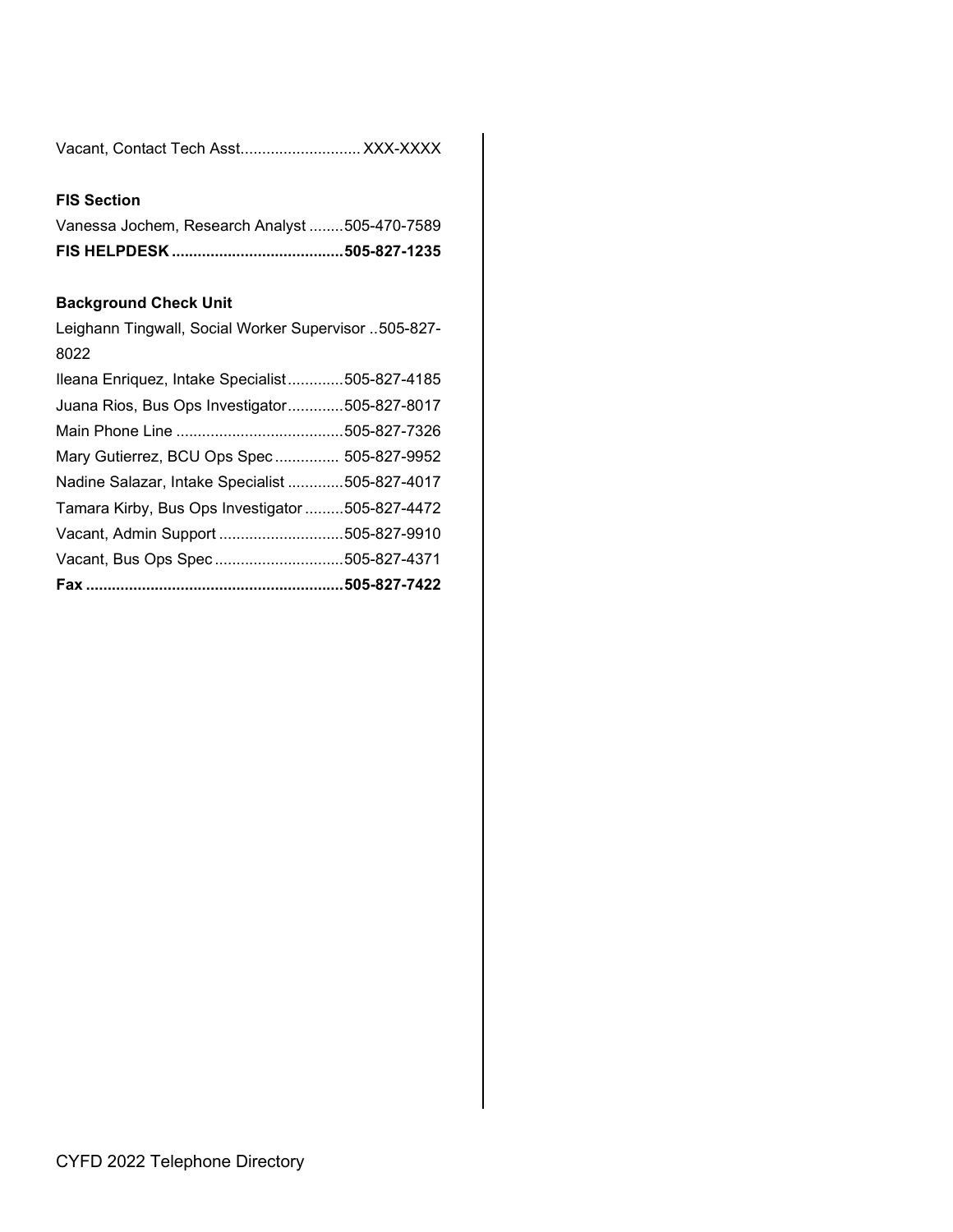## **Information Technology**

4665 Indian School Road NE Bldg. 1, Floor 2 Suite 120 Albuquerque, NM 87110

**ITD SERVICE DESK ........................ ...505-841-6499 ITD OUTAGE LINE..............505-841-6499 press option 1**

**Director's Office Bill Hanks**, **CIO** ..................…………….505-362-9359

#### **Operations & Technical Support**

Andre O'Brien, **IT Deputy Dir** ................ 505-235-2155 Christopher Sparno, Sr. Project Manage505-231-6114 Annette Mandel, Fin/HR Adm..................505-235-3056 Elizabeth Wozniak, IT Financial Coord ...505-318-6169 Eric Candelaria, **IT Operations Manager**505-269-9968 Larry West, **IT End User Support Supv**. 505-221-7592 Thelma Jefferson Betancourt, End User Support505-331-3291 Seth Rightmer, Desktop Support Tech.. 505-372-8370 Phil Cave, Desktop Support Tech ......... 505-372-8237 Sean Anthony, **Service Desk Supervisor**505-841-6640 Chris Archuleta, Service Desk Analyst . 505-841-2932 Abraham Ceniceros, Service Desk Analyst505-841-6664 Alison White, Service Desk Analyst ...... 505-841-6648 Nathaniel, Gray, Service Desk Analyst . 505-841-2969 Alex Casias, Service Desk Analyst ....... 505-841-6576 Yaciel Toledo, **IT Security & Comp. Manager.** .505-252- 0736 Paul Sanchez, IT Security & Compliance Admin.. 505-372-8424

Lorie Jaramillo-Sandoval, IT Security & Compl Admin...505-372- 8423

Irene Luettgen, **Technical Services Manager…...505-**841- 2997

Chris Taylor, **System Admin Supv**.................. 505-372- 8416

Tina Caton, Systems Admin.................. 505-372-8237 Bruno Pastinsky, Systems Admin ......... 505-372-8419 Terry McMinn, Systems Admin ............. 505-372-8417 Joshua Prusak, It Network Admin ......... 505-841-6528 Hanson Richards, IT Systems Admin.... 505-444-3588 Robert LeBlanc, IT Systems Admin ...... 505-372-8412

#### **Applications Support**

**Seethapathi, Sujatha, IT Apps Manager..…505-660- 1749** Kathy Drangmeister, Business Analyst..505-221- 0458

| Cindy Zhou, Database Admin. 505-221-7883             |  |
|------------------------------------------------------|--|
| Garry Philips, Database Admin 505-372-8425           |  |
| Ed Gutierrez, Production Control Analyst505-274-9262 |  |
| Joyce Chen, Application Dev 505-250-7332             |  |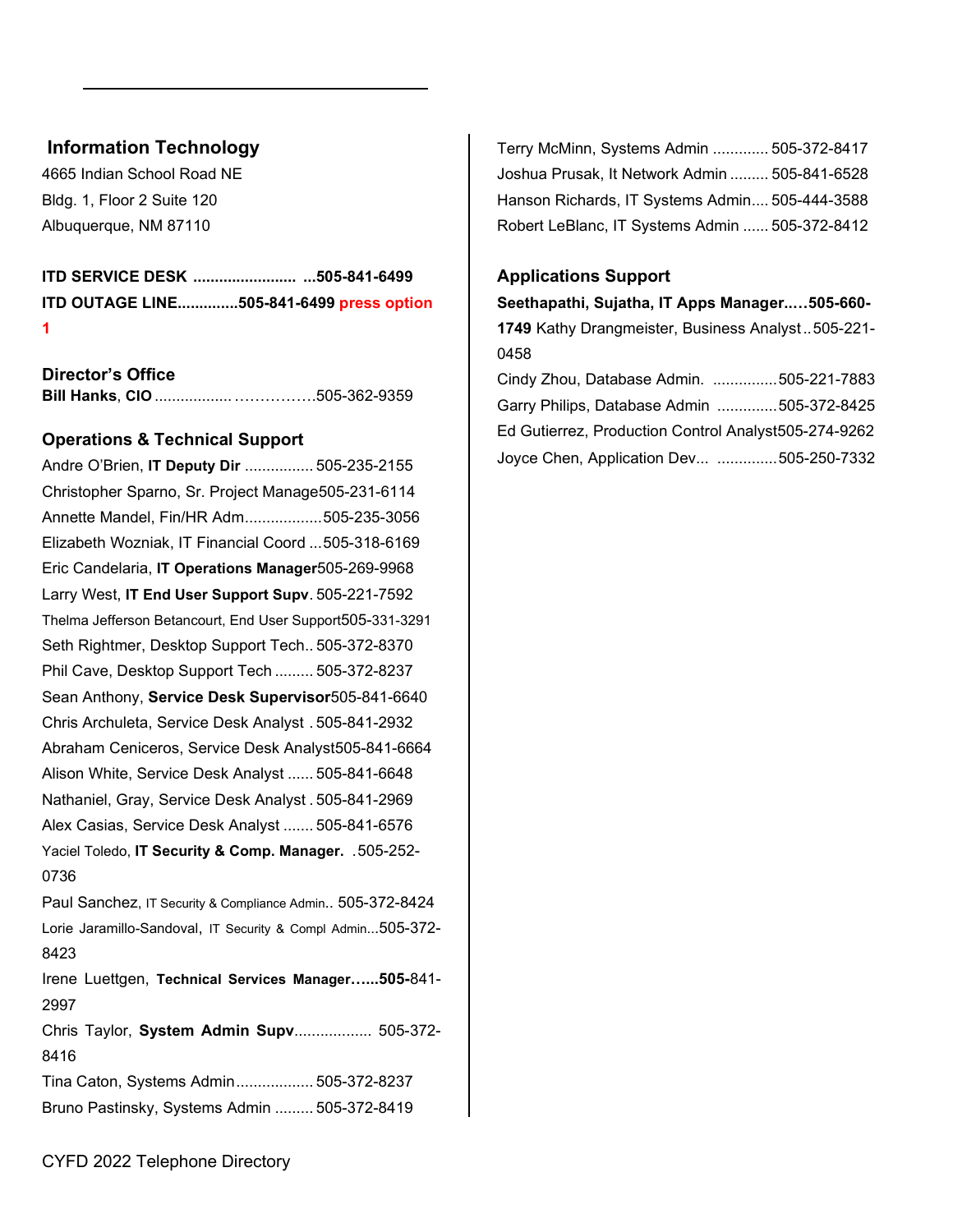## **Juvenile Justice Services**

### **Director's Office**

| Vacant, JJS Director 505-827-7629                      |  |
|--------------------------------------------------------|--|
| Carlos Padilla, Deputy Director/Amin Svcs.505-412-2733 |  |
| Corey Adams, Deputy Director/Field Svcs. 575-268-8317  |  |
| Tamera Marcantel, Deputy Director/Facil 505-216-8593   |  |
| Delia Flores, Budget Manager 505-529-2571              |  |
| Camille Gonzales, Contracts Manager505-231-7362        |  |
| Reuben Salazar, Financial Coordinator505-629-7122      |  |
| Felicia Gurule, Financial Coordinator 505-629-8463     |  |
| Sabrina Quintana, Executive Assistant505-239-2191      |  |
| Janet Sisneros, HR Administrator505-470-8539           |  |
| Dale Dodd, ICJ Commissioner505-699-7476                |  |
| Vacant, HR Admin Field Service505-827-7632             |  |
| Evangeline Anaya, Exec. Sec505-827-7629                |  |

#### **Medical Bureau**

| Janet Berry-Beltz, Health Serv. Dir505-331-8563    |  |
|----------------------------------------------------|--|
| Vikki Cole, Med. Mgmt. Analyst505-841-4371         |  |
| Karen Medley, RN, Charge Nurse, YDDC505-401-4029   |  |
| Ruth Medina, Charge Nurse, JPTC575-202-2724        |  |
| Daniel Rifkin, MD, Dir. of Psychiatry 505-841-4369 |  |
| Mary Kay Koors, RN, Psychiatry Assist 505-841-4369 |  |

#### **Facilities Behavioral Health Bureau**

| Dr. Ralph Espinoza, Ph.D., Fac. BH Dir 505-690-9383 |              |
|-----------------------------------------------------|--------------|
| Josefina Sandoval, Exec Assist 505-841-4390         |              |
|                                                     | 505-841-4382 |

#### **Education**

| Ben Santistevan, Superintendent/Educ 505-231-3258 |  |
|---------------------------------------------------|--|
| Vacant, Deputy Superintendent 505-841-4265        |  |
| Vacant, Virtual Educ Supp Spec505-841-4267        |  |
| Roger Cecil, Exec. Admin  505-269-6242            |  |

# **Foothill High School, 4000 Edith Blvd. NE, Alb, NM**

| Frances Borunda, YDDC Principle505-383-3809     |  |
|-------------------------------------------------|--|
| Christine Culley, Dean of Students 505-629-2989 |  |

### **Aztec Youth Academy, 10015 Robert Larson Blvd.,**

| Las Cruces, NM 88007575-528-2652             |  |
|----------------------------------------------|--|
| James Moya, Principal575-528-2654            |  |
| Grady Gentzler, Dean of Students575-386-6115 |  |

#### **Contracts Bureau**

| Camille Gonzales, Contracts Manager505-231-7362 |  |
|-------------------------------------------------|--|
| Evangeline Anaya, Exec. Sec505-827-7629         |  |

#### **Special Programs**

| William Kearney, Special Programs Mgr505-469-5325 |  |
|---------------------------------------------------|--|
| Cindy Varela, Unit Manager505-629-3223            |  |
| Consuelo Garcia, Grant Mgr 505-470-7494           |  |
| Samantha Rendon, Grant Mgr505-699-2469            |  |
| Louis Pacias, Grant Mgr 505-660-3405              |  |
| Samantha Armendariz, Det. Comp Coord505-490-1067  |  |
| Patti Vowell, JDAI Coordinator 505-231-3489       |  |
| Jessica Reno, Ops Research Anal 505-470-7121      |  |
| Jeffrey Kolenda, Ops Research Anal 505-670-5708   |  |

#### **FACTS Data Bureau**

| Dr. Jeffrey Tolliver, JJS Data Buru Chief505-412-7615 |
|-------------------------------------------------------|
| Vacant, Chief Data Scientist505-629-6867              |
| Mosi Daneel, JJS Epidemiologist 505-280-7951          |
| Data Analyst Unit                                     |
| Kelly Maestas, Data Anal Unit Mgr505-221-4797         |
| Sarah Huron, Data Analyst 505-508-8601                |
| <b>Applications Analysis Unit</b>                     |
| Vacant, AAU Mgr505-841-6489                           |
| Sonia Pena, FACTS AAU Supervisor505-273-1310          |
| Shannon Guericke, Ops Res. Analyst505-690-4691        |
| JJS FACTS Helpdesk505-841-6489                        |
| JJS FACTS HelpdeskJJSAAU@state.nm.us                  |
|                                                       |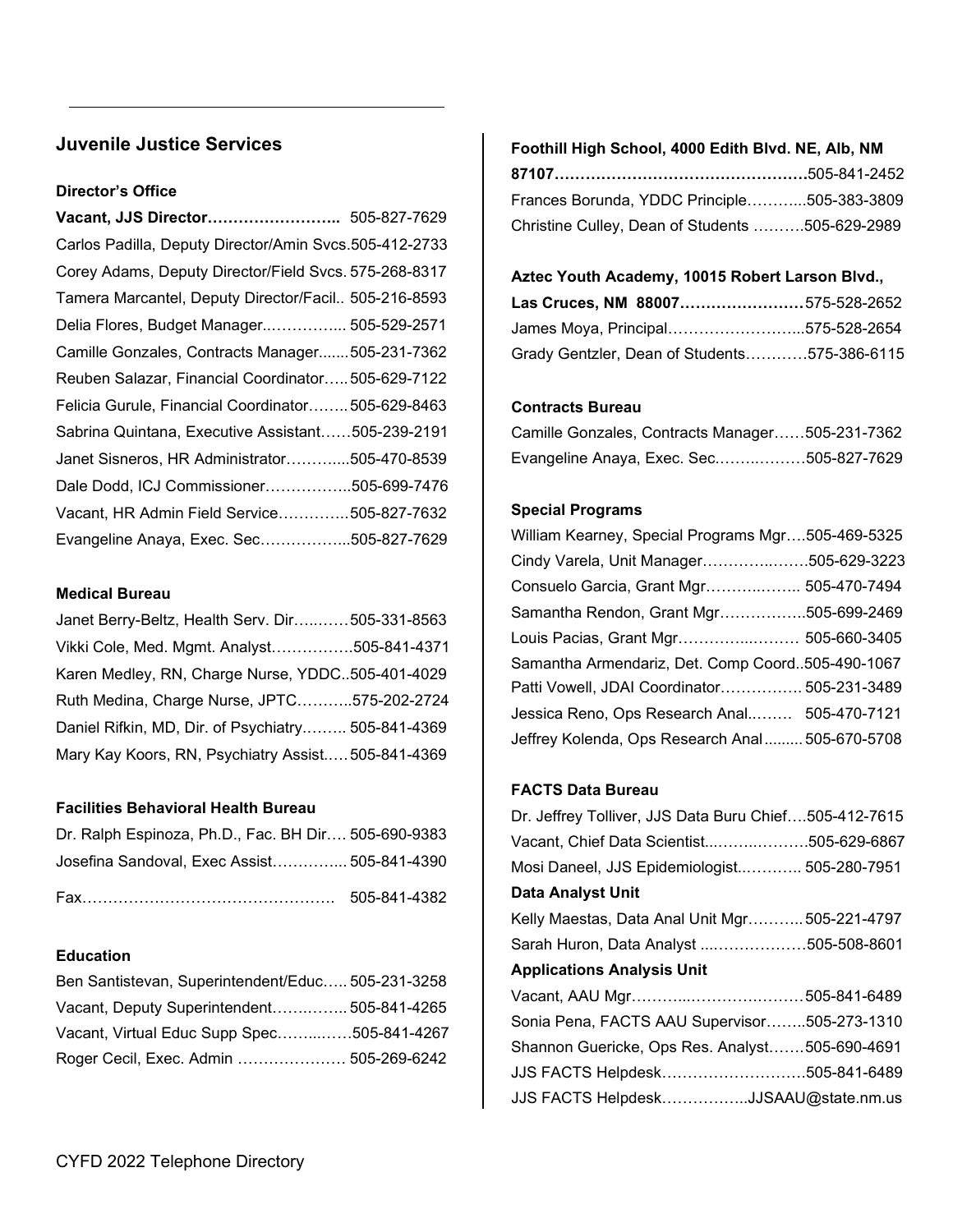#### **Performance and Policy**

| Greg Nelson, Performance/Policy BC505-331-8562    |  |
|---------------------------------------------------|--|
| Meena Moest, Policy/Procedure Mgr 505-469-6891    |  |
| DeAnna Eylicio, Medicaid Specialist505-382-7255   |  |
| Patricia Baca PbS Mngt. Analyst505-469-0217       |  |
| Kim Rice, Medicaid Specialist505-328-6952         |  |
| Eugene Brewster, PREA Coord505-252-8020           |  |
| Valarie Valverde, PREA Mngt. Analyst 505-480-2452 |  |

#### **Quality Assurance**

| Christine Tessmann, QA Director 505-795-1514  |  |
|-----------------------------------------------|--|
| Robert Gerlock, QA. Manager505-629-2763       |  |
| MonaLisa Chavez, QA Technician505-500-5989    |  |
| Jamal Washington, QA Technician 505-695-6645  |  |
| Alfredo Cerecerez, QA Tech. JPTC 575-640-6703 |  |
|                                               |  |

#### **Central Intake**

Micah MacDonald, Diagnostic Supervisor..505-503-9539 Erin Barela, Cntrl Intake Juv. Trans Offic…505-470-8658 Lucinda Sedillo, Intake Officer YDDC……..505-841-4345 Anthony Delgado, Intake Officer JPTC……575-526-5900

#### **Facility Financial Operations**

5301 Central Ave NE, Ste 1510

Albuquerque NM 87108

### **YDDC /JRC/QA/Education/Behavior Health Support**

| Theresa Benavidez, FFO Mgr 505-506-6295            |  |
|----------------------------------------------------|--|
| J. Diane Saiz, Fin Spec Supervisor 505-553-3907    |  |
| Claudia Luna, Financial Specialist505-362-8728     |  |
| Ty Milner, Purchasing Agent505-554-6119            |  |
| Denise Rodriguez, Bus Ops Spec 505-366-8194        |  |
| Janelle Tennison, Financial Spec505-554-9645       |  |
| Anna Wolf, Client Trust Spec. Fin Spec505-553-2857 |  |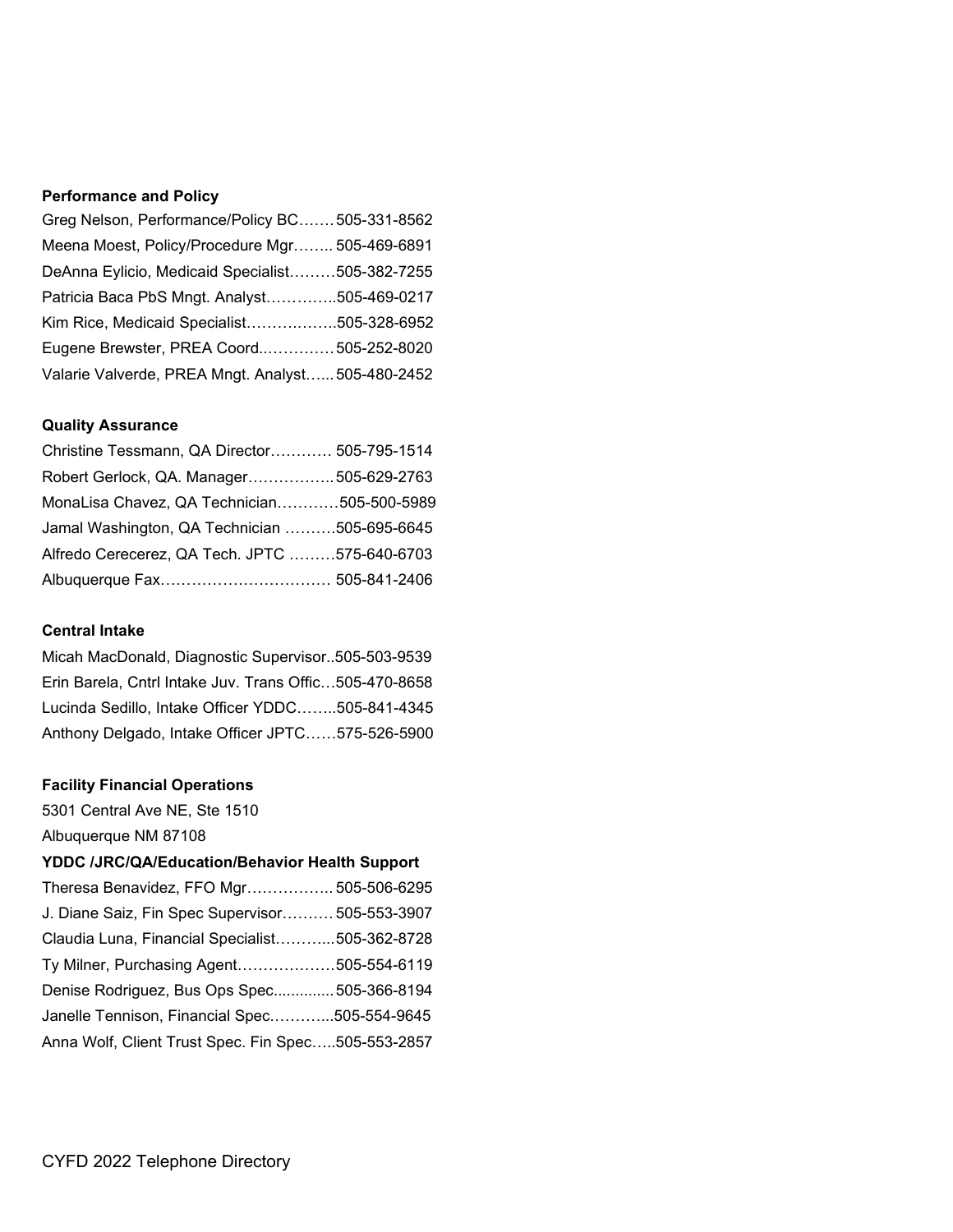## **Behavioral Health Services**

**Director's Office Danielle Cossett, Director………505-269-6805 Kristin Jones, Deputy Director...505-699-2015** Vacant, Executive Assistant ……..505-827-8008

**Fax………………………………….505-476-0225**

**Administrative Services / Standards & Compliance Frances Moya, Finance Mgr. …505-670-8259** Jeremy Bangs, Contract Mgr……505-309-2948 Vacant, Quality Mgr……………………………… Robert Gurule, Standards & Compliance Mgr… 505-500-5175 Mark Burton, Administrative Svcs. Mgr… 505-365-3725 Annabel Chacon, Management Analyst………. 505-365-3789 Susan Beltran, Grant Compliance Coord……… 505-470-4038 Jamie Standridge, Financial Coord.................. 505-228-5944 Vacant Quality Specialist………………………. Rosana Hernandez, Business Op Spec…….. 505-365-3671

**Vacant, Behavioral Health Mgr.** 

**Infant Mental Health**  Ilse Amaya, IMH CPP Mgr.…505-469-5833 Vacant, IMH CPP Program ………………… Vacant, IMH CPP Program …………………

#### **Adolescent Substance Use Reduction Effort Team**

Vacant, ASURE Mgr. ……….…………………….. Cathy Trujillo, ASURE Support Specialist.. 505-629-6597 Hilary Stim, ASURE Program Mgr.505-490-2449 BeAnna Chavez, Housing Program Mgr… 505-218-1582

#### **Domestic Violence Unit**

David River, DV Mgr……………505-795-1645 Britta Magnussin, DV Program Specialist… 505-467-9872 Albert Abieta, DV Program Specialist… 505-318-7301 Vicki Nakagawa, DV Program Specialist… 505-235-7952

#### **Behavioral Health /Service Array**

Rosella McCaffrey, Clinical Mgr…505-412-2750 Patricia Archuleta, Service Array Mgr……… 505-699-8788 Francine Lopez, Family Engagement……… 505-827-8008 Jacqueline Martinez, Statewide Youth Coord. 505-629-9289

#### **Wraparound**

Arturo Calderon, Wraparound Mgr…. 505-360-0280 Nicole Lewis, Wraparound Coord.505-231-6804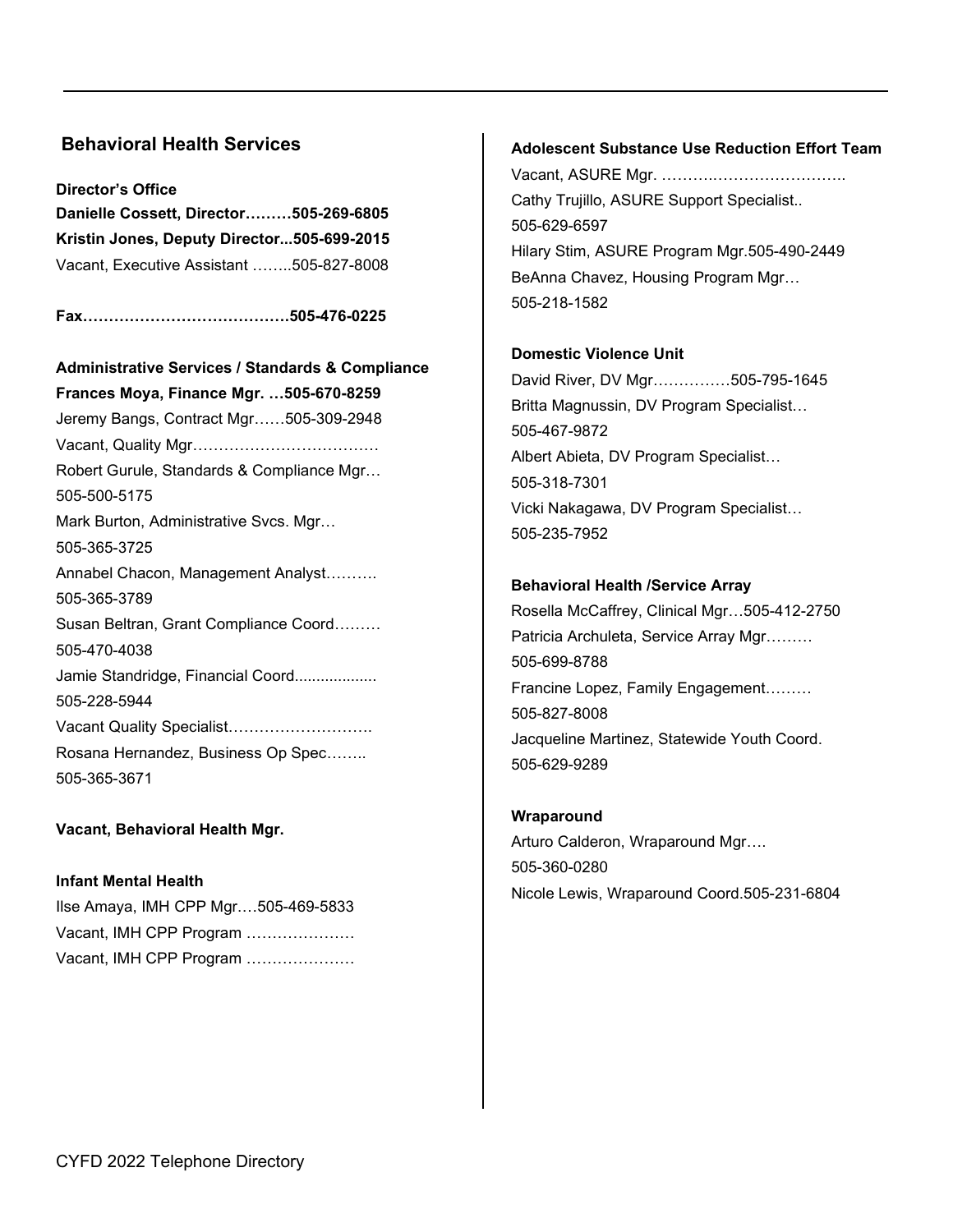# **Licensing & Certification Unit - Santa Fe Harlena Reed, LCA Deputy Director… 505-235-5633** Lillian Rainer, LCA Bureau Chief… 505-231-3129 Vacant, Staff Manager….. Michael Bronson, Initial Licensing & Cert Liasion 505-699-8958 Jeremy Biehl, Compliance Officer 505-231-9382 Julie Kalan, Nurse Program Monitor.. 505-670-3238 Melinda Lopez, Program Monitor..505-412-3231

**Fax………………………………505-827-4595**

**Licensing & Certification Unit – Las Cruces JoAnne Muniz, Staff Mgr. ……575-670-4681** Marilyn Payan, Program Monitor…575-618-7363 **Fax (Las Cruces)………………..575-373-6647**

# **Community Behavioral Health Clinicians Elizabeth Hamilton, Deputy Director 505-795-4256**

Alexis C De Baca, Behavioral Health Liaison.. 505-629-8964

Sandra Herrera, BHT Sup. …...505-681-5283 Barbara Salazar, CBHC Sup,…505-490-1621 Julie Raborn, CBHC Sup. …….505-415-0410 Julie Hernandez, CBHC Sup. …575-649-6379 Diana Trujillo, CBHC Sup. ……505-690-1487

# **Community Behavioral Health Clinicians, Central Region**

**Julie Raborn, CBHC Sup. …505-415-0410** Michele Anaya, CBHC…………505-469-5725 Jessica Hendrix, CBHC………..505-470-5012 Jonathan Sparks, CBHC………505-933-4227 Lucinda Padilla, CBHC………..505-221-1075 Celia Beaty, CBHC….…………505-670-4977 Stephanie Lieberman, CBHC…505-470-0132 Jocelyn Trujillo, CBHC…………505-490-7207 Jennifer Moya, CBHC…………..505-699-8423 Jessica Neilsen, CBHC…………505-318-6771

# **Community Behavioral Health Clinicians Northern Region**

**Barbara Salazar CBHC Sup. 505-490-1621** Yolanda Padilla, CBHC………505-469-0005 Mona Sandoval, CBHC………505-257-8789 Sherrie Duran, CBHC…………575-770-4841 Lawrence Herdade, CBHC…..505-427-7419 Madeline Montez, CBHC………505-927-3293 Loretta Roybal, CBHC…………505-709-0161 Angela Dominguez, CBHC……505-257-8790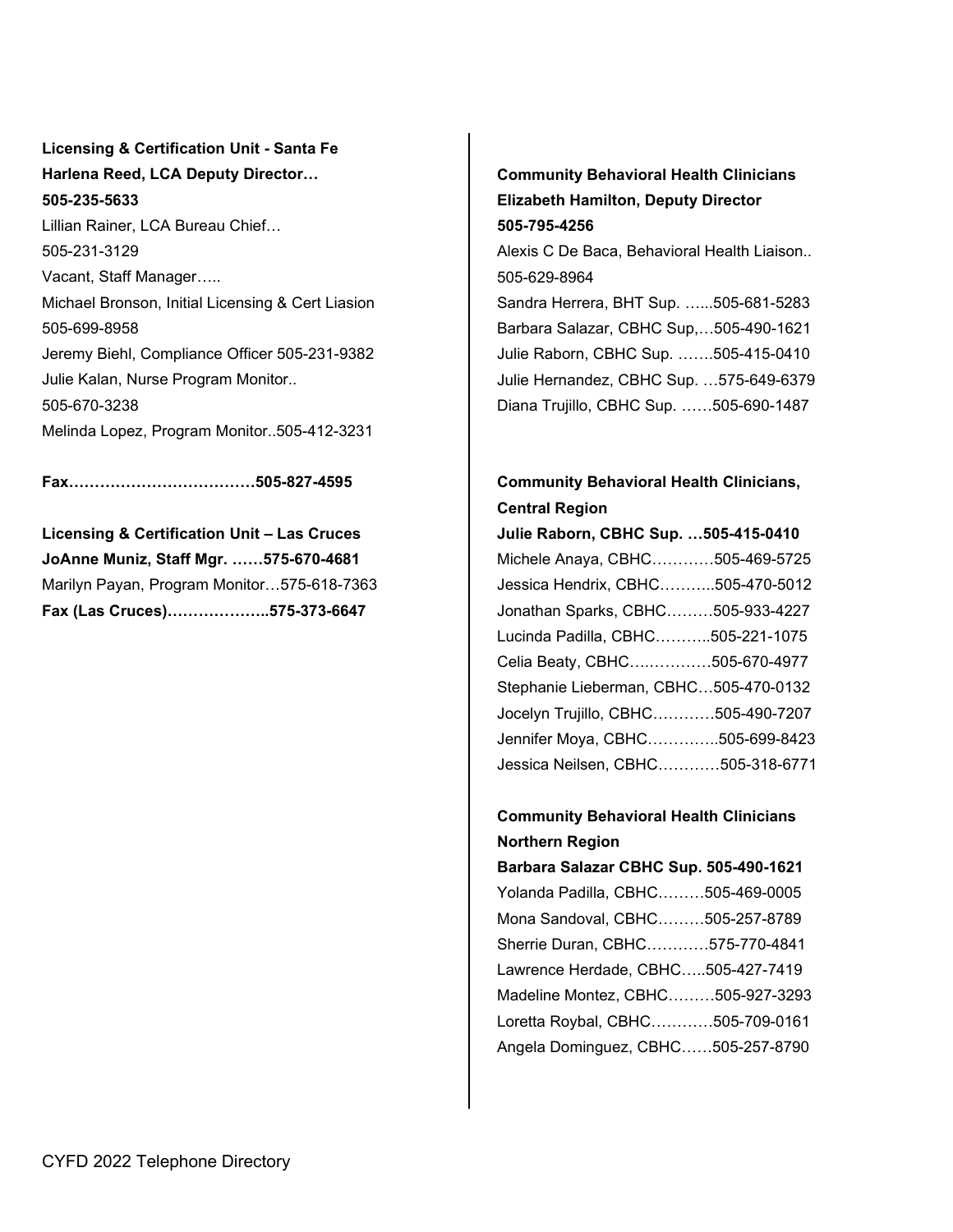**Community Behavioral Health Clinicians Southwest Region** 

**Julie Hernandez, CBHC Sup. 575-649-6379** Manuel Martinez, CBHC……….575-519-8809 Maria Guadalupe Paz-Robles, CBHC 505-257-8951 Andrea Gardner, CBHC………..575-323-4508 Alice Jax, CBHC………………...575-491-3592 Hilda Moran-Olivas, CBHC……..575-520-5377 Aurora Coffey, CBHC……………575-825-9726

## **Community Behavioral Health Clinicians Southeast Region Vacant, CBHC Sup.**

| Lore Ivy, CBHC……………………575-430-6338 |  |
|------------------------------------|--|
| Roxann Urquidez, CBHC505-365-3440  |  |

## **Community Behavioral Health Clinicians Northwest Region**

| Diana Trujillo, CBHC505-690-1487   |  |
|------------------------------------|--|
| Brenna Hendricks, CBHC505-554-8113 |  |
| Lorraine Pacheco, CBHC505-470-7858 |  |
| Sky Fiske, CBHC505-437-8911        |  |
| Tashanne Toledo, CBHC 505-309-2294 |  |
| Deidra Brown, CBHC505-333-5746     |  |

# **Community Behavioral Health Clinicians Reintegration Centers Sandra Herrera, Behavioral Health Therapist Sup. 505-681-5283** Donald Mehring, Behavioral Health Therapist 575-231-7330 Renee Benavidez………………….505-239-7394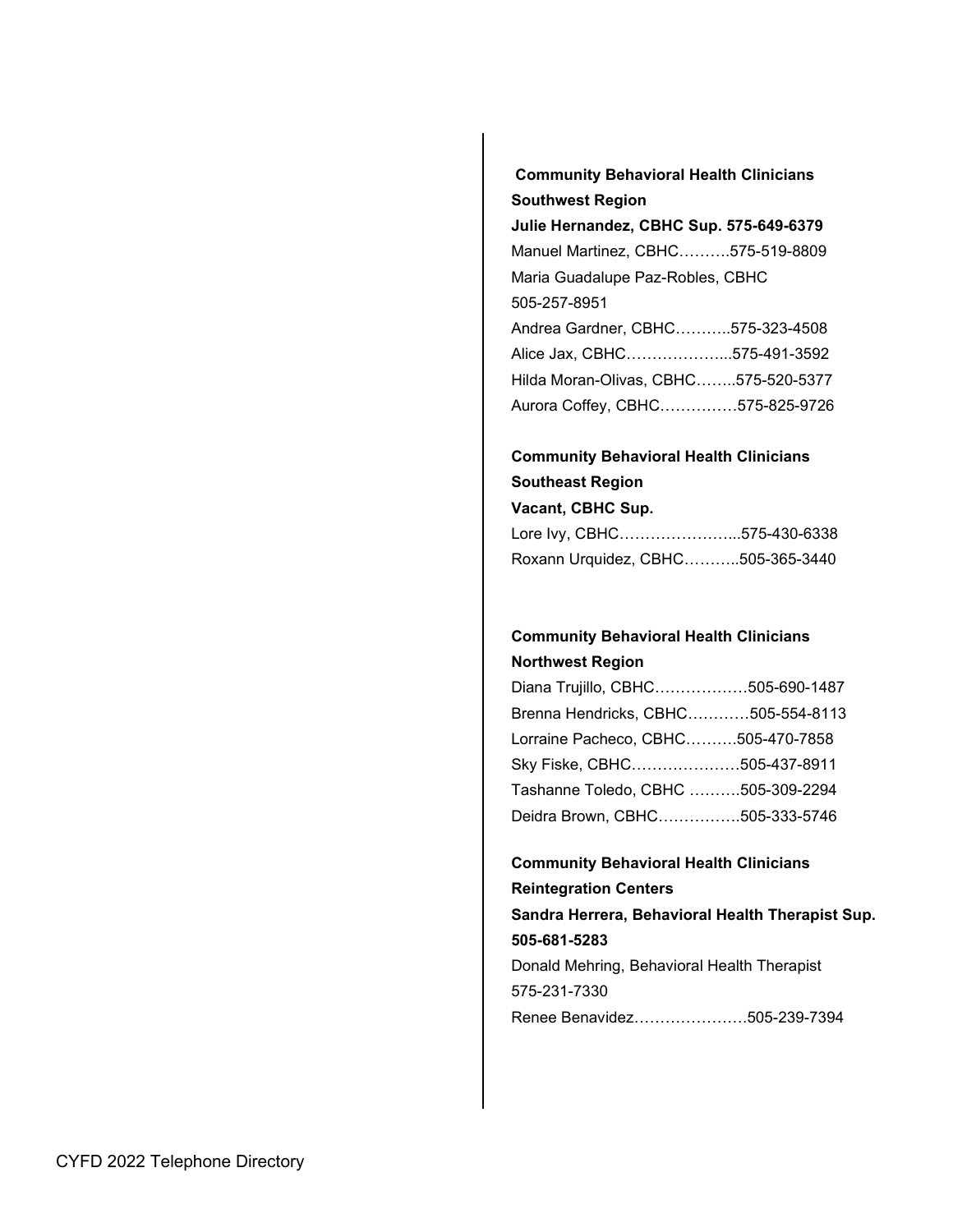## **Protective Services Division Director's Office**

| Vincent Lujan, PS Contracts Mgr  505-470-7398      |  |
|----------------------------------------------------|--|
|                                                    |  |
| Yolanda Castro de Esquibel, Immigration Specialist |  |
| Aubrey Lanham, Office Admin  505-570-7570          |  |
| Angelica Trujillo, HR Assistant  505-490-7928      |  |
| Trish Ortiz, HR/Admin Supv  505-309-2821           |  |
| Valerie Sandoval, Admin Dep Dir  505-827-8400      |  |
| Emily Martin, Director  505-827-8400               |  |

#### **Financial Unit**

| Erika Lujan, Fiscal/Budget Mgr  505-469-9882  |  |
|-----------------------------------------------|--|
| Nathan Sloman, Financial Mgr  505-827-4575    |  |
| Sharon Aguilar, Account/Auditor  505-827-8086 |  |
| Ariana Larranaga, Fin Spec.  505-827-8411     |  |
| Janet Sandoval, Bus Admin  505-827-4573       |  |
| Jolene Lopez, Mgr  505-476-8531               |  |
| Melissa Perea, Bus Admin  505-827-8085        |  |
| Marina Gomez, FACTS Pmt Spec  505-365-3754    |  |
| Felicia Jojola, FACTS Pmt Spec  505-490-2156  |  |

### **Field Deputy Directors/Regional Managers**

| <b>Statewide Family Centered Mediator Unit</b>      |
|-----------------------------------------------------|
| Michelle Threadgill (Metro) 505-841-7800            |
| George Arguello (SE)  575-461-0110                  |
| Larry Wiesecup (SW)  575-430-0790                   |
| Natividad Posada (NE) 505-659-5899                  |
| Jennifer Archuleta-Earp, (NW)  505-771-5990         |
| Cecilia Rosales, Field Deputy Director 505-373-6490 |
| Julianita Casaus, Field Proj Coord  505-771-5990    |
| Annamarie Luna, Field Deputy Director 505-827-8400  |
| Amanda Mendoza, Field Proj Coord  505-470-7850      |
| Cynthia Chavers, Field Dep Dir 505-695-4393         |

| Joy Weathers, Manager  505-425-9335           |  |
|-----------------------------------------------|--|
| Geralynn Paiz-Chavez, FCM Supv  .505-771-5915 |  |
| Theresa Goodwin, FCM Supv575-763-0014         |  |
| Natalie Davenport, CPS FCM505-866-2300        |  |
| Nicole Chapman, CPS FCM575-412-1907           |  |
| John Crabtree, CPS FCM575-445-2358            |  |
| Jeneva Jio, CPS FCM575-373-6490               |  |
| Alaina Fernandez, CPS FCM 505-270-3091        |  |
| Michelle Pecotte, CPS FCM505-327-5316         |  |
| Jamey Gallegos, CPS FCM575-373-6490           |  |

# **Policy, Training & Fed Reporting Bureau**

| Milissa Soto, Bureau Chief 505-257-8759         |  |
|-------------------------------------------------|--|
| Trisstin Maroney, Supv 505-629-3602             |  |
| Serra Dittel-Payne, Pol/Proc Coord 505-412-9597 |  |
| Lisa Rohleder, CARA Navigator 505-827-8400      |  |
| Devona Duran, Federal Rep Coord 505-827-8400    |  |

### **IV-E/Medicaid Unit**

| Lisa Ortiz, IV-E & Soc Security Spec  505-257-8759 |  |
|----------------------------------------------------|--|
| Eric Gallegos, IV-E Spec 575-343-2112              |  |
| Francine Adair, IV-E Spec 505-231-2565             |  |
| Nicole Montoya-Jones, IV-E Spec 505-231-7914       |  |
| Justin Hunter, IV-E Spec  505-259-0914             |  |
| Latisha Roybal, IV-E Spec  505-467-9374            |  |

# **Prevention, Placement & Adopt Resources Bureau**

| Emily Martin, Bureau Chief 505-827-8400         |  |
|-------------------------------------------------|--|
| Erin Crowder, Business Admin 505-850-7435       |  |
| Estrella Swain, FC/Adopt Mgr  505-570-6155      |  |
| Marlene Allen, ICPC Spec 505-264-1924           |  |
| Reyna Griego, CPA Spec 505-350-1701             |  |
| Raoul Valencia, CPA Spec 505-589-8359           |  |
| Sarah Rael, CPA Spec 505-288-6808               |  |
| Adam Archuleta, CRC Spec  505-570-7985          |  |
| Nicholas Njua, Kinship Supervisor  505-827-8400 |  |
| Esther Ortega, Kinship Spec 505-827-8400        |  |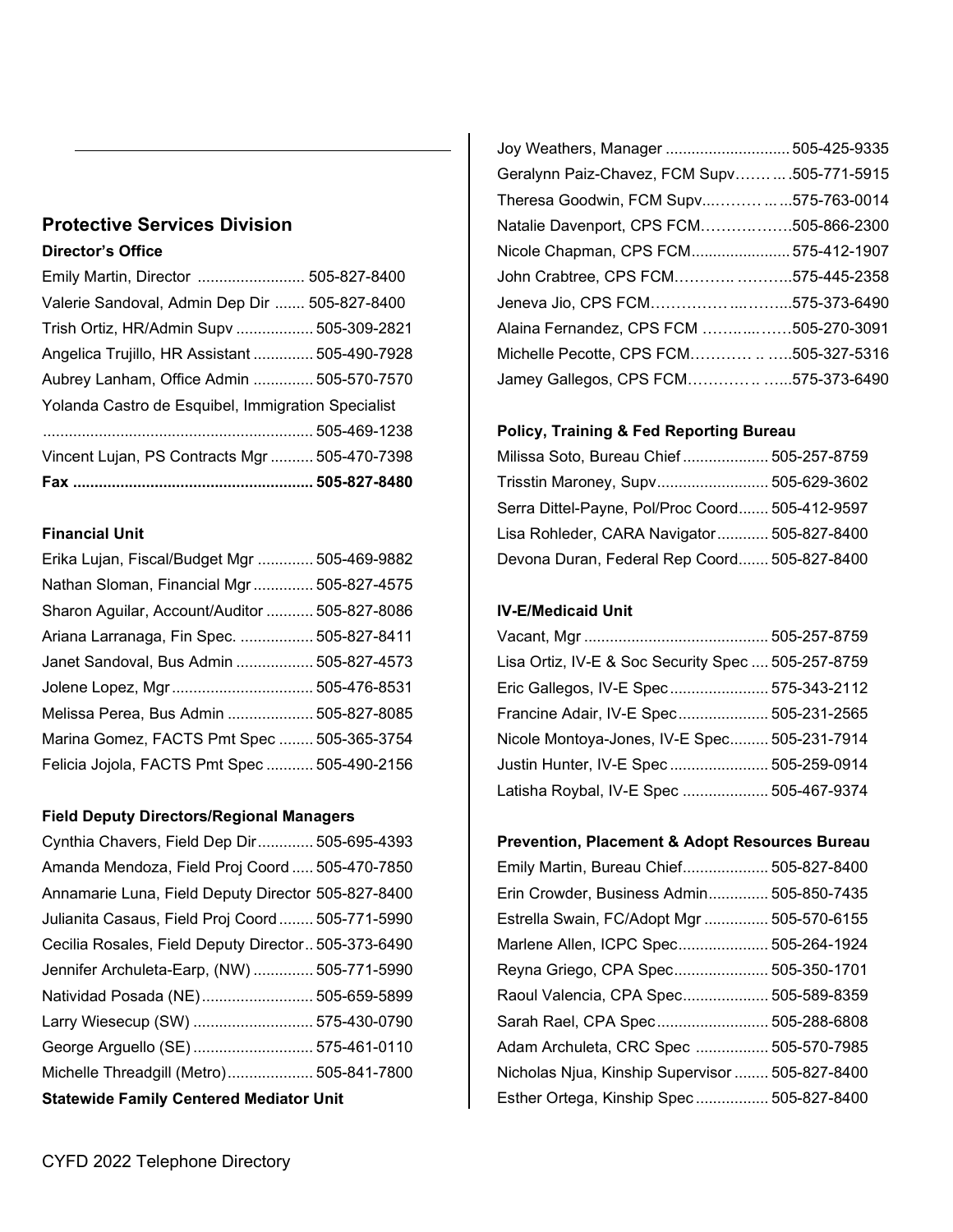| April Chavez, Kinship Spec 505-827-8400      |  |
|----------------------------------------------|--|
| Jason DeHerrera, FC/Adopt Spec  505-629-5497 |  |
| Rosemary Chavez, Records Coord  505-257-8760 |  |

#### **Prevention & Initiatives Bureau**

| Delphine Trujillo, Bureau Chief  505-690-0722 |  |
|-----------------------------------------------|--|
| Colleen Lambert, Contract Spec 505-490-2407   |  |
| Robert Morrison, Contracts Spec 505-484-8150  |  |
| Jeanette Montano, Contract Spec505-263-5927   |  |

#### **Fostering Connections/Field Systems Bureau**

| Molly Clement, Bureau Chief 575-708-9388 |  |
|------------------------------------------|--|
| Vacant, Business Adm 505-412-1081        |  |

#### Compliance & Systems Unit

| Crystil Rosas, Manager575-200-0449             |  |
|------------------------------------------------|--|
| Santiago Gallegos, Contract Mgr505-709-7619    |  |
| Veronica Bachicha, Youth Dis Spec 505-250-4569 |  |
| Vacant, Educ/Voc Spec 505-225-6465             |  |
| Cristy Wade, Fed Compliance Spec505-331-4812   |  |
| Vacant, Client Service Agent 505-366-7562      |  |

#### Field Supervisor (Region 3)

| Richard Gaczewski, FC Supv 505-328-5574           |  |
|---------------------------------------------------|--|
| Vacant, FC Spec, Albuq505-690-0363                |  |
| Ana Aparicio Calderon, FC Spec, Albuq505-379-8207 |  |
| Gabrielle Ochoa-Gonzalez, FC Spec505-221-4270     |  |
| Carmella Rodriguez, FC Spec, Albuq505-490-0465    |  |
| Natasha Gacinski, FC Spec, Albuq505-221-0835      |  |
| Shinnen Nair, FC Spec, Albuq 505-469-5784         |  |

#### Field Supervisor (Region 4)

Joshua Merrills, Fost Conn Supv .........575-359-5549 Irene Chavez-Gonzales, FC Spec, Ros575-808-9515 Helen Wakefield, FC Spec, Roswell ....575-323-4168 Sarah Kretschmer, FC Spec, Roswell . 575-825-9737 Cynthia Sena, FC Spec, Clovis............575-500-9538 Annamaria Short, FC Spec, Clovis ......575-825-9763

Victoria Lara, FC Spec, Carlsbad.........575-200-0210

**Fostering Connections/Field Programs Bureau** Farra Fong, Bureau Chief ....................505-484-8412

#### Engagement & Training Unit

| Stephanie Chavez, Manager505-250-8652           |  |
|-------------------------------------------------|--|
| Rochelle Alvarado, Youth Advocate 505-639-9640  |  |
| Palmira Ramirez, Youth Advocate 505-249-3265    |  |
| Kandis Gomez, Youth Grievance Off505-228-6797   |  |
| Antonia Garcia, Trainer-Coach 505-827-8400      |  |
| Alex Bower, Trainer-Coach505-690-2884           |  |
| Miranda Sinclair, Housing Navigator505-634-6043 |  |

#### Field Supervisor (Region 3 & 5)

| Brianna Chavez, Fost Conn Supv505-221-3236  |  |
|---------------------------------------------|--|
| Asilee Ferris, FC Spec, LC575-373-5282      |  |
| Vacant, FC Spec, LC 575-749-6191            |  |
| Annette Turrieta, FC Spec, LC575-538-1199   |  |
| Lucy Brockman FC Spec, Albuq 505-288-2824   |  |
| Andrica Alderete, FC Spec, Alb 505-264-3298 |  |
| Ricardo Mendoza, FC Spec, Alb505-377-4067   |  |

#### Field Supervisor (Regions 1 & 2)

| Ernest Martinez, Fost Conn Supv 505-373-4752  |  |
|-----------------------------------------------|--|
| Ryan Hadley, FC Spec, Farm 505-429-5745       |  |
| Flor Providence, FC Spec, Gallup505-413-8660  |  |
| Casey Tharpe, FC Spec, Los Lunas505-795-2350  |  |
| Carmelita Romero, FC Spec, LV505-681-2489     |  |
| Alain Duarte, FC Spec, LL 505-382-5996        |  |
| Mackenzie McConnell, FC Spec, SF 505-709-5442 |  |

#### **Statewide Central Intake**

| Leticia Salinas, Regional Mgr 505-841-6100 |  |  |  |
|--------------------------------------------|--|--|--|
|--------------------------------------------|--|--|--|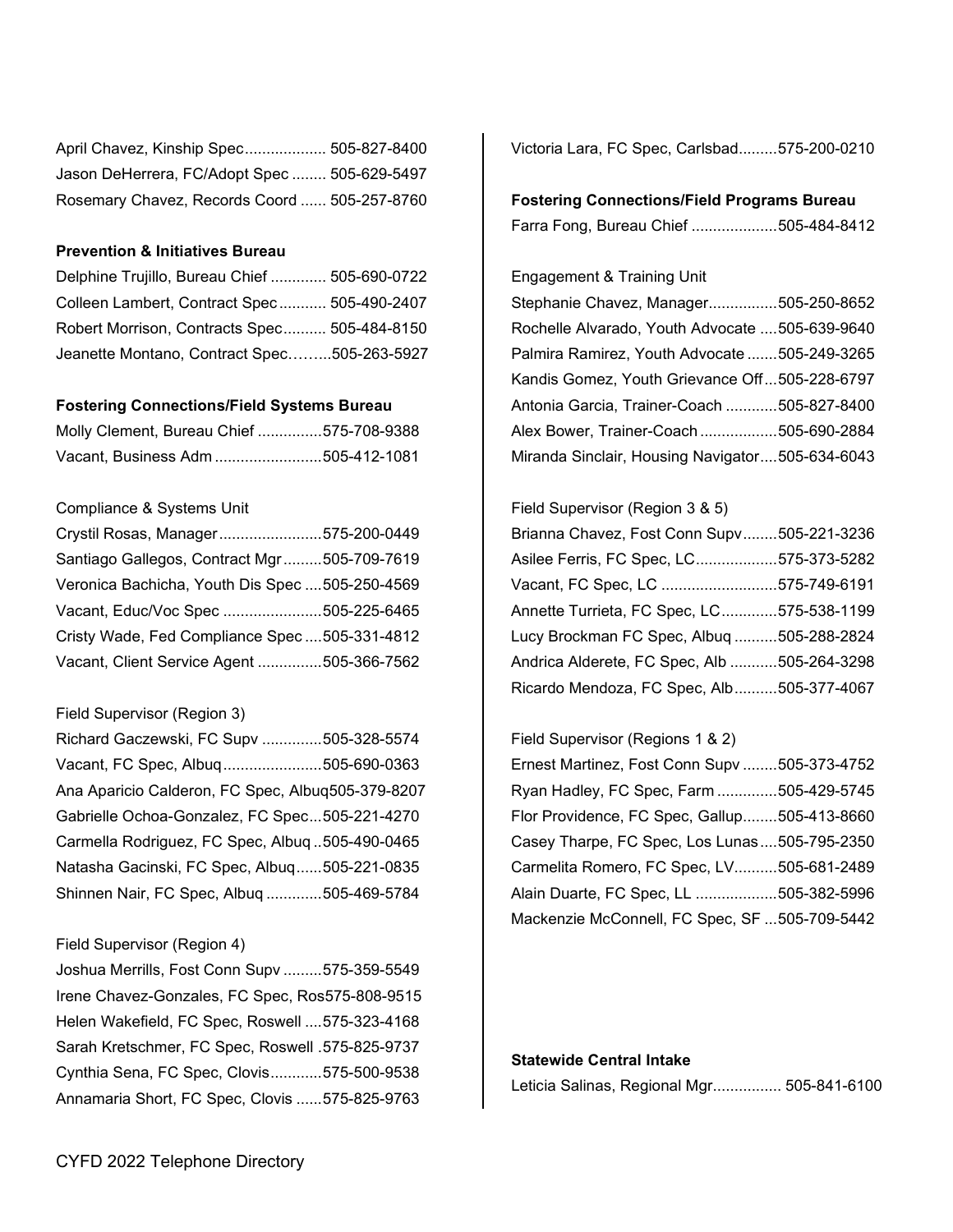| Paul Williams, COM 505-841-6100               |  |  |
|-----------------------------------------------|--|--|
| Jeffrrey Bowerman, Mgr  505-841-6123          |  |  |
| Ashley Gonzales, Office Admin 505-841-6144    |  |  |
| Dorothy Trujillo-Fierro, Receiving Center Mgr |  |  |
|                                               |  |  |

#### **Children Court Attorneys**

| Rebecca Liggett, Chief  575-231-3806            |  |
|-------------------------------------------------|--|
| Marisa Salazar, Legal Coord 505-659-8952        |  |
| Jude Romero, Legal Asst  505-429-5497           |  |
| Sharon Valdez, Legal Secy 505-426-6857          |  |
| Kelly O'Neill, Appellate Atty Supv 505-412-8023 |  |
| Robert Retheford, Appellate Atty 505-860-0382   |  |
| Karen Campbell, Forensic Ped505-463-6393        |  |
|                                                 |  |

#### **NW Region - CCA**

Daniel Dougherty, Managing Atty.......505-629-7344 Janea Roybal, Legal Admin ...............505-771-5935 Mica Lee, Legal Secy (Farm) .............505-327-5316 Sonya Castañeda, Leg Sec (Gall)......505-863-9556 Stephanie Chavez, Leg Sec (LL) .......505-866-2308 Maricela Ordonez, Leg Sec (LL) ........505-866-2308 Stephen Wayne, Atty Sr (Grants) .......505-658-9094 Priscilla Shannon, Atty Senior (Farm) 505-860-0298 Ruth Baldwin, Atty Sr (Farm) ..............505-699-5640 Susan White, Atty Master (LL) ...........505-695-5193 Vincent Martinez, Atty Senior (LL)......505-795-1817 Donald Sears, Atty Sr (RR) ................505-771-5931

#### **NE Region – CCA**

| Mario Gonsalves, Managing Atty  505-699-9763    |  |
|-------------------------------------------------|--|
| Barbara Vigil, Legal Admin 505-216-8735         |  |
| Kim Glidden, Legal Secy (SF) 505-476-5475       |  |
| Angel Cardenas, Legal Secy (Taos)575-269-7172   |  |
| Rachel Kolman, Atty Master (Taos)  575-231-1136 |  |
| Frank Ruybalid, Atty Sr (SF)  505-469-2774      |  |
| Alexis Johnson, Atty Sr (LV) 505-470-6343       |  |

Donna Bevacqua-Young (Esp)...........505-690-6508

#### **SW Region – CCA**

| Michelle Pickett, Mg. Atty575-202-6903          |  |
|-------------------------------------------------|--|
| Patricia Martinez, Paralegal575-520-6682        |  |
| Debra Robb, Legal Admin575-495-6145             |  |
| Diana Jacques, Legal Secy (LC) 575-351-6437     |  |
| Jennifer Sosa, Legal Secy (SC)  575-740-3738    |  |
| Stephanie Kobaly, Leg Sec (Alamo)  575-997-3368 |  |
| J. Kevin McBride, Atty Senior (LC) 575-323-4446 |  |
| Hannah Rosenstein, Atty (LC) 575-373-5946       |  |
| Kurtis Donisthorpe, Atty Sr (LC) 575-618-9138   |  |
| Christopher Westenberger, Atty Sr               |  |
|                                                 |  |

 (Alamogordo) ..................................... 575-997-8268 Amy DeLaney-Hernandez, Atty Sr (SC) 575-313-2223

#### **SE Region – CCA**

| Mary McQueeney, Managing Atty  575-840-8212        |
|----------------------------------------------------|
| Elisa Erives, Legal Admin-Supv  575-626-8995       |
| Sheridan Gluff, Paralegal  575-670-2473            |
| Sandra Hughes, Legal Secy (Clovis)  575-749-4923   |
| Jessica Rodriguez, Legal Secy (Hobbs). 575-391-398 |
| Michelle McElyea, Legal Secy (Cbad) 575-361-2375   |
| Suzie Rivera, Legal Secy (Roswell)  575-624-6071   |
| Kristen Dickey, Atty Master (Hobbs)  575-263-1695  |
| Lance Jaggers, Atty Sr (Roswell) 575-626-1825      |
| Paul Boross, Atty Senior (Clovis)  575-749-9263    |
| Vacant, Atty Senior (Carlsbad) 575-263-1695        |

#### **Metro Region – CCA (Albuquerque)**

| Cynthia Tessman, Managing Atty  505-699-8534 |  |
|----------------------------------------------|--|
| Amanda Carbajal, Legal Admin 505-389-6221    |  |
| Lynn Perls, Managing Atty  505-670-9570      |  |
| Natasha Jackson, Legal Admin 505-841-7961    |  |
| Jennifer Salazar, Paraleal  505-508-9725     |  |
| Clarence Ramirez, Paralegal  505-231-0517    |  |
| Natasha Lucero, Legal Secy  505-373-4928     |  |
| Britney Noll, Legal Secy  505-553-3338       |  |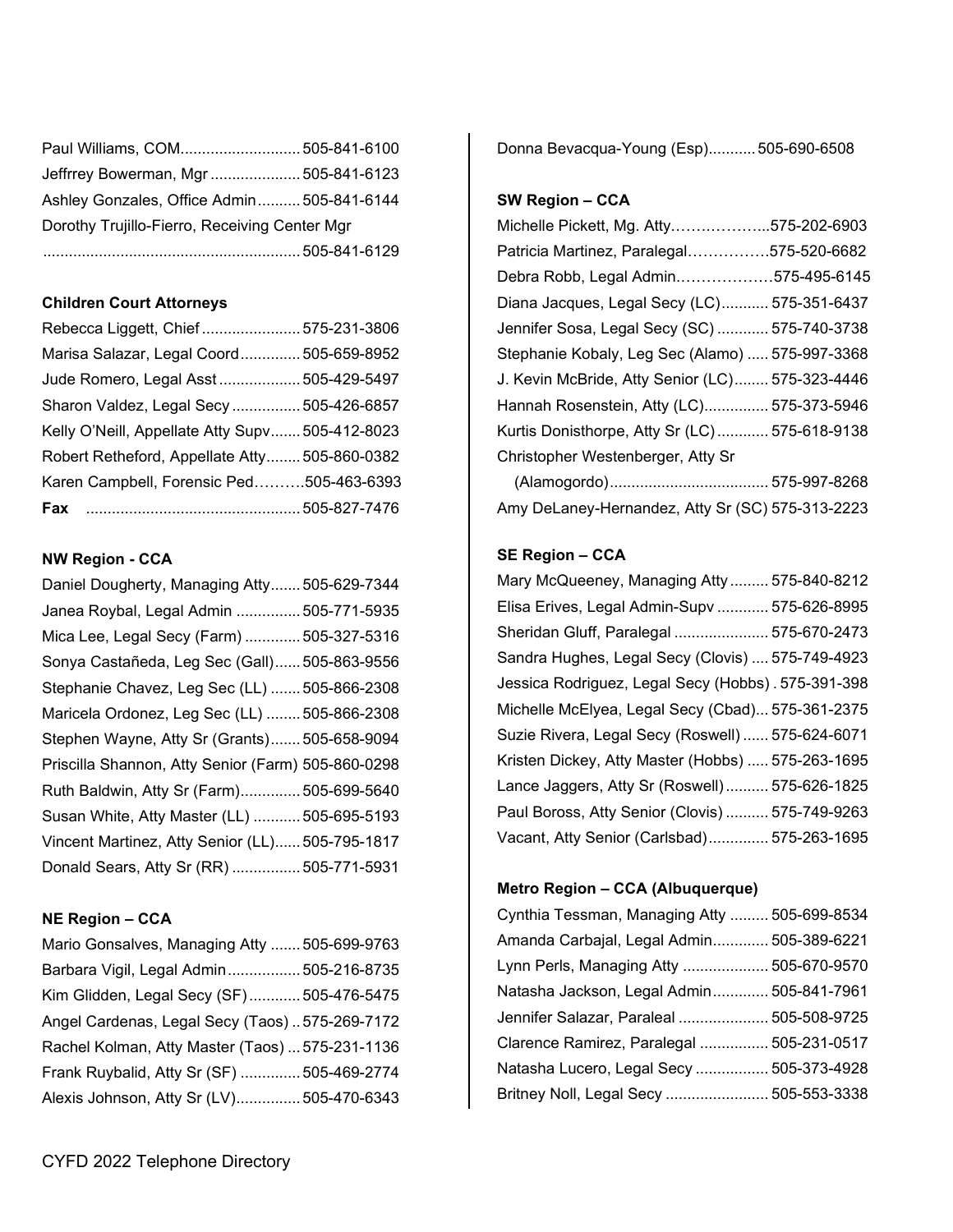| Justine Sedillo, Legal Secy  505-415-2959    |  |
|----------------------------------------------|--|
| Vacant, Legal Secy  505-373-4928             |  |
| Vacant, Legal Secy  505-415-0503             |  |
| Lara Sundermann, CCA Master 505-469-4728     |  |
| Dennis Drucker, Atty Master  505-469-4434    |  |
| Vacant, Atty Master 505-709-8356             |  |
| Jacqueline James, Atty Senior 505-415-2825   |  |
|                                              |  |
| Cassandra Brulette, Atty Senior 505-469-5263 |  |

| David Richter, Atty Senior  505-401-7367  |
|-------------------------------------------|
|                                           |
| Marisol Garcia, Atty Senior  505-231-1811 |
| Rachel Chiado, Atty Senior 505-250-3917   |
| Sheila Hurley, Atty Senior  505-694-4268  |
|                                           |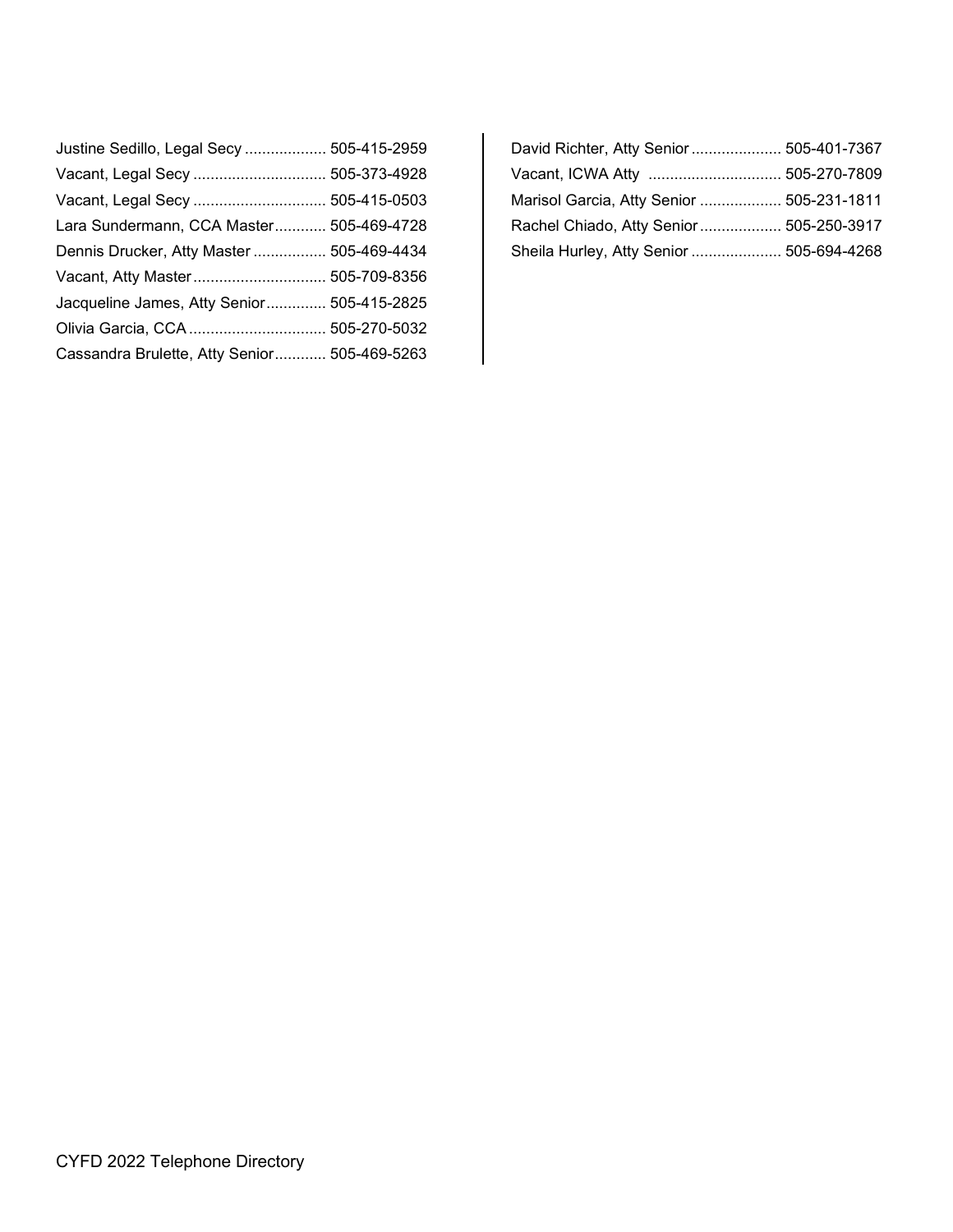# **LOCATIONS**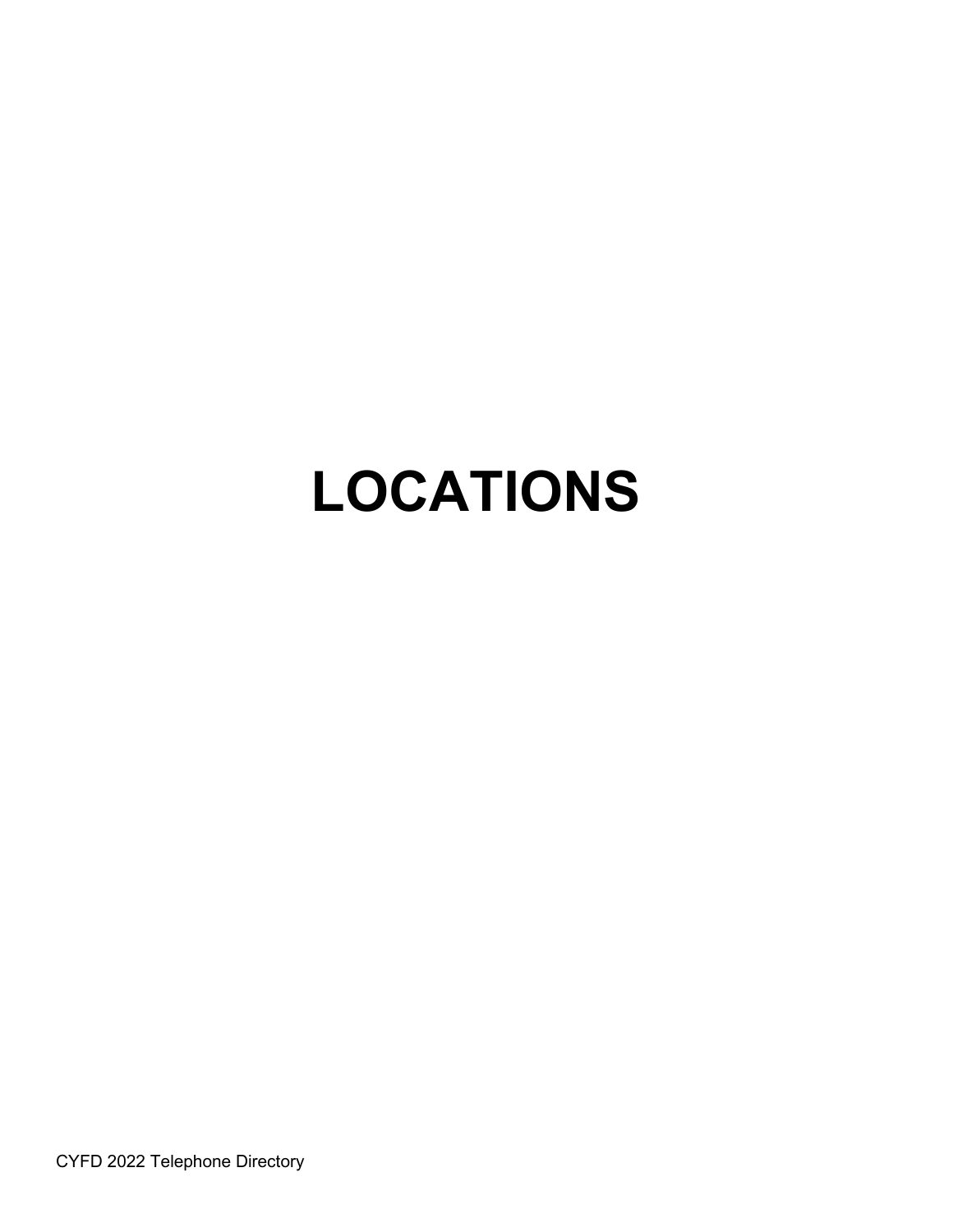*Field Offices, Primary Contacts & Faxes--Listed by City, Division, Office*

# *Alamogordo*

#### **PSD Field Office - Otero County**

| 2200 Indian Wells Rd |  |
|----------------------|--|
| Alamogordo, NM 88310 |  |
|                      |  |
| Fax                  |  |

#### **JJS Juvenile Probation & Parole - Dist. 12 - Otero Co.**

| -2200 Indian Wells Suite B |  |
|----------------------------|--|
| Alamogordo, NM 88310       |  |
|                            |  |
| Fax                        |  |

# *Albuquerque*

#### **AS Professional Development Bureau**

| 4665 Indian School Rd |  |
|-----------------------|--|
|                       |  |
|                       |  |

#### **ITD Information Technology Division**

| 4665 Indian School Rd Ste. 120 ~ Admin Services, Technical and Operational Support |  |
|------------------------------------------------------------------------------------|--|
| 4665 Indian School Rd Ste. 120 ~ FACTS/Application Support                         |  |
| 4665 Indian School Rd Ste. 120 ~ Intranet/Web Development and Support              |  |
| 4665 Indian School Rd Ste. 120 Service/Helpdesk                                    |  |
| Albuquerque, NM 87110                                                              |  |
|                                                                                    |  |
|                                                                                    |  |
|                                                                                    |  |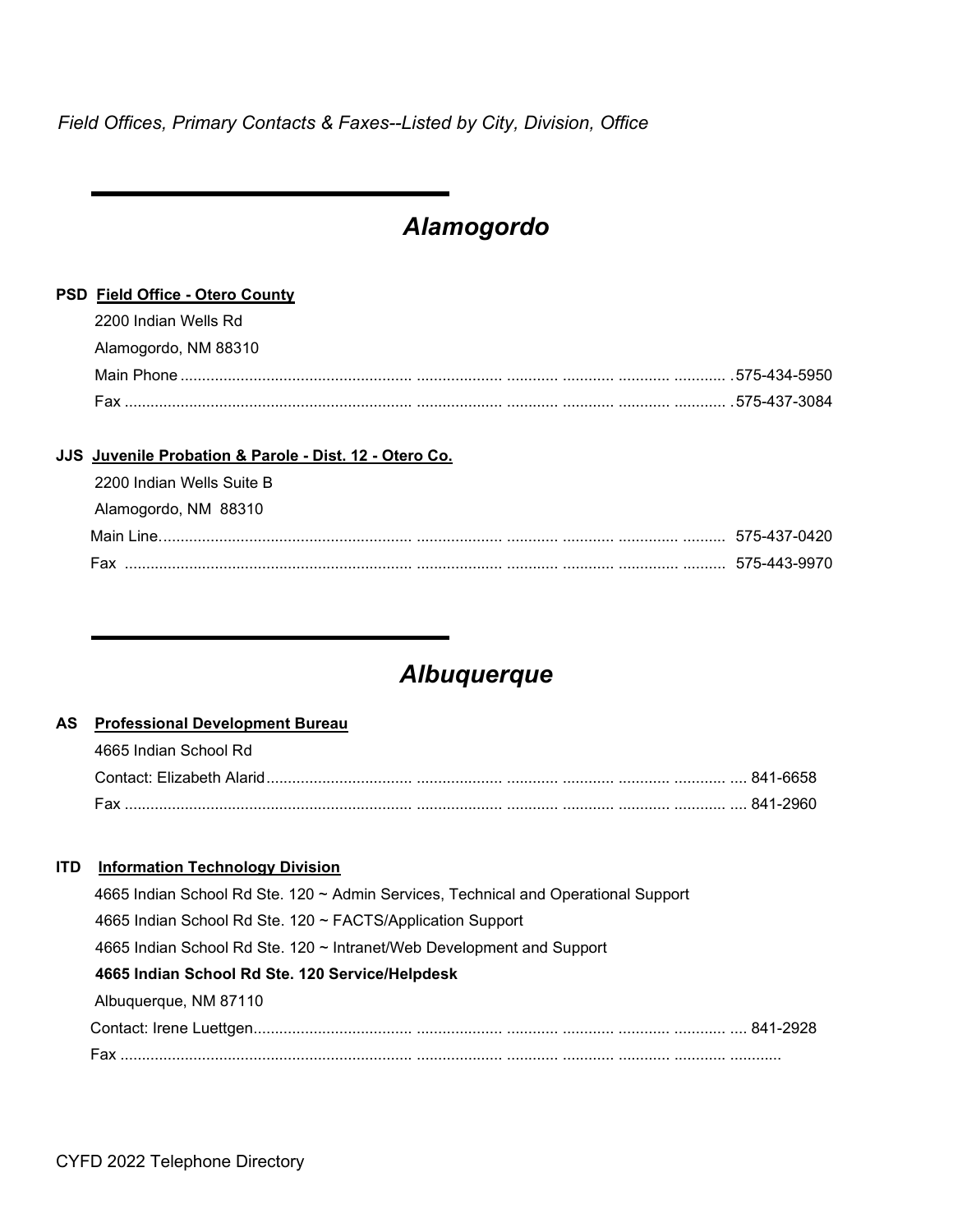#### **JJS Facilities Financial Operations**

| Fax                                | N/A |
|------------------------------------|-----|
|                                    |     |
| Albuquerque, NM 87108              |     |
| 5301 Central Avenue NE, Suite 1510 |     |

#### **JJS JJS FACTS UNIT**

| 300 San Mateo NE, 4th Floor Room |  |
|----------------------------------|--|
| Albuquerque, NM 87108            |  |
|                                  |  |
|                                  |  |
|                                  |  |

#### **JJS Albuquerque Boys Center (ABRC)**

| P.O. Box 6406         |  |
|-----------------------|--|
| 4000 Edith Blvd., NE  |  |
| Albuquerque, NM 87107 |  |
|                       |  |
|                       |  |
|                       |  |
|                       |  |
|                       |  |

#### **JJS Albuquerque Girls Reintegration Center (AGRC)**

| 3409 Pan American FWY NE |  |
|--------------------------|--|
| Albuquerque, NM 87107    |  |
| Main                     |  |
|                          |  |
| Fax                      |  |

#### **JJS Camino Nuevo Youth Center (CNYC)**

| Albuquerque, NM 87107 |  |
|-----------------------|--|
|                       |  |

#### **JJS Youth Diagnostic & Development Center (YDDC)**

4000 Edith Blvd. NE Albuquerque, NM 87107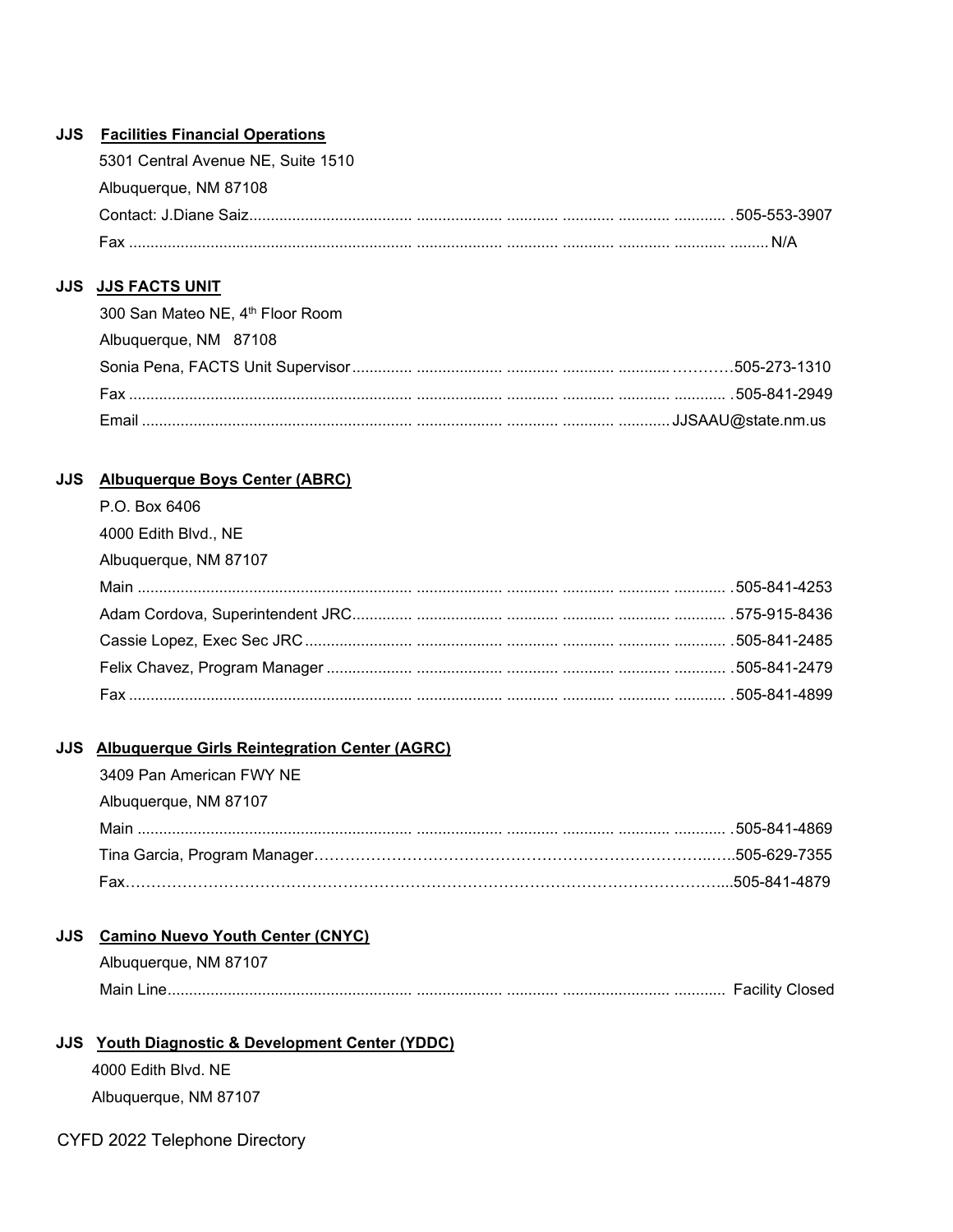#### **JJS Transition Services**

| 4775 Indian School Rd NE, Suite 200 |  |
|-------------------------------------|--|
| Albuquerque, NM 87110               |  |
|                                     |  |
|                                     |  |

#### **JJS Juvenile Probation & Parole - Dist. 2 - Bernalillo Co.**

| 5100 Second Street NW |  |
|-----------------------|--|
| Albuquerque, NM 87107 |  |
|                       |  |
|                       |  |

#### **PSD Children's Court - West**

| 4501 Indian School Road, NE, Building 3 |  |
|-----------------------------------------|--|
| Albuquerque, NM 871010                  |  |
|                                         |  |
|                                         |  |

### **PSD Children's Court - East**

| 4501 Indian School Road, NE, Building 3 |  |
|-----------------------------------------|--|
| Albuquerque, NM 871010                  |  |
|                                         |  |
|                                         |  |

# **PSD Field Office – Metro Region Office #1**

4501 Indian School Rd., NE, Building 3 Albuquerque, NM 87110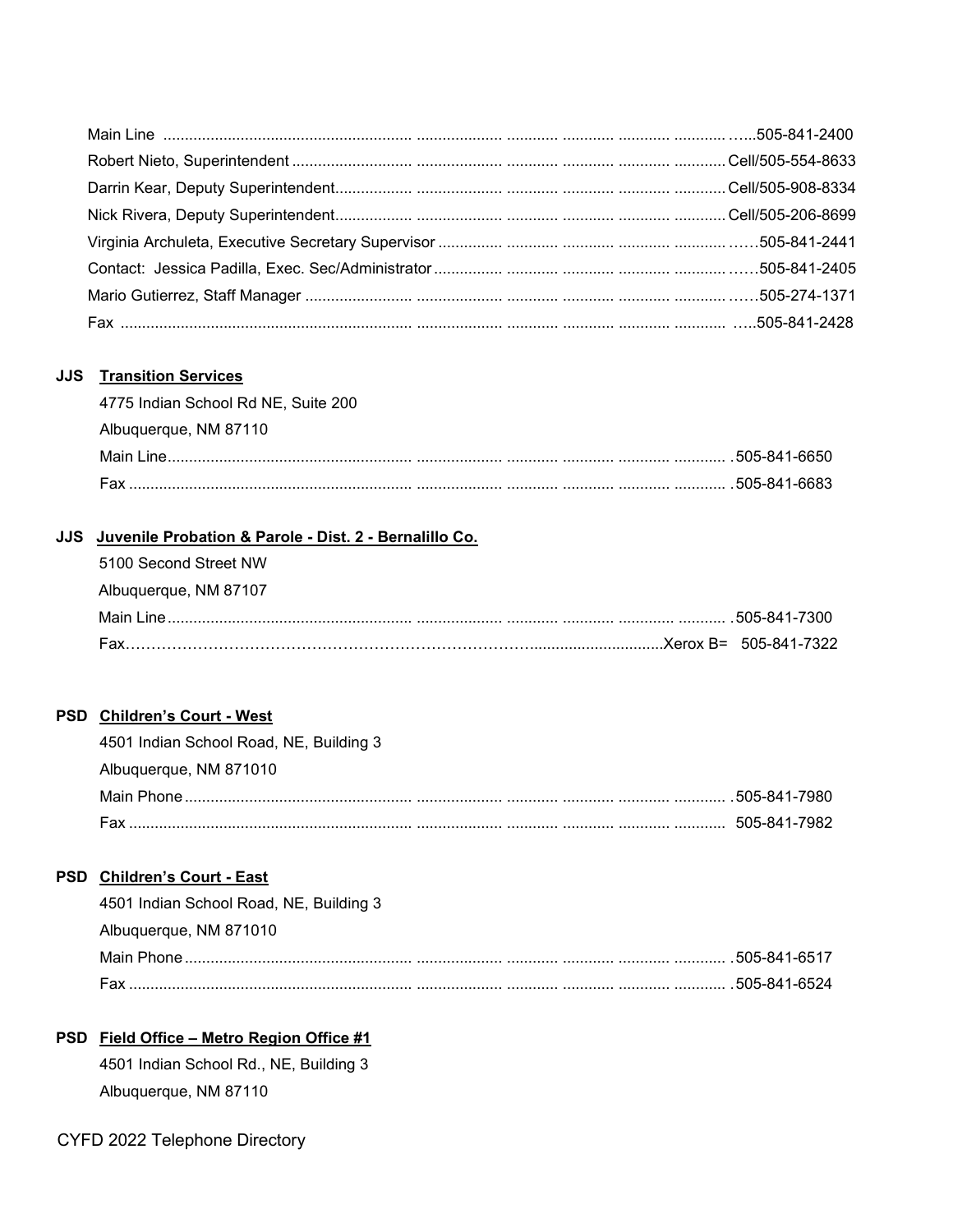#### PSD Field Office - Metro Region Office #2

| 4501 Indian School Rd., NE, Building 4 |  |
|----------------------------------------|--|
| Albuquerque, NM 87110                  |  |
|                                        |  |
|                                        |  |

#### PSD Field Office - Metro Region Office #3

| 4501 Indian School Rd., NE, Building 4 |  |
|----------------------------------------|--|
| Albuquerque, NM 87110                  |  |
|                                        |  |
|                                        |  |

#### PSD Field Office - Metro Region Office #4

| 4501 Indian School Rd., NE, Building 3 |  |
|----------------------------------------|--|
| Albuquerque, NM 87110                  |  |
|                                        |  |
|                                        |  |

### PSD Field Office - Metro Region Office #5

| 4501 Indian School Rd., NE, Building 4 |  |
|----------------------------------------|--|
| Albuquerque, NM 87110                  |  |
|                                        |  |
|                                        |  |

#### PSD Statewide Central Intake

| 4665 Indian School Road., NE, Building 1 |  |
|------------------------------------------|--|
| Albuquerque, NM 87110                    |  |
|                                          |  |
|                                          |  |
|                                          |  |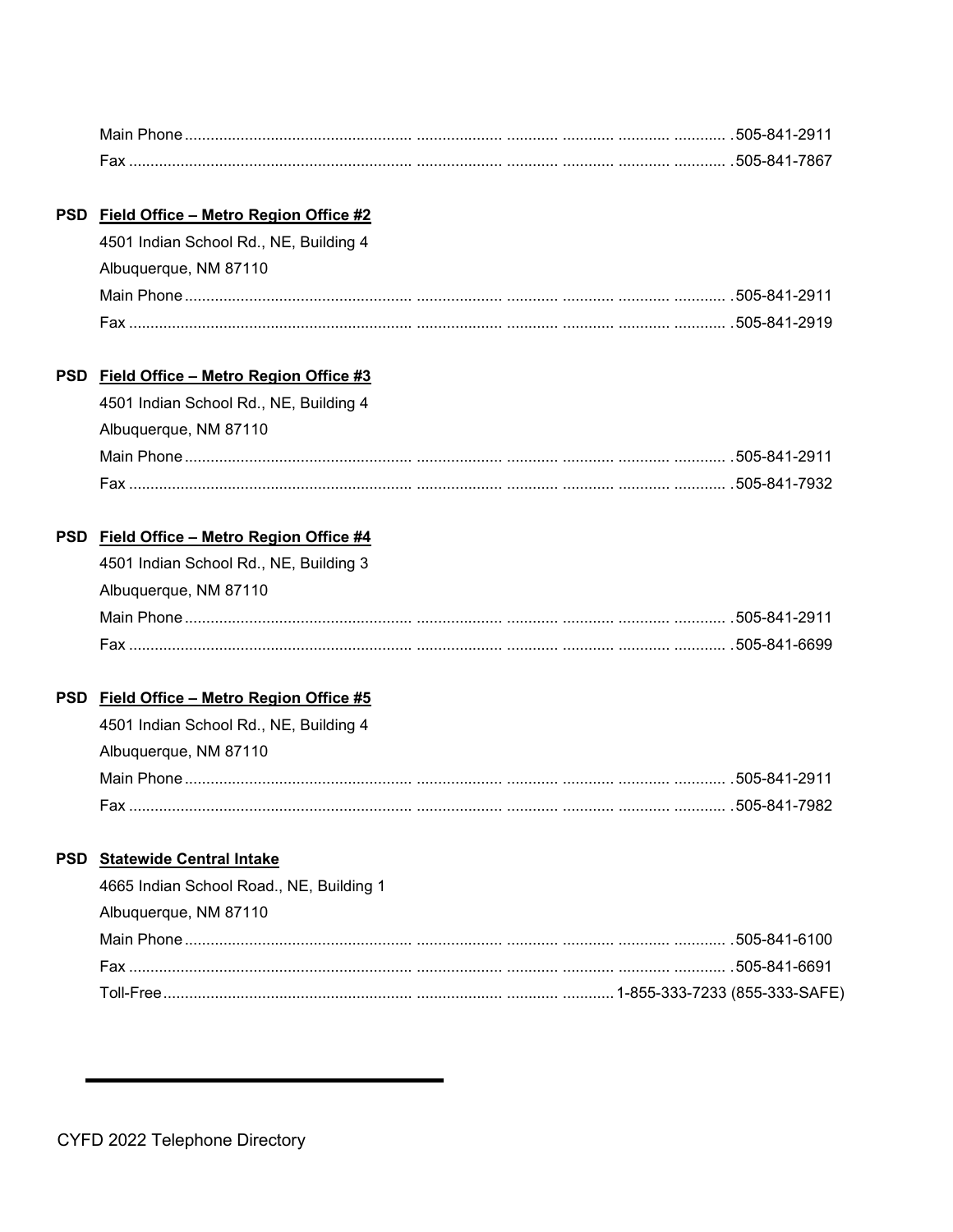# **Anthony**

#### PSD Dona Ana Co. Sub-Office

| 945 Anthony Drive |  |
|-------------------|--|
| Anthony, NM 88021 |  |
|                   |  |
|                   |  |

# **Artesia**

| PSD Field Office - Eddy County                           |  |
|----------------------------------------------------------|--|
| 2215 W. Main                                             |  |
| Artesia, NM 88210                                        |  |
|                                                          |  |
|                                                          |  |
|                                                          |  |
| JJS    Juvenile Probation & Parole - Dist. 14 - Eddy Co. |  |

| 2215 W. Main Street |  |
|---------------------|--|
| Artesia. NM 88210   |  |
|                     |  |
| Fax                 |  |

# **Carlsbad**

#### PSD Field Office - Eddy County

| 901 De Baca        |  |
|--------------------|--|
| Carlsbad. NM 88220 |  |
|                    |  |
|                    |  |

#### JJS Juvenile Probation & Parole - Dist 14 - Eddy Co.

901 De Baca St. Suite C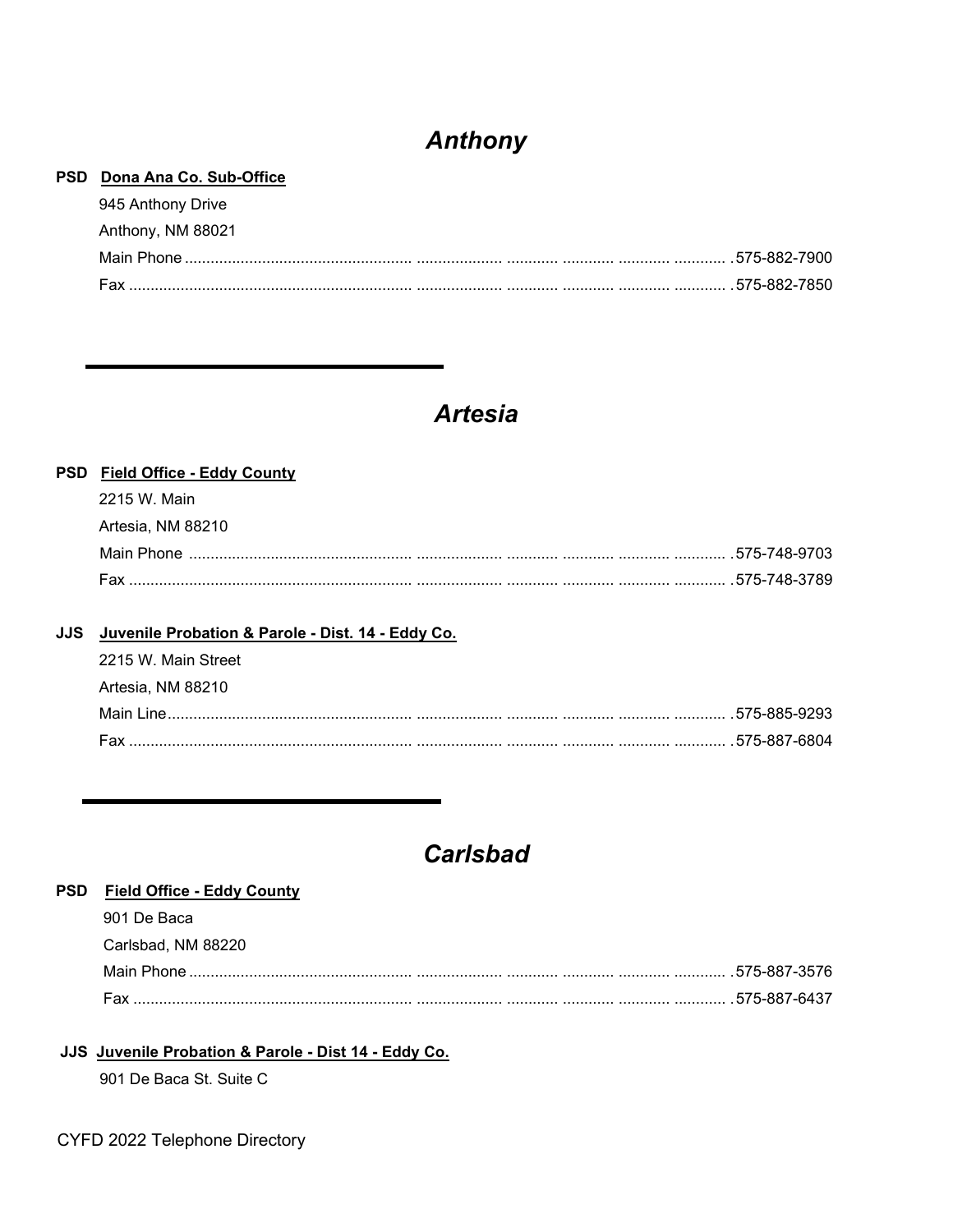| Carlsbad, NM 88220 |  |
|--------------------|--|
|                    |  |
| Fax                |  |

# **Clovis**

### PSD Field Office - Curry County

| 221 W. Llano Estacado |  |
|-----------------------|--|
| Clovis, NM 88102      |  |
|                       |  |
|                       |  |

### JJS Juvenile Probation & Parole - Dist. 9 - Curry Co.

| - 221 W. Llano Estacado Suite 2 |  |
|---------------------------------|--|
| Clovis, NM 88101                |  |
|                                 |  |
|                                 |  |

# **Deming**

| <b>PSD</b> Field Office - Luna County                |               |
|------------------------------------------------------|---------------|
| 918 E. Pear                                          |               |
| Deming, NM 88031                                     |               |
|                                                      | 575-546-6557  |
|                                                      |               |
|                                                      |               |
| JJS Juvenile Probation & Parole - Dist. 6 - Luna Co. |               |
| 918 E. Pear Street                                   |               |
| Deming, NM 88030                                     |               |
| Main Line                                            | .575-546-3079 |
|                                                      |               |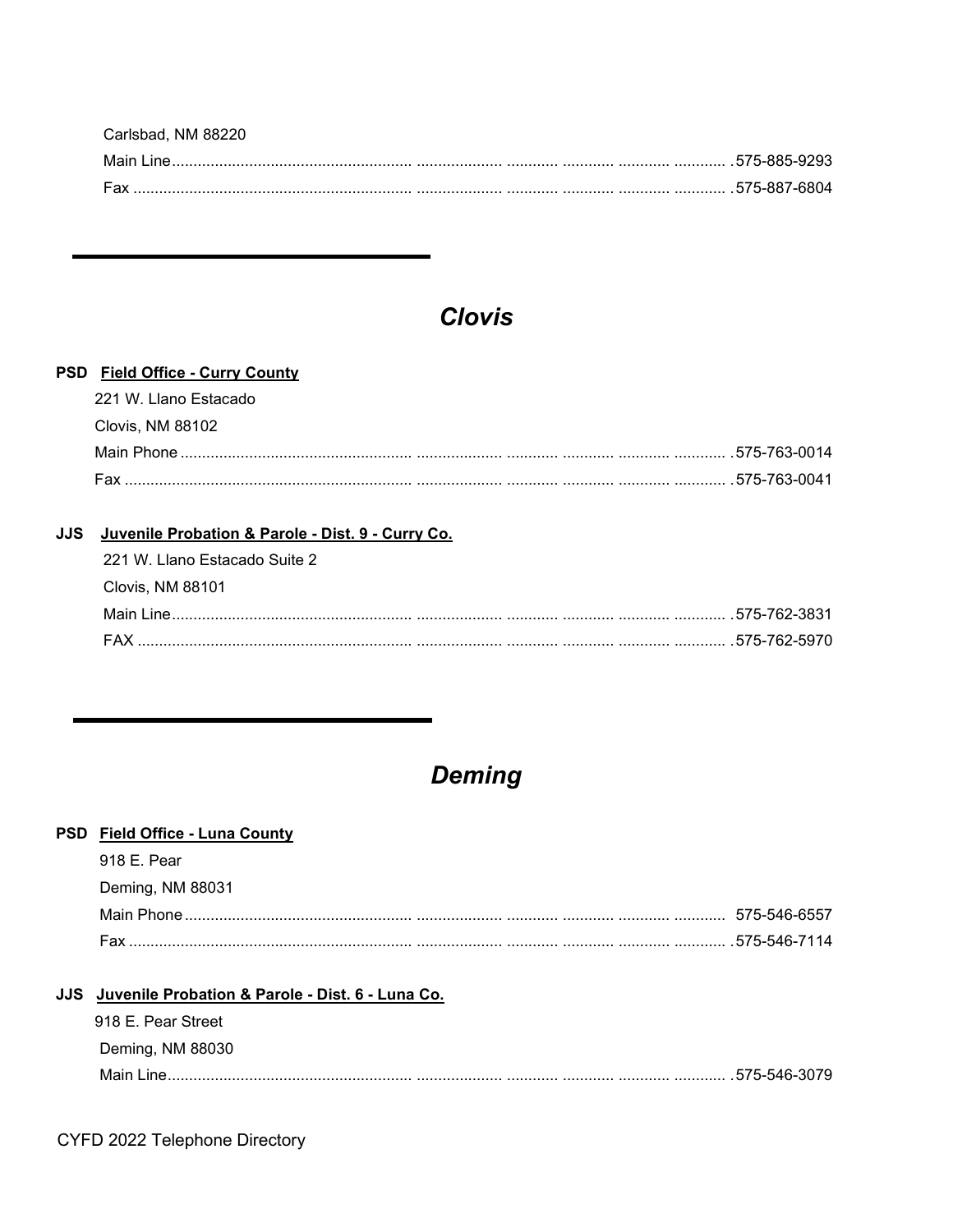| $\overline{\phantom{a}}$ |  |
|--------------------------|--|
|--------------------------|--|

# **Eagle Nest**

#### JJS Eagle Nest Reintegration Center

| Eagle Nest, NM 87718 |  |
|----------------------|--|
| 28783 US Highway 64  |  |
| P.O. Box 317         |  |

# Espanola

#### PSD Field Office - Rio Arriba County

| 912 North Railroad |  |
|--------------------|--|
| Española, NM 87532 |  |
|                    |  |
|                    |  |

#### JJS Juvenile Probation & Parole - Dist. 1

| 912 North Railroad Avenue, Suite B |  |
|------------------------------------|--|
| Española, NM 87532                 |  |
|                                    |  |
|                                    |  |
|                                    |  |

# **Estancia**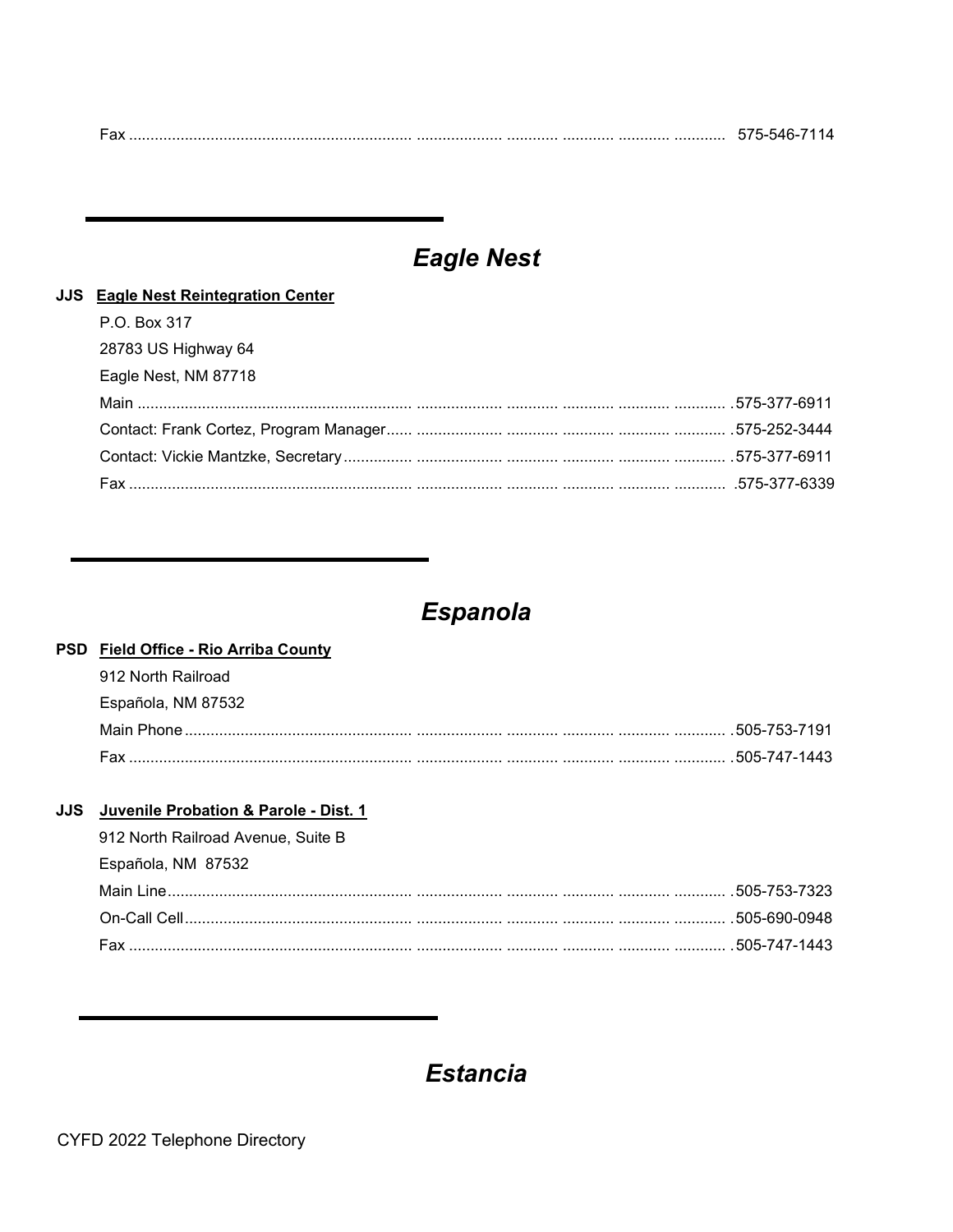|     | <b>PSD</b> Field Office - Torrance County            |               |
|-----|------------------------------------------------------|---------------|
|     | 214 S. 5th Street - P.O. Box 348                     |               |
|     | Estancia. NM 87016                                   |               |
|     |                                                      |               |
|     |                                                      |               |
| JJS | Juvenile Probation & Parole - Dist. 7 - Torrance Co. |               |
|     | 214 S. $5^{th}$ Street – P.O. Box 413                |               |
|     | Estancia. NM 87016                                   |               |
|     |                                                      | .505-384-2780 |
|     | Fax                                                  |               |
|     |                                                      |               |

# Farmington

#### PSD Field Office - San Juan County

| 2800 Farmington Ave  |  |
|----------------------|--|
| Farmington, NM 87401 |  |
|                      |  |
|                      |  |

### JJS Juvenile Probation & Parole - Dist. 11 - San Juan Co.

| 851 Andrea Drive, Suite 2 |  |
|---------------------------|--|
| Farmington, NM 87401      |  |
|                           |  |
|                           |  |
|                           |  |

# Ft. Stanton

Coming soon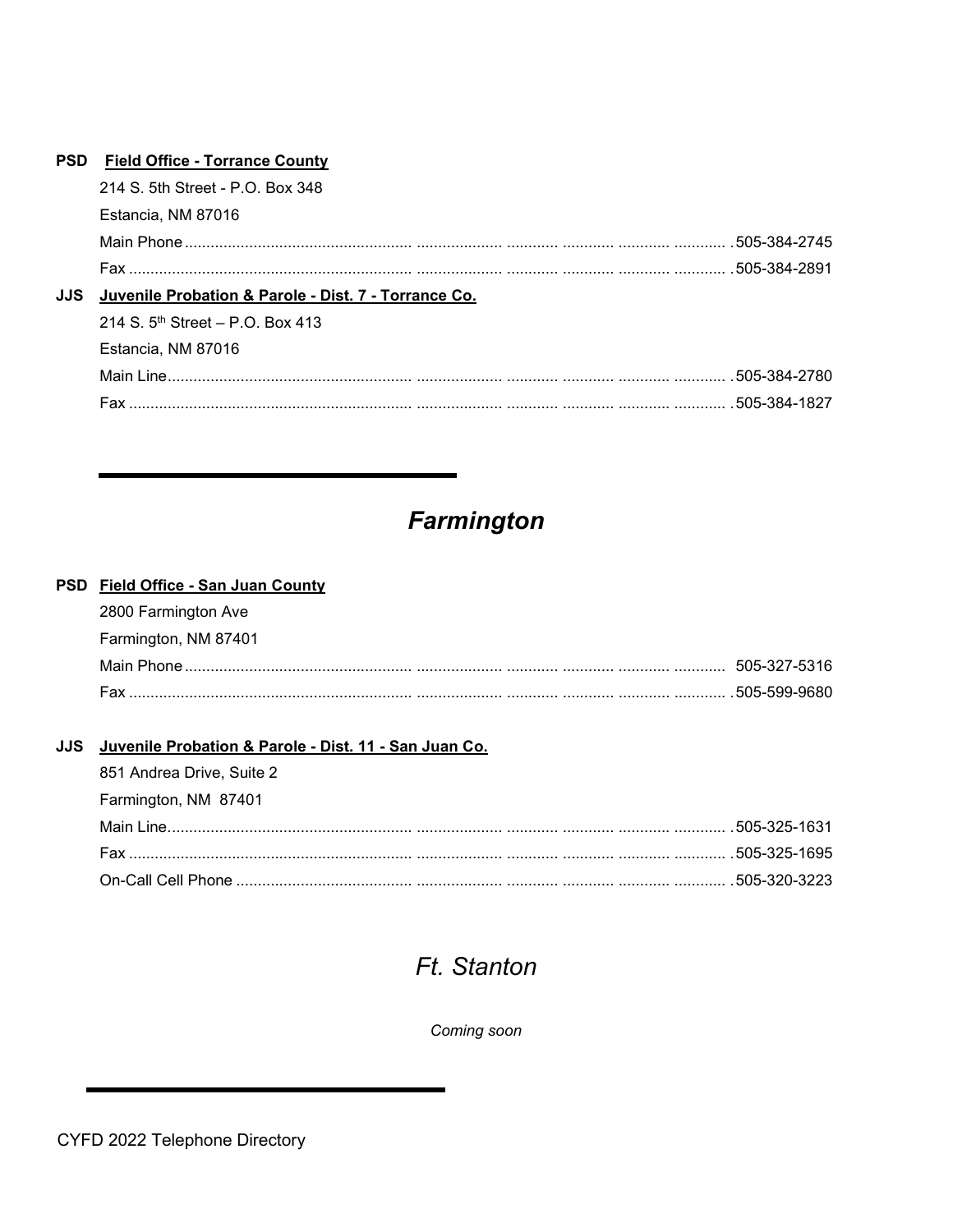# Gallup

#### PSD Field Office - McKinley County.

| 1720 East Aztec  |  |
|------------------|--|
| Gallup, NM 87301 |  |
|                  |  |
|                  |  |

#### JJS Juvenile Probation & Parole - Dist. 11 - McKinley Co.

| 1720 East Aztec, Suite B |  |
|--------------------------|--|
| Gallup, NM 87301         |  |
|                          |  |
|                          |  |
|                          |  |

# **Grants**

#### PSD Field Office - Cibola County

| 1019 E. Roosevelt Ave. Suite A |  |
|--------------------------------|--|
| Grants, NM 87020               |  |
|                                |  |
|                                |  |

#### JJS Juvenile Probation & Parole - Dist. 13 - Cibola Co.

| 1019 E. Roosevelt Ave. Suite B |  |
|--------------------------------|--|
| Grants, NM 87020               |  |
|                                |  |
|                                |  |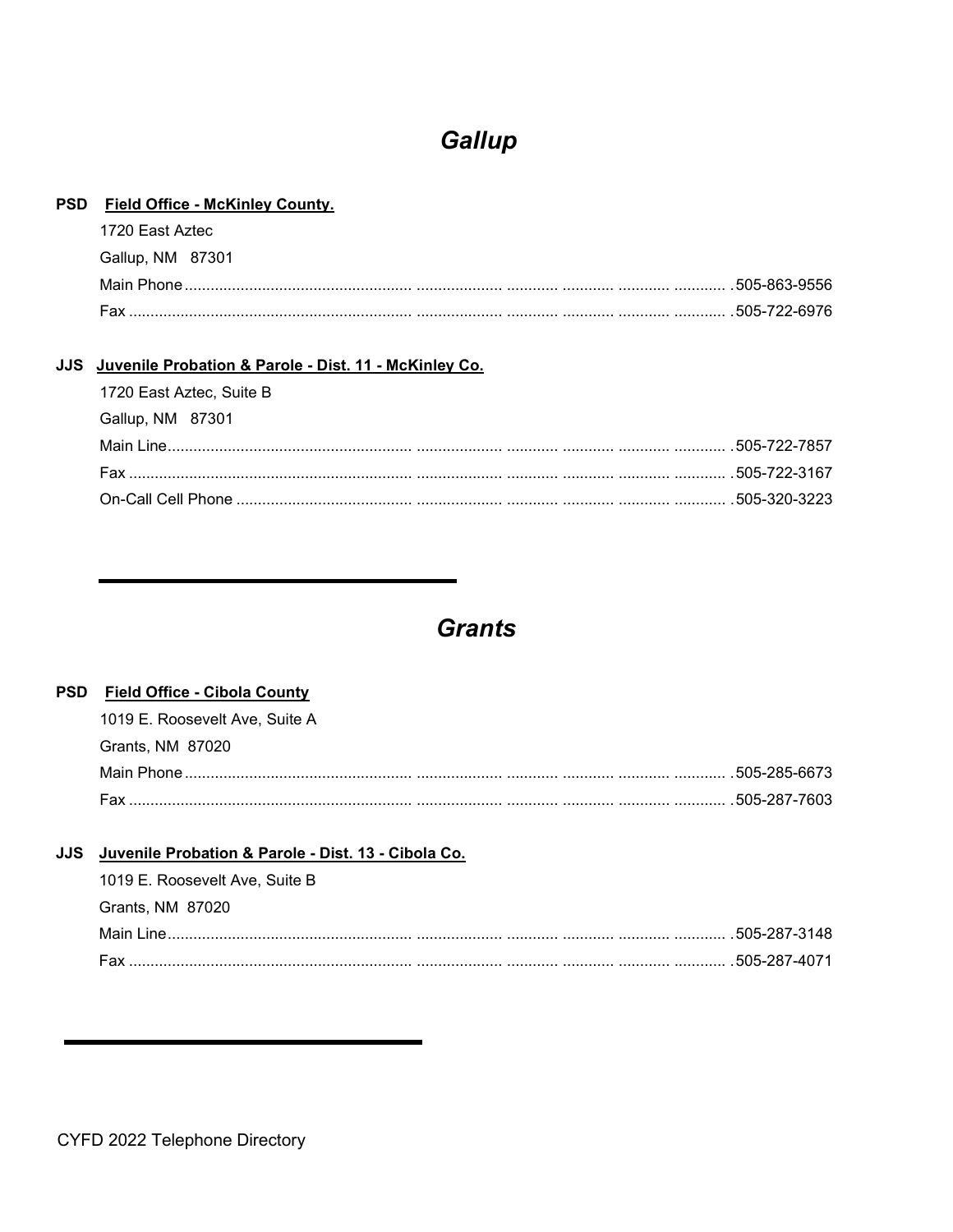# **Hobbs**

#### PSD Field Office - Lea County

|     | 907 West Calle Sur                              |               |
|-----|-------------------------------------------------|---------------|
|     | Hobbs, NM 88240                                 |               |
|     |                                                 |               |
|     |                                                 |               |
| JJS | Juvenile Probation & Parole - Dist. 5 - Lea Co. |               |
|     | 907 W. Calle Sur                                |               |
|     | Hobbs, NM 88240                                 |               |
|     |                                                 | .575-397-2478 |
|     | <b>Fax</b>                                      |               |
|     |                                                 |               |

# **Las Cruces**

### JJS J. Paul Taylor Center

| 10015 Robert Larson Blvd |  |  |
|--------------------------|--|--|
| Las Cruces NM 88007      |  |  |
|                          |  |  |
|                          |  |  |
|                          |  |  |
|                          |  |  |
|                          |  |  |
|                          |  |  |
|                          |  |  |
|                          |  |  |

#### PSD Field Office - Dona Ana County

| 2805 Roadrunner Parkway |  |
|-------------------------|--|
| Las Cruces, NM 88007    |  |
|                         |  |
|                         |  |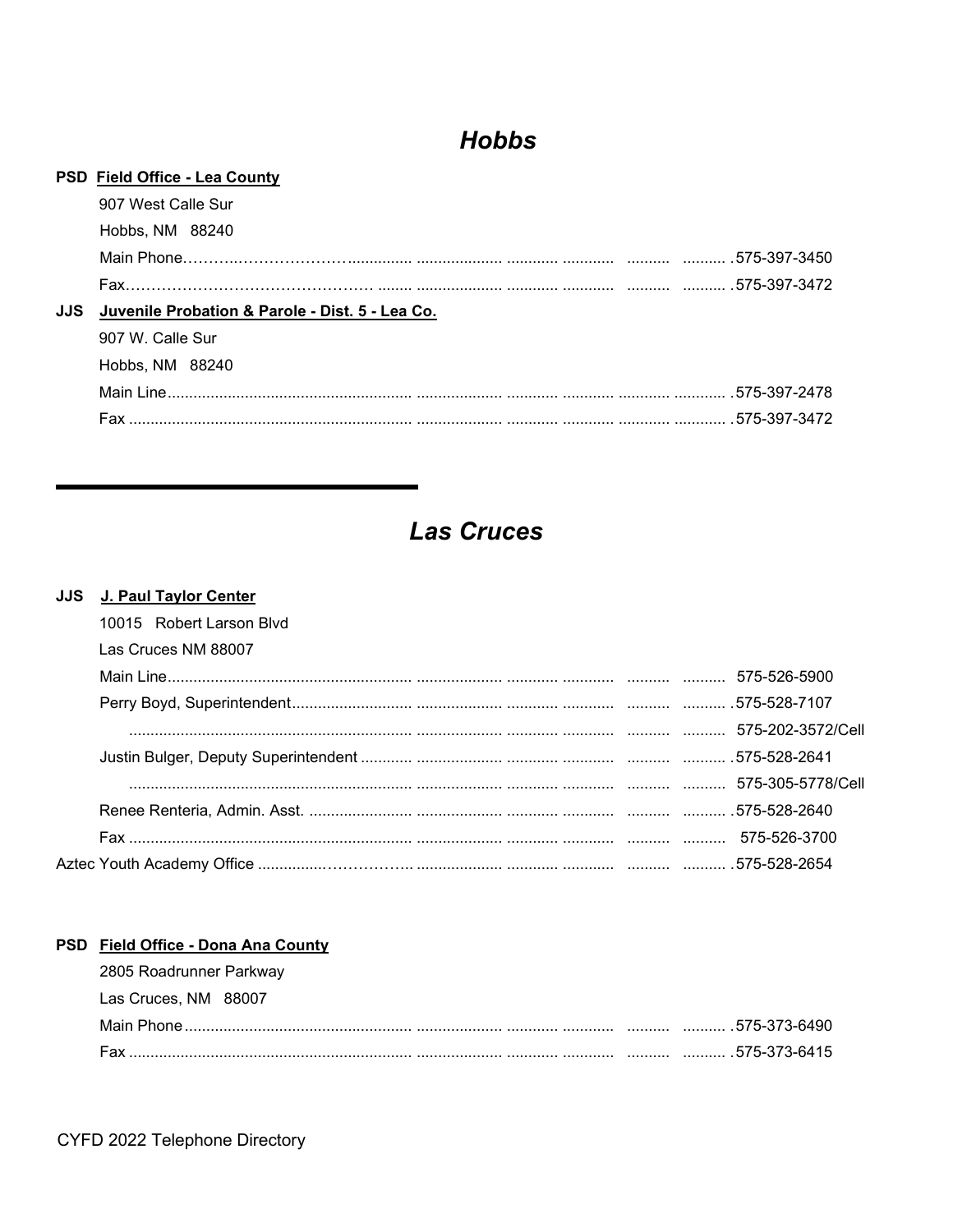#### JJS Juvenile Probation & Parole - Dist. 3 - Dona Ana Co.

| 750-A N. Motel Blvd. |  |
|----------------------|--|
| Las Cruces, NM 88007 |  |
|                      |  |
|                      |  |
|                      |  |

# Las Vegas

#### PSD Field Office - San Miguel County

| 2518 Ridge Runner Road |  |
|------------------------|--|
| Las Vegas, NM 87701    |  |
|                        |  |
|                        |  |

#### JJS Juvenile Probation & Parole - District 4 - San Miguel/Mora Cos.

| 2518 Ridge Runner Rd |  |
|----------------------|--|
| Las Vegas, NM 87701  |  |
|                      |  |
|                      |  |

# Lordsburg

# JJS Juvenile Probation & Parole - Dist. 6 - Hidalgo Co.

| 300 Shakespeare     |  |
|---------------------|--|
| Lordsburg, NM 88045 |  |
|                     |  |
|                     |  |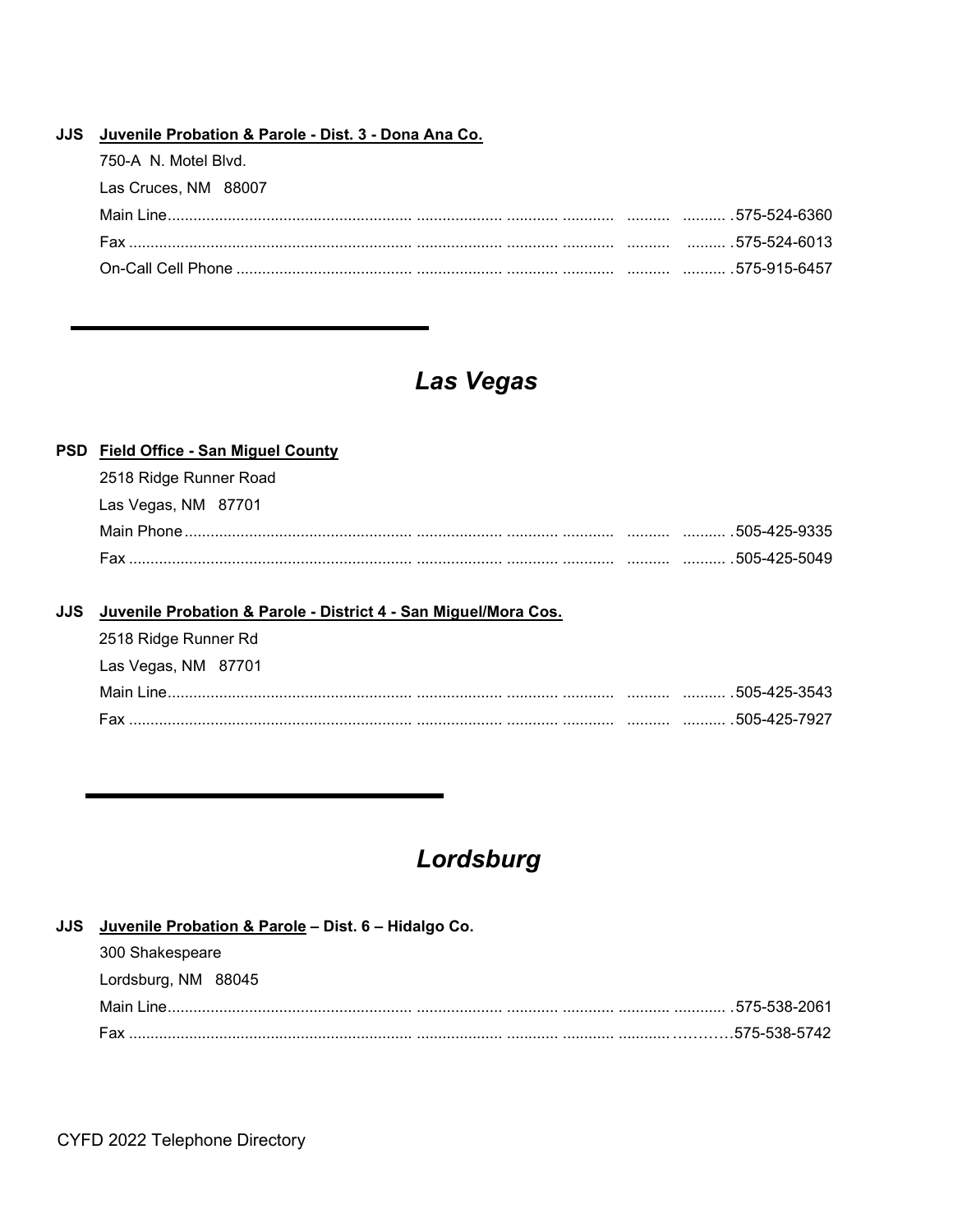# **Los Lunas**

| <b>PSD</b> Field Office - Valencia County |
|-------------------------------------------|
| P.O. Box 220                              |
| 750 Morris Road, SW                       |
| Los Lunas, NM 87031                       |
| .505-866-2300                             |
| Fax<br>.505-866-2319                      |
|                                           |
|                                           |

#### JJS Juvenile Probation & Parole - Dist. 13 - Valencia Co.

| 750 Morris Road     |  |
|---------------------|--|
| Los Lunas, NM 87031 |  |
|                     |  |
|                     |  |

# **Portales**

#### PSD Field Office - Roosevelt County

| 1500 South Ave. D  |  |
|--------------------|--|
| Portales, NM 88130 |  |
|                    |  |
|                    |  |

#### JJS Juvenile Probation & Parole - Dist. 9 - Roosevelt Co.

| 1223 W. Fir        |  |
|--------------------|--|
| Portales, NM 88130 |  |
|                    |  |
|                    |  |

**Raton**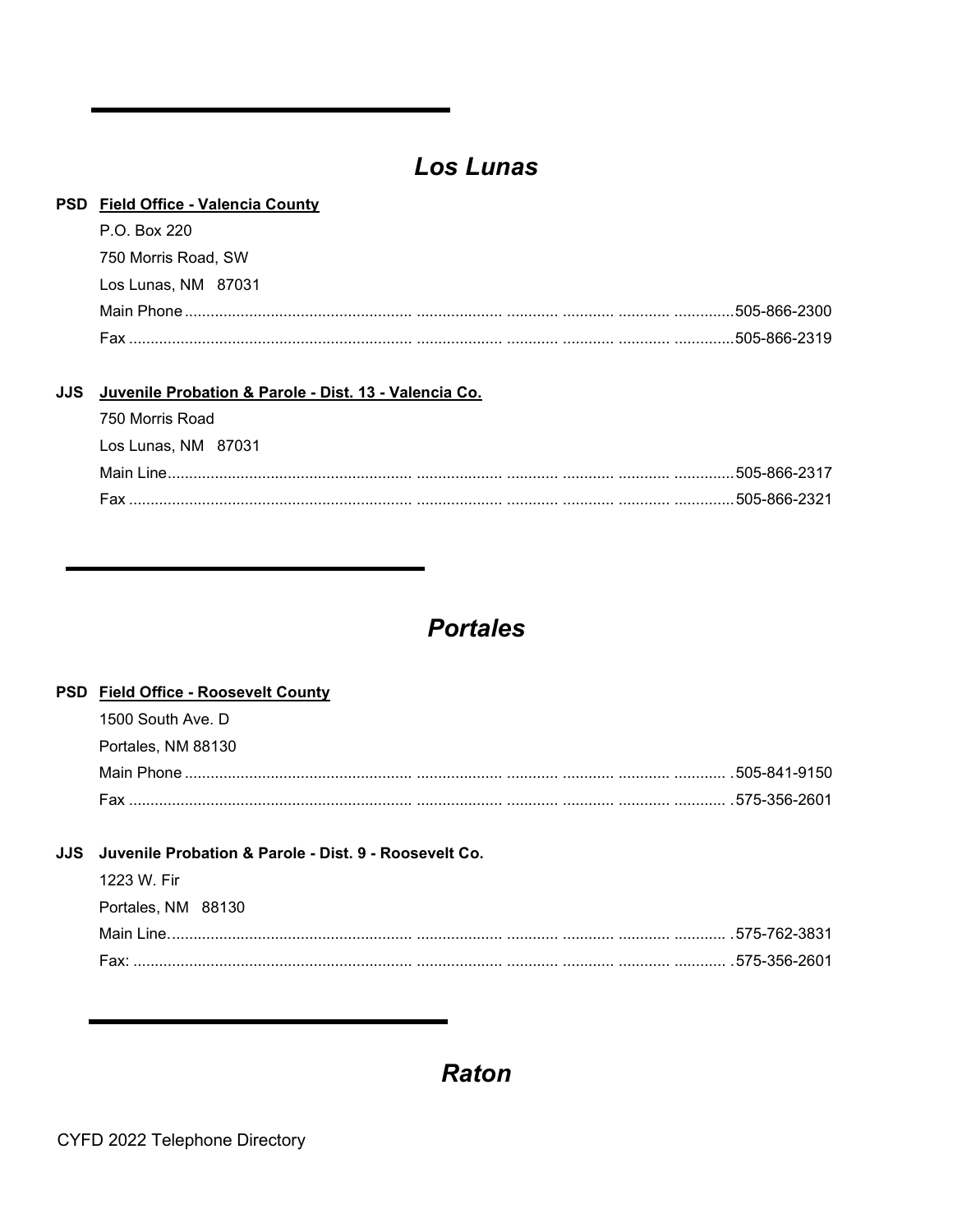#### **PSD Field Office - Colfax County**

| 1900 Hospital Drive |  |
|---------------------|--|
| Raton, NM 87740     |  |
|                     |  |
|                     |  |

#### **JJS Juvenile Probation & Parole - Dist. 8 - Colfax/Union Cos.**

| 1900 Hospital Drive |  |
|---------------------|--|
| Raton, NM 87740     |  |
|                     |  |
|                     |  |

# *Rio Rancho*

#### **PSD Field Office – Sandoval County**

| 4359 Jager Drive, NE |  |
|----------------------|--|
| Rio Rancho, NM 87144 |  |
|                      |  |
|                      |  |

#### **JJS Juvenile Probation & Parole - Dist. 13 - Sandoval Co.**

| 4359 Jager Dr. NE, Suite C |  |
|----------------------------|--|
| Rio Rancho, NM 87144       |  |
|                            |  |
|                            |  |

# *Roswell*

#### **PSD Field Office - Chaves County**

#4 Grand Ave. Plaza Roswell, NM 88201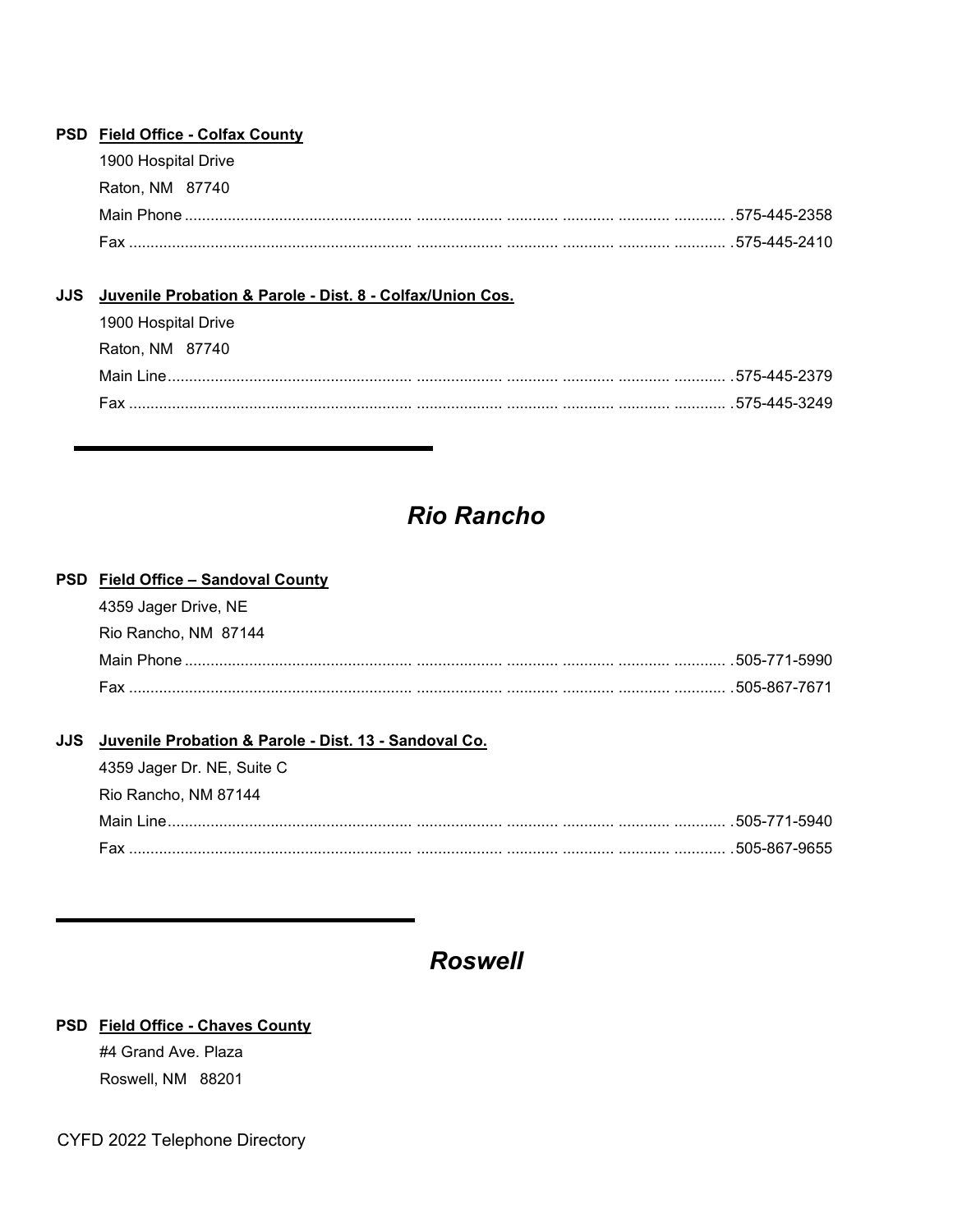| Main Phor  |               |
|------------|---------------|
| <b>Fay</b> | .575-624-6190 |

|  | JJS Juvenile Probation & Parole - Dist. 14 - Chaves Co. |  |
|--|---------------------------------------------------------|--|
|  | #4 Grand Ave Plaza, Ste C                               |  |
|  | Roswell, NM 88201                                       |  |
|  |                                                         |  |
|  |                                                         |  |
|  |                                                         |  |

# **Ruidoso**

#### PSD Field Office - Lincoln County

| 26387 US Highway 70     |  |
|-------------------------|--|
| Ruidoso Downs, NM 88345 |  |
|                         |  |
|                         |  |

#### JJS Juvenile Probation & Parole - Dist. 12 - Lincoln Co.

| 26387 US Highway 70     |  |
|-------------------------|--|
| Ruidoso Downs, NM 88346 |  |
|                         |  |
|                         |  |

# Santa Fe

### **BHS** Behavioral Health Services

| 1120 Paseo de Peralta |  |
|-----------------------|--|
| Santa Fe, NM 87502    |  |
|                       |  |
|                       |  |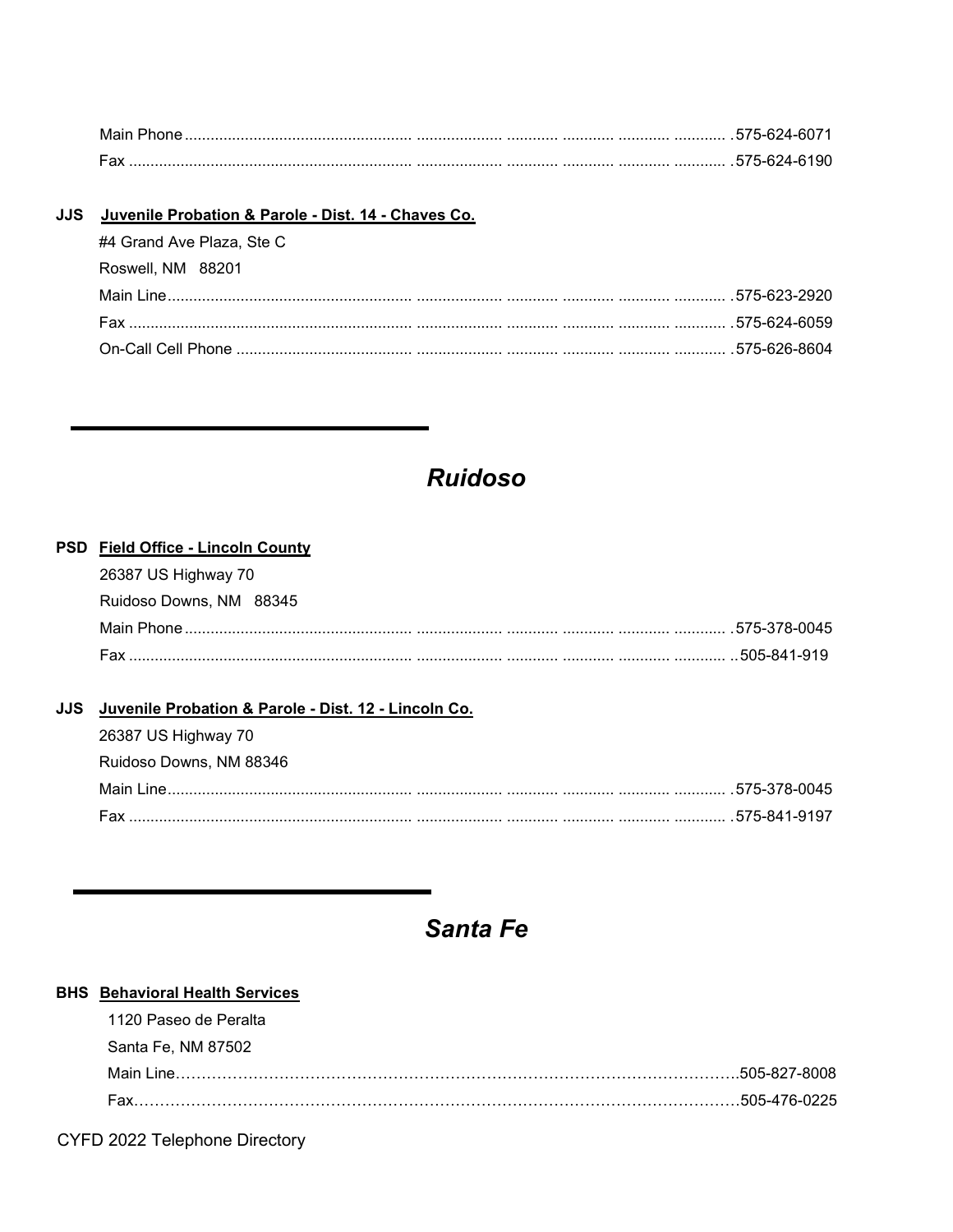| <b>PSD</b> | Field Office - Santa Fe Co.           |               |
|------------|---------------------------------------|---------------|
|            | 1920 $5th$ Street                     |               |
|            | Santa Fe, NM 87505                    |               |
|            |                                       | .505-827-7450 |
|            |                                       |               |
| JJS.       | Juvenile Probation & Parole - Dist. 1 |               |
|            | 1920 $5th$ Street                     |               |
|            | Santa Fe, NM 87505                    |               |
|            |                                       |               |
|            |                                       |               |
|            | Fax                                   | .505-476-2320 |
|            |                                       |               |

# **Santa Rosa**

### JJS Juvenile Probation & Parole - Dist. 4 - Guadalupe Co.

| 420 Parker Avenue, Suite 6 |  |
|----------------------------|--|
| Santa Rosa, NM 88435       |  |
|                            |  |
|                            |  |

# **Silver City**

### PSD Field Office - Grant County/So. Catron

| 3882 32 <sup>nd</sup> Bypass Road, Suite A |  |
|--------------------------------------------|--|
| Silver City, NM 88061                      |  |
|                                            |  |
|                                            |  |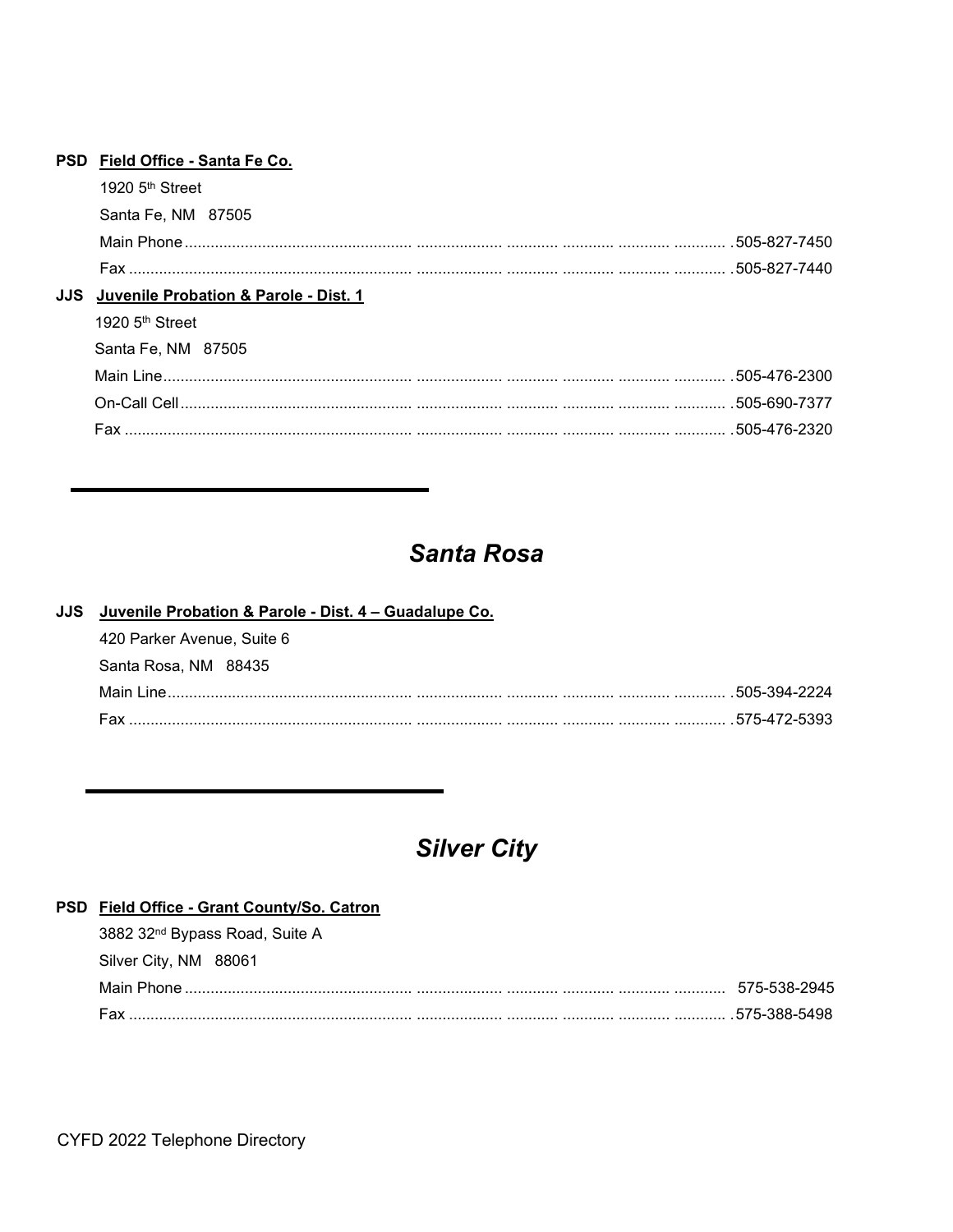| JJS Juvenile Probation& Parole - Dist. 6 - Grant Co. |              |
|------------------------------------------------------|--------------|
| P.O. Box 1444                                        |              |
| 3082 32 <sup>nd</sup> Street Bypass                  |              |
| Silver City, NM 88062                                |              |
|                                                      | 575-538-2061 |
|                                                      |              |
|                                                      |              |

# *Socorro*

| PSD Field Office - Socorro County/No. Catron |               |
|----------------------------------------------|---------------|
| 104 S. 6th Street                            |               |
| Socorro, NM 87801                            |               |
|                                              | 575-835-2716  |
| Fax                                          | .575-835-2257 |

#### **JJS Juvenile Probation & Parole - Dist. 7 - Socorro/Catron Co.**

| 104 S $6th$ Street SF |
|-----------------------|
| Socorro, NM 87801     |
|                       |
|                       |

# *Springer*

#### **JJS Area 1**

FACILITY CLOSED AS OF 11/30//09.

# *Taos*

### **PSD Field Office - Taos County**

1308 Gusdorf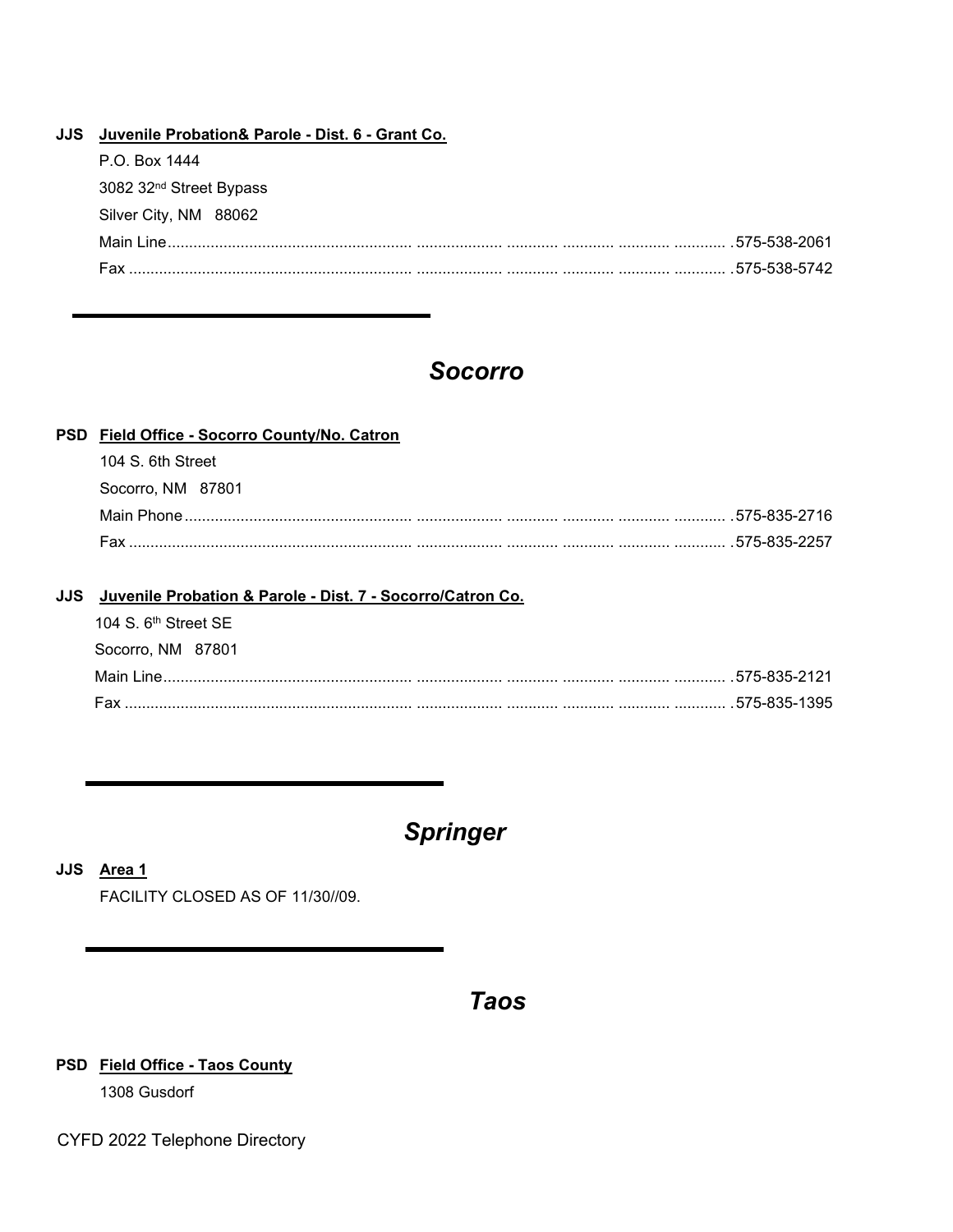| Taos, NM 87571                                       |  |
|------------------------------------------------------|--|
|                                                      |  |
|                                                      |  |
| JJS Juvenile Probation & Parole - Dist. 8 - Taos Co. |  |
| 1308 Gusdorf Road                                    |  |
| Taos, NM 87571                                       |  |
|                                                      |  |
| <b>Fax</b>                                           |  |
|                                                      |  |

# **Truth or Consequences**

# PSD Field Office - Sierra County 161 New School Rd. T or C, NM 87901

#### JJS Juvenile Probation & Parole - Dist. 7 - Sierra Co.

| 161 New School Road |  |
|---------------------|--|
| T or C. NM 87901    |  |
|                     |  |
|                     |  |

# **Tucumcari**

#### PSD Field Office - Quay/Harding County

| 107 West Aber       |  |
|---------------------|--|
| Tucumcari. NM 88401 |  |
|                     |  |
|                     |  |

#### JJS Juvenile Probation & Parole - Dist. 10 - Quay/Harding Co.

107 West Aber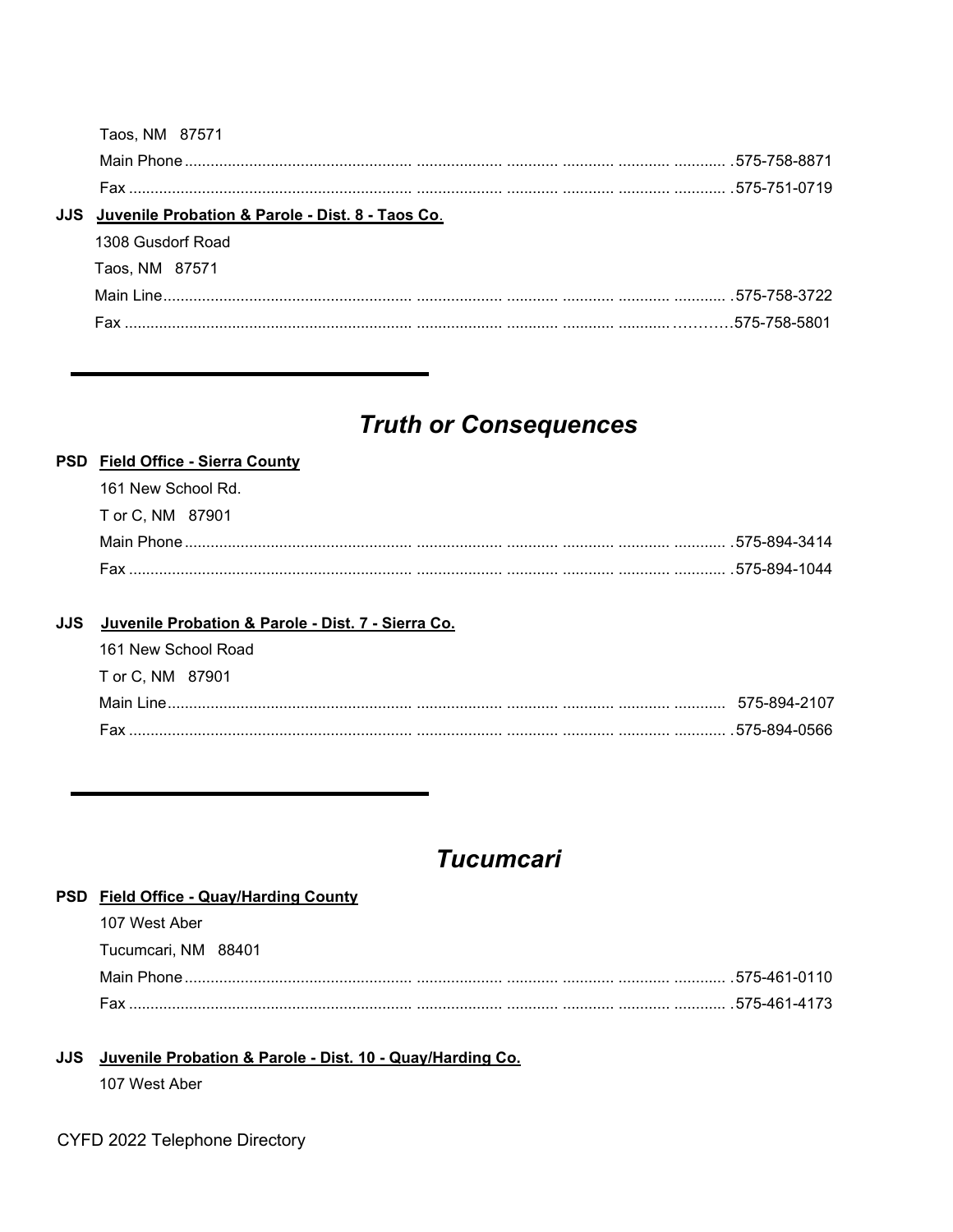| Tucumcari, NM 88401 |  |
|---------------------|--|
|                     |  |
|                     |  |

### **CYFD EMPLOYEE LISTING**

#### A

| Abeyta, Laura, JJS 505-570-7307          |  |
|------------------------------------------|--|
| Abeyta, Mona, JJS  575-528-2659          |  |
| Abeyta-Torres, Miquela, PS  575-373-6490 |  |
| Abrisz, Crystal, PS  505-771-5990        |  |
| Adair, Francine, PS  505-231-2565        |  |
| Adame, Cenia, PS 505-866-2300            |  |
| Adams, Adrian, JJS 575-288-5858          |  |
| Adams, Corey, JJS  575-268-8317          |  |
| Adeky, Rone, PS 505-841-7800             |  |
| Aguilar, Alicia, PS 575-373-6490         |  |
| Aguirre, Tesla, PS  575-373-6490         |  |
| Ahlgrim, Cynthia, JJS 505-709-7812       |  |
| Alaniz, Guadalupe, PS  575-373-6490      |  |
| Alarcon, Anna, JJS 505-841-2435          |  |
| Alarid, April, JJS 505-235-9818          |  |
| Alarid, Elizabeth, APDT 505-841-6658     |  |
| Alarid, Marie, PS  505-841-7800          |  |
| Alcantar, Julio, JJS 575-415-1763        |  |
| Aldaba, Loreal, PS  505-771-5990         |  |
| Aldaba, Yesenia, PS  575-373-6490        |  |
| Alderete, Andrica, PS 505-841-7800       |  |
| Alfonso, Michelle, PS  505-841-2900      |  |
| Allen, Marlena, PS  505-827-8400         |  |
| Allingham, Susan, PS  505-841-6100       |  |
| Allison, Reda, PS  505-841-7800          |  |
| Almanza, Shannon, PS 505-771-5990        |  |

| Almeida, Olivia, PS575-763-0014              |  |
|----------------------------------------------|--|
| Altamirano, Odelia, PS 575-835-2715          |  |
| Alvarado, Natalie, JJS 505-803-3687          |  |
| Alvarado, Rochelle, PS505-841-7800           |  |
| Alvarado, Rogelio, PS575-445-2358            |  |
| Álvarez, Jasmine, PS505-841-6100             |  |
| Alvillar, Vanessa, PS 505-841-6100           |  |
| Amaro, Chantilly, PS575-835-2716             |  |
| Anaya, Evangeline, JJS505-827-7629           |  |
| Anaya, Michele, JJS BHS505-469-5725          |  |
| Anaya, Steven, ITD505-697-8575               |  |
| Andriescu, Matthew, PS 505-827-7450          |  |
| Anglada-Perea, Diane, JJS 505-554-4999       |  |
| Angulo, Marcelino, PS 505-327-5316           |  |
| Antes, Alicia, PS 575-373-6490               |  |
| Anthony, Sean, ITD505-841-6640               |  |
| Aparicio, Calderon, Ana, PS 505-841-7800     |  |
| Apodaca, Donna, JJS BHS575-249-6263          |  |
| Apodaca, Julie, PS505-841-7800               |  |
| Apodaca, Martin, PS505-841-7800              |  |
| Apodaca, Robert, JJS505-231-5576             |  |
| Apodaca, Rosa, PS575-373-6490                |  |
| Aragon de Chavez, Margaret, PDB 505-841-6209 |  |
| Aragon, Cynthia, OGC505-250-9475             |  |
| Aragon, Delfinia, PS505-426-1020             |  |
| Aragon, Gabriel, ITD 505-331-5191            |  |
| Aragon, Leon, JJS 505-231-7330               |  |
| Archibald, Leslie, JJS 505-629-2166          |  |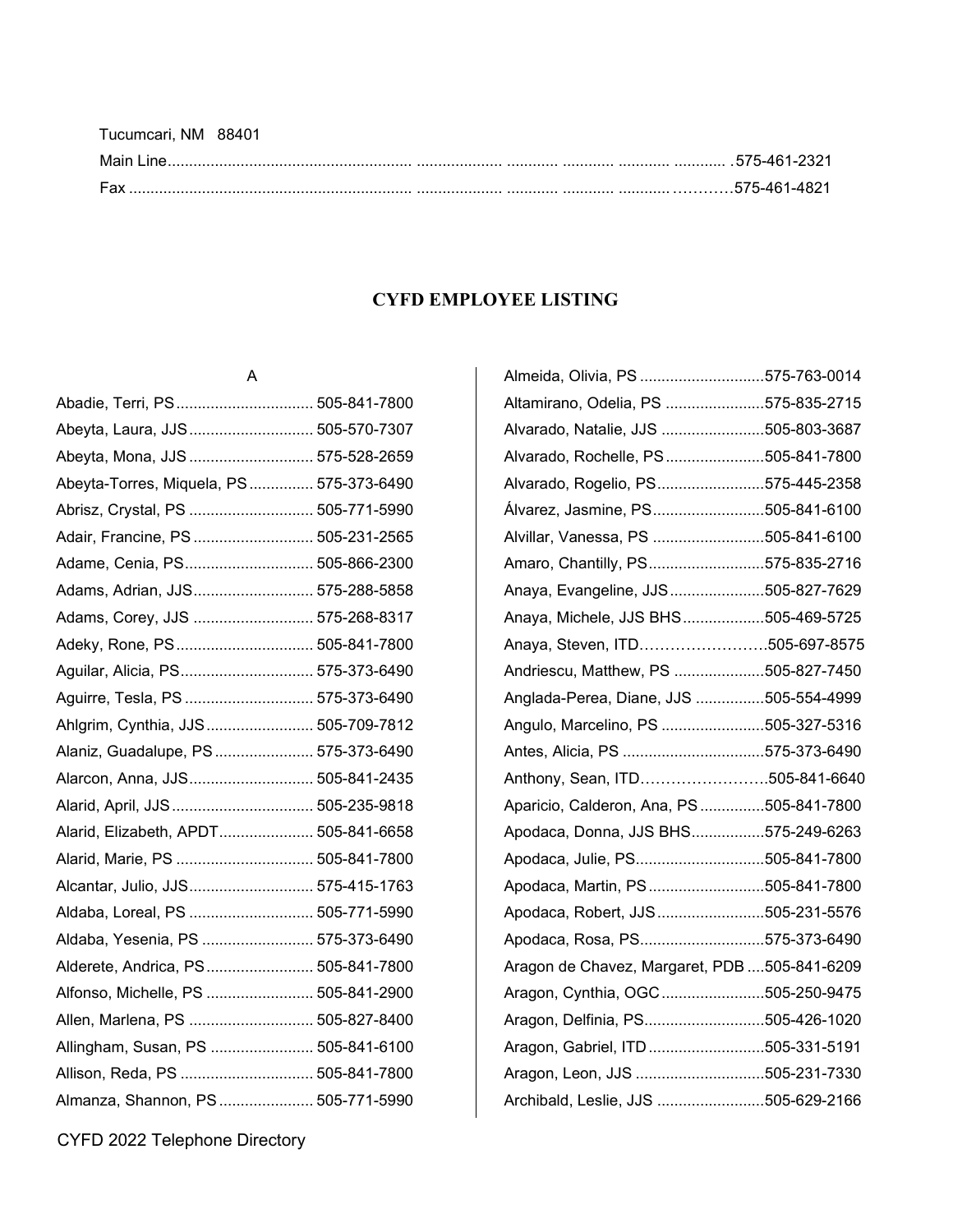| Archibeque, Vanessa, JJS  505-841-4226    |  |
|-------------------------------------------|--|
| Archuleta, Adam, PS 505-827-1238          |  |
| Archuleta, Barbara, PS  505-327-5316      |  |
| Archuleta, Brittany, PS  505-827-7450     |  |
| Archuleta, Chris A., ITD 505-841-2932     |  |
| Archuleta, Christa, JJS 575-770-9936      |  |
| Archuleta, Emily, PS  505-841-7800        |  |
| Archuleta, Pamela, PS  575-758-8871       |  |
| Archuleta, Sandra, ATPD 505-841-2954      |  |
| Archuleta, Virginia, JJS  505-841-2441    |  |
| Archuleta-Earp, Jennifer, PS 505-771-5990 |  |
| Ardis, Naomi, PS 505-841-7800             |  |
| Arellano, Exequiel, PS  505-384-2745      |  |
| Argo, Jason, PS  575-373-6490             |  |
| Arguello, George, PS  575-461-0110        |  |
| Arguello, Roberta, HR  505-827-5708       |  |
| Armendariz, Cristina, PS 575-397-3450     |  |
| Armendariz, Samantha, JJS  505-490-1067   |  |
| Armenta, Brandy, JJS  505-592-1808        |  |
| Armijo, Allen, JJS  505-490-1501          |  |
| Armijo, Juanita, PS 575-835-2716          |  |
| Armijo, Maurita, OTS 505-827-7602         |  |
| Armijo, Tasha, AS  505-827-4180           |  |
| Armijo-Lucero, Ana Lisa, JJS 505-629-2822 |  |
| Arnold, James, JJS  505-469-5521          |  |
| Arreola, Dalila, JJS 505-795-0270         |  |
| Arter, Melissa, PS  575-434-5950          |  |
| Arvidson, Chris, JJS 575-313-5463         |  |
| Arviso, Shana, PS  505-863-9556           |  |
| Ashley, Tamara, PS  505-863-9556          |  |
| Atler, Analeisa, PS  505-841-7800         |  |
| Austin, Desmond, PS  505-841-2900         |  |

# B

| Baca, Angela, PS  505-231-8768  |  |
|---------------------------------|--|
|                                 |  |
| Baca, Georgia, PS  505-425-9335 |  |

| Baca, Patricia, JJS 505-469-0217          |  |
|-------------------------------------------|--|
| Baca-Alcala, Jennifer, PS 505-841-6100    |  |
| Baca-Baldonado, Amanda, PS505-841-2911    |  |
| Bachechi, Lidia, PS505-235-4907           |  |
| Bachicha, Veronica, PS505-841-7800        |  |
| Baeli Wang, Lenore, JJS 505-401-6218      |  |
| Bailon, Marianna, PS505-863-9556          |  |
| Baker, Heather, JJS575-562-9150           |  |
| Baldwin, Ruth, PS505-327-5316             |  |
| Bangs, Jeremy, AS 505-372-9236            |  |
| Barajas, Anthony, PS575-758-8871          |  |
| Barela, Christopher, PS 575-546-6557      |  |
| Barela, Erin, JJS 505-470-8658            |  |
| Barela, Kristie, JJS505-703-2157          |  |
| Barnes, Amie, PS505-866-2300              |  |
| Barnes, Laura, PS575-546-6557             |  |
| Barney, Tashina, PS505-327-5316           |  |
| Barr, Mercedes, PS505-841-6100            |  |
| Barraza, Adreana, PS575-624-6071          |  |
| Barrens, Grady, AS505-476-0374            |  |
| Barrio, Megan, PS575-373-6490             |  |
| Barron, Adrianna, PS505-425-9335          |  |
| Bartleson, Jennifer, PS 505-771-5990      |  |
| Bash, Keenan, PS505-841-2911              |  |
| Baxter, Bonita, PS505-841-7800            |  |
| Bazan, Charlotte, PS 505-841-6100         |  |
| Beaty, Celia, JJS BHS 505-670-4977        |  |
| Beauchamp, Roberta, PS505-841-2911        |  |
| Beaudoin, Briana, PS 575-763-0014         |  |
| Beaver, Daniela, PS575-397-3450           |  |
| Becerrill-Castillo, Kenia, PS505-841-6100 |  |
| Bednarski, Michael, PS505-841-6100        |  |
| Beeson, Kedzie, PS505-841-2900            |  |
| Begay, Shawn, PS505-327-5316              |  |
| Begaye, Kristalynn, PS 505-327-5316       |  |
| Bellanca, Mark, JJS 505-288-1670          |  |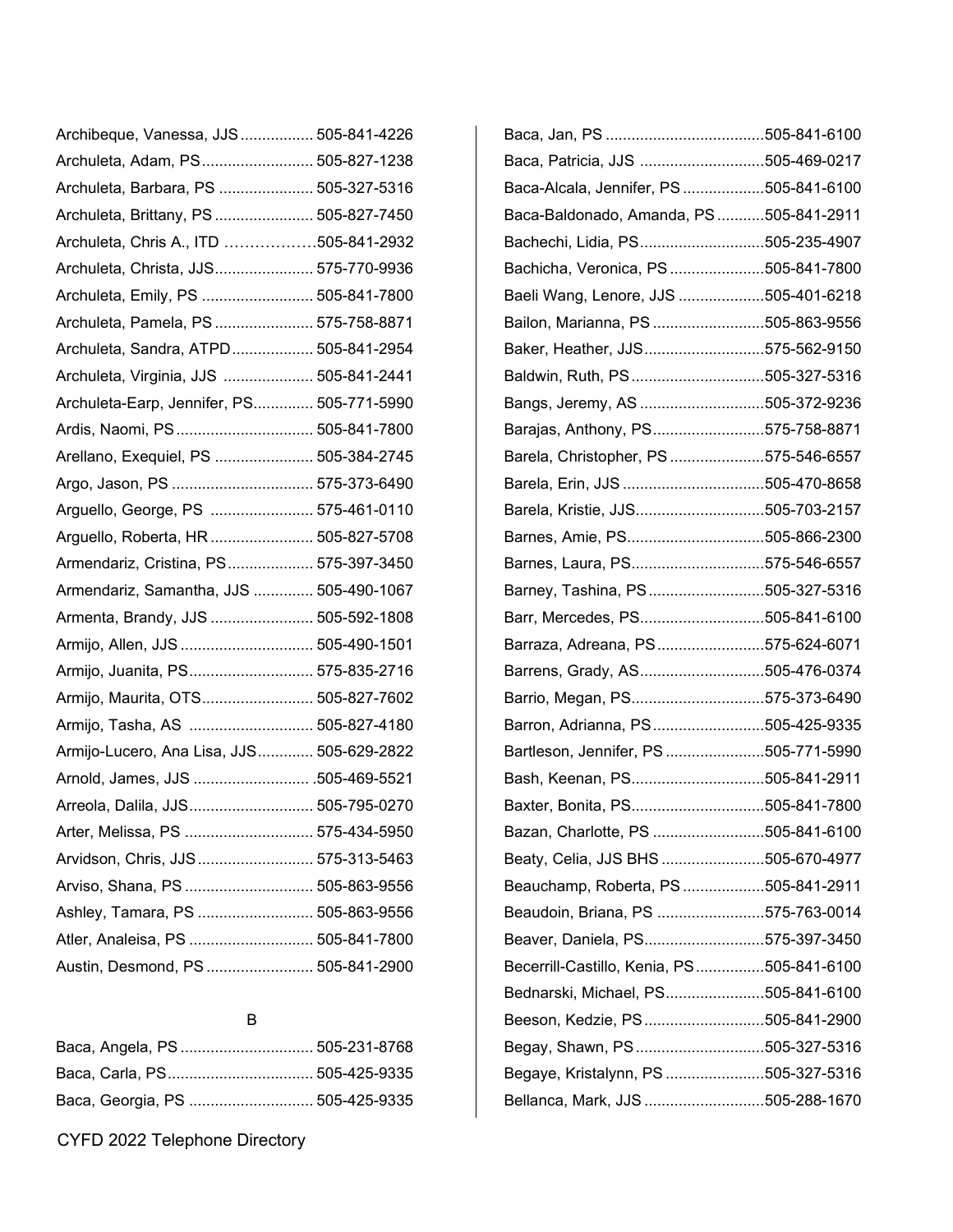| Beltran, Anthony, PS 575-434-5950     |  |
|---------------------------------------|--|
| Benally, Chanelle, JJS  505-258-3533  |  |
| Benavidez, Jessica, PS 505-841-6100   |  |
| Benavidez, Renee, JJS 505-239-7394    |  |
| Benavidez, Theresa, JJS  505-506-6295 |  |
| Bernal, Cruz, PS  575-373-6490        |  |
| Berry, Desiree, PS  505-476-5471      |  |
| Berry-Beltz, Janet, JJS 505-331-8563  |  |
| Bielcik, Jared, PS  575-373-6490      |  |
| Biskup, Jacob, PS  575-763-0014       |  |
| Black, Germar, PS  505-841-2911       |  |
| Black, Heather, PS 505-819-7255       |  |
| Black, Sarah, PS  505-327-5316        |  |
| Blea, Frances, JJS  505-250-7493      |  |
| Blueeyes, LaShanda, PS  505-867-2373  |  |
| Bock, Tyler, PS 575-763-0014          |  |
| Bogle, Michael, JJS  505-412-1215     |  |
| Boone, Madelyn, PS  575-748-1221      |  |
| Boross, Paul, PS  575-763-0014        |  |
| Borunda, Francis, JJS 505-270-0319    |  |
| Borunda, Silvia, PS  505-841-2911     |  |
| Bower, Alex, PS  505-841-7800         |  |
| Bowerman, Jeffrey, PS  505-841-6100   |  |
| Boyd, Jacqueline, PS  505-827-7450    |  |
| Boyd, Perry, JJS  575-202-3572        |  |
| Boyd, Sarah, PS 575-397-3450          |  |
| Brazfield, Jeromy, PS 505-841-7800    |  |
| Brazier, Brian, JJS  505-218-0977     |  |
| Brewster, Eugene, JJS 505-252-8020    |  |
| Brickey, Brandi, JJS  505-320-4903    |  |
| Brockman, Lucy, PS 505-841-7800       |  |
| Brooks, Casey, PS  505-841-6100       |  |
| Brooks, Noah, PS 505-841-6100         |  |
| Brown, Amanda, PS 505-841-6100        |  |
| Brown, Deidra, JJS, BHS  505-333-5746 |  |
| Brown, Elsie, PS  505-327-5316        |  |
| Brown, Emili, PS  505-841-7800        |  |

CYFD 2022 Telephone Directory

| Brown, Michelle, PS505-841-2900          |
|------------------------------------------|
| Brown, Pamela, APDT505-841-6552          |
| Brown, Robert, PS 575-373-6490           |
| Brown, Seane, PS505-841-7800             |
| Brown-Martinez, Monica, JJS 505-718-2499 |
| Bruner, Karla, PS505-866-2300            |
| Bruni, Desaray, PS 575-763-0014          |
| Bugarin, David, PS575-624-6071           |
| Bujold, Jacklyn, JJS 505-231-2385        |
| Bulger, Justin, JJS 575-305-5778         |
| Burgess, Michael, JJS 505-469-4381       |
| Burnett, Leilani, OCOBHP 575-373-6627    |
| Burton, Dawna, PS 575-397-3450           |
| Burton, Mark, OCOBHP505-827-5894         |
| Bush, Sharyl, PS505-384-2745             |
| Bustamante, Yanina, PS505-753-7191       |
| Bustos, Anthony, JJS505-795-2964         |
| Bustos, Anthony, PS575-356-6688          |
| Bustos, Beth JJS 505-660-4019            |
| Byers, Jerald, JJS505-795-0671           |
| Byler, Naomi, PS575-434-5950             |
|                                          |

# C

| C de Baca, Diego, JJS505-235-0006   |  |
|-------------------------------------|--|
| Cadena, Jose, PS575-887-3576        |  |
| Cadman, Schnice, PS505-863-9556     |  |
| Calderon, Maria, PS575-887-3576     |  |
| Callahan, Edward, JJS 575-640-7455  |  |
| Campa, Celeste, PS 505-841-6100     |  |
| Campbell, Casey JJS 505-980-6137    |  |
| Campbell, Karen, PS 505-841-7800    |  |
| Campos, Christina, JJS 505-629-6569 |  |
| Campos, Destiny, PS505-841-2911     |  |
| Campos, Jasmine, PS 505-841-7800    |  |
| Campos, Kevin, AS505-469-1723       |  |
| Candelaria, Eric, ITD505-269-9968   |  |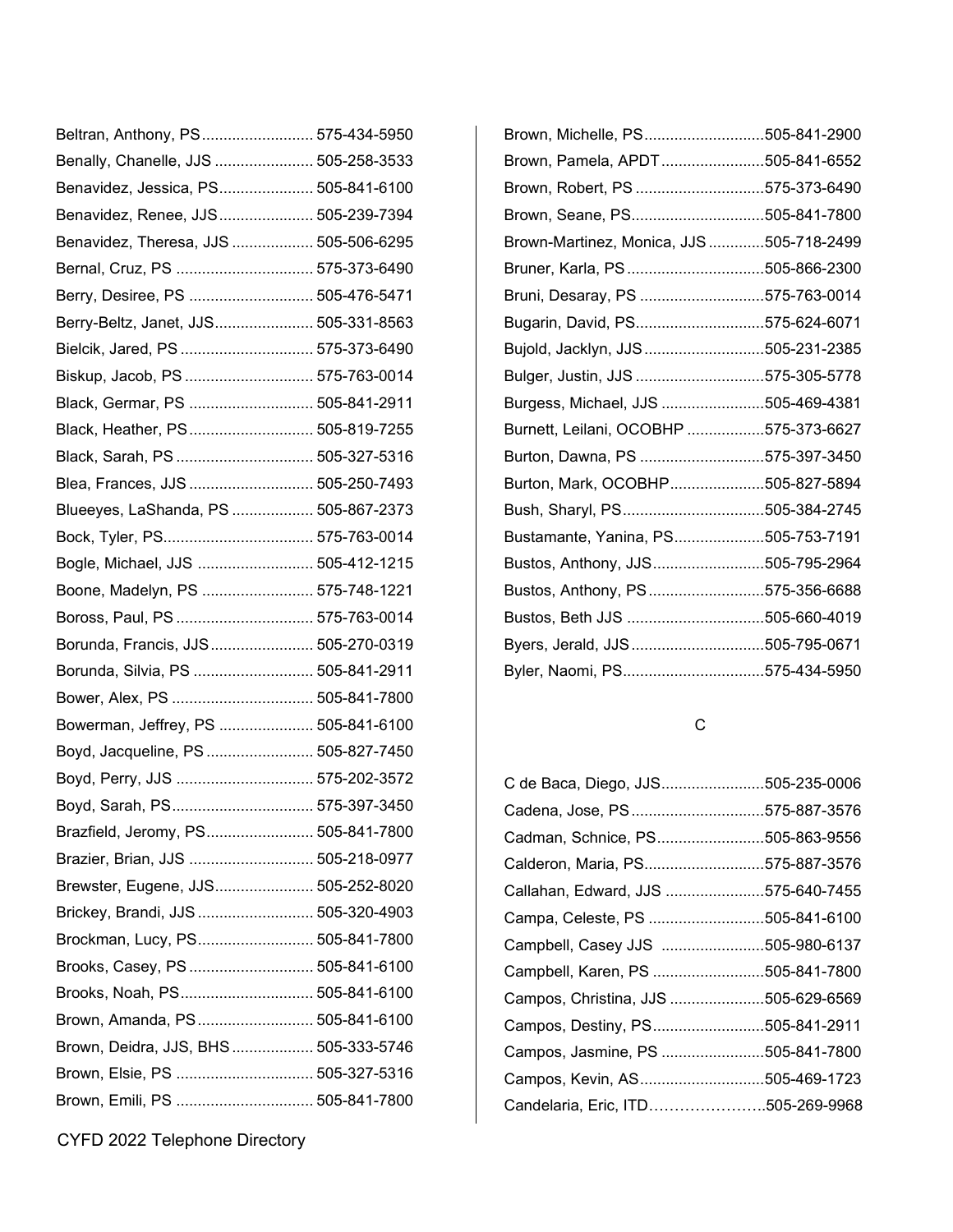| Cannon, Blair, PS 505-841-6100               |  |
|----------------------------------------------|--|
| Cantwell, Victoria, PS 505-841-7800          |  |
| Cardenas, Angel, PS 575-758-8871             |  |
| Carlisle, Amanda, PS  505-490-5911           |  |
| Carlson, Georgette, PS  505-384-2745         |  |
| Carlson, Wade, AS 505-690-8523               |  |
| Carnes, Heather, PS  505-841-7800            |  |
| Carpenter, Dewayne, JJS  505-288-1669        |  |
| Carrasco, Jessenia, PS 575-626-5203          |  |
| Carrica, Heather, PS  505-412-9380           |  |
| Carroll, Patricia, PS 505-827-7450           |  |
| Carter, Jacquelyn, PS  575-434-5950          |  |
| Carter, Sally, PS 575-373-6490               |  |
| Casas, Isaac, PS 505-841-7800                |  |
| Casaus, Erin, PS 505-841-7800                |  |
| Casaus, Roberta, PS  505-841-6100            |  |
| Casias, Alex, ITD505-841-6576                |  |
| Casillas, Carolyn, JJS  575-430-5904         |  |
| Castañeda, Hope, PS  505-827-7450            |  |
| Castañeda, Sonya, PS 505-863-9556            |  |
| Castillo, Daniel, JJS  505-503-0393          |  |
| Castillo, Joan, JJS 505-470-9593             |  |
| Castillo, Selena, JJS  505-476-2302          |  |
| Castillo, Veronica, PS  575-887-3576         |  |
| Castro de Esquibel, Yolanda, PS 505-827-8400 |  |
| Castro, Sergio, JJS  575-915-4143            |  |
| Caton, Tina, ITD  505-372-8418               |  |
| Cavazos, Claudia, PS  575-373-649            |  |
|                                              |  |
| Ceballos, Yesenia, PS  575-624-6071          |  |
| Cecil, Roger, JJS  505-269-6242              |  |
| Ceniceros, Abraham, ITD505-841-6664          |  |
| Ceniceros, Marlen, PS  575-373-6490          |  |
| Cerecerez, Alfredo, JJS  575-640-6703        |  |
| Chacon, Annabel, BHS  505-827-7620           |  |
| Chavers, Cynthia, PS 505-827-8400            |  |
| Chavez, Adam, JJS 575-520-2915               |  |

| Chavez, Andres, JJS 505-318-6787             |  |
|----------------------------------------------|--|
| Chavez, Anna, PS575-373-6490                 |  |
| Chavez, April, PS505-827-8400                |  |
| Chavez, Brianna, PS 505-841-7800             |  |
| Chavez, Cheryl, PS505-384-2745               |  |
| Chavez, Christina, PS575-538-2945            |  |
| Chavez, Clauida, PS505-841-6100              |  |
| Chavez, Daniel, PS505-841-2900               |  |
| Chavez, Dawn, PS505-863-9556                 |  |
| Chavez, Doreen, PS 505-412-9868              |  |
| Chavez, Eileen, PS505-841-7800               |  |
| Chavez, Elisa, JJS505-274-0925               |  |
| Chavez, Erika, PS575-373-6490                |  |
| Chavez, Felix, JJS 505-331-0041              |  |
| Chavez, Gilbert, PS 505-841-7800             |  |
| Chavez, Jonathan, JJS575-524-6360            |  |
| Chavez, Loryn, PS505-771-5990                |  |
| Chavez, Maria, PS505-841-6100                |  |
| Chavez, Mario, APTD 505-476-0152             |  |
| Chavez, Melanie, JJS 505-629-9140            |  |
| Chavez, Monalisa, JJS 505-500-5989           |  |
| Chavez, Phyllis, PS505-863-9556              |  |
| Chavez, Rosemary, PS 505-827-8432            |  |
| Chavez, Stephanie M, PS505-771-5990          |  |
| Chavez, Stephanie, PS505-866-2300            |  |
| Chavez, Virginia, OCOBHP 505-841-4844        |  |
| Chavez-Buie, Kim PS 505-866-2300             |  |
| Chavez-Gonzales, Irene, PS 575-624-6071      |  |
| Chavez-Lesperance, Cheyenne, PS 505-384-2745 |  |
| Chen, Joyce, ITD 505-250-7332                |  |
| Chiado, Rachel, PS505-841-7992               |  |
| Chino, Kateri, PS 505-841-2911               |  |
| Christian, Gregoria, PS505-841-7800          |  |
| Christiansen, Amy, PS575-887-3576            |  |
| Chroninger, Wade, JJS505-490-1514            |  |
| Church, Sandiin, JJS 505-469-2896            |  |
| Cisneros, Christina, PS575-434-5950          |  |
|                                              |  |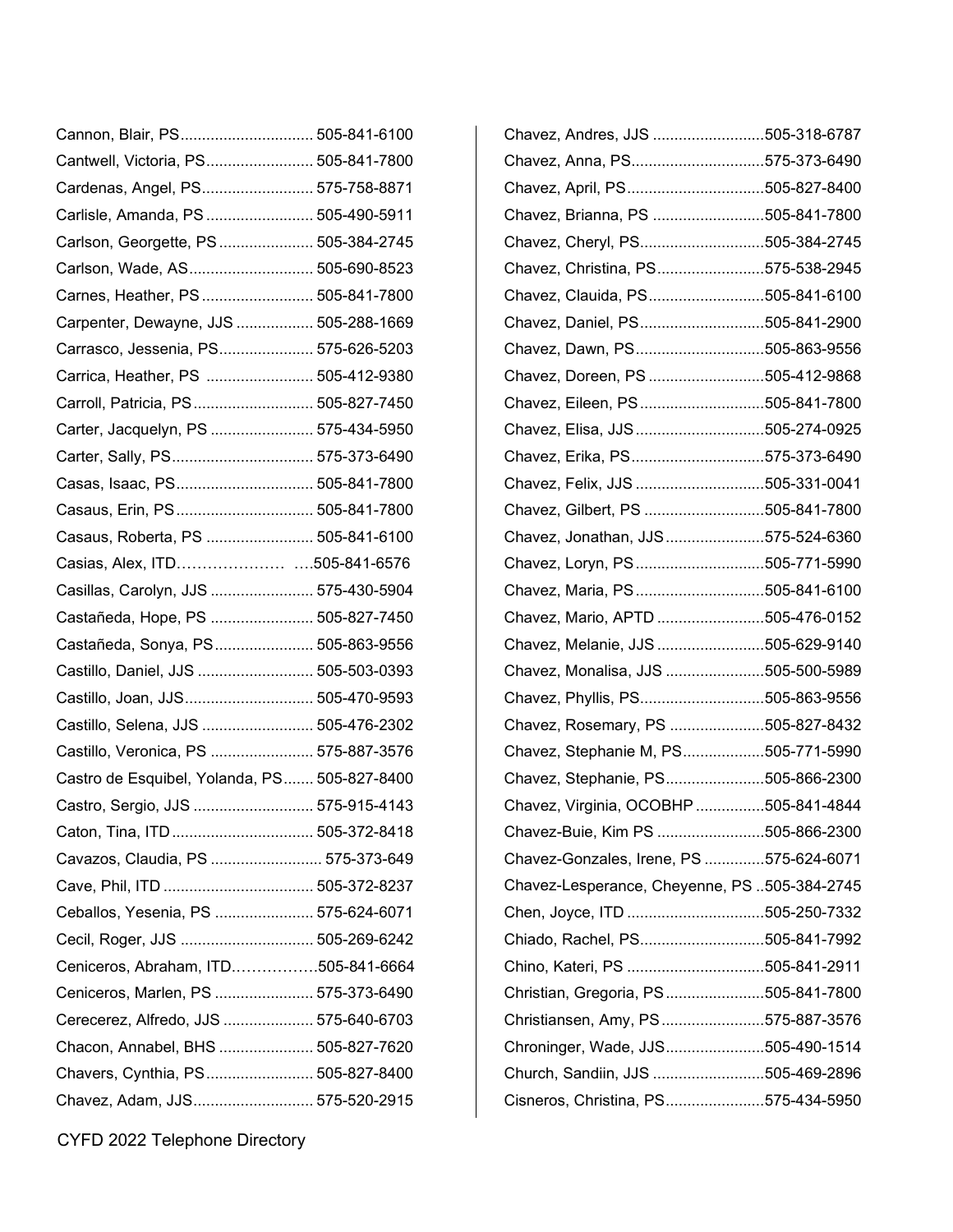| Clark, Emily, PS  575-434-5950          |  |
|-----------------------------------------|--|
| Clark, Hannah, PS  505-841-6100         |  |
| Clark, Larri Ann, PS  505-841-7800      |  |
| Clark, MacKenzie, PS  575-356-6688      |  |
| Clauschee, Khadijah, PS  505-841-7800   |  |
| Clayton, Stacie, PS  575-748-1221       |  |
| Coca, Debbie, JJS  575-779-1491         |  |
| Cole, Amanda, PS 575-763-0014           |  |
|                                         |  |
| Collins, Nadine PS  575-461-0110        |  |
| Collins, Teresa, JJS  505-270-0849      |  |
| Combs, Janelle, PS 575-763-0014         |  |
| Compton, Staci, PS 575-887-3576         |  |
| Connell, Kimberlee, JJS 505-702-9827    |  |
| Contreras, Cecilia, PS 575-373-6490     |  |
| Cooke, Samantha, PS 505-841-6100        |  |
| Cooper, Ashely, AS 505-827-4185         |  |
| Cordero, Naomi, JJS 575-635-6515        |  |
| Cordova, Adam, JJS  575-915-8436        |  |
| Cordova, Carlos, JJS  505-218-0505      |  |
| Cordova, Celena, JJS  505-401-3197      |  |
| Cordova, Emizael, PS  505-919-9274      |  |
| Cordova, Jeannie, JJS  505-944-5976     |  |
| Cornejo, Jerry, JJS 575-993-1289        |  |
| Corona, Priscilla, JJS  575-628-6103    |  |
| Coronado, Kassandra, PS  575-624-6071   |  |
| Coronel, Jeanette, PS  575-373-6490     |  |
| Corral, Diana, JJS  505-415-0196        |  |
| Corral, Fernando, ERB 505-827-3616      |  |
| Cortes, Michelle, PS 505-425-9335       |  |
| Cortez Garcia, Brianna, PS 505-841-7800 |  |
| Cortez, Frank, JJS  575-252-3444        |  |
| Costales, Nick, JJS  505-288-1659       |  |
| Costello, Carla, PS 575-624-6071        |  |
| Counts, Tracy, PS  575-763-0014         |  |
| Cox, Catherine, JJS  575-937-2790       |  |
| Cox, Steven, JJS 505-629-9707           |  |

| Crabtree, John, PS 575-445-2385    |  |
|------------------------------------|--|
| Crandall, Rachel, PS 575-356-6688  |  |
| Crotts, Ashley, PS575-546-6557     |  |
| Crowder, Erin, PS 202-302-6690     |  |
| Cruz, Betty, JJS 505-670-4842      |  |
| Cruz, Carissa, PS 575-763-0014     |  |
| Cruz, Humberto PS575-538-2945      |  |
| Cruz, Monica, PS505-841-6100       |  |
|                                    |  |
| Culley, Christine, JJS505-629-2989 |  |
| Curley, Angel, PS505-841-7800      |  |

## D

| Dahal, Manjaree, PS505-841-6100         |  |
|-----------------------------------------|--|
| Damon, Tanesha, PS 505-327-5316         |  |
| Daneel, Mosi, JJS505-280-7951           |  |
| Daniel, Crystal, PS505-841-2911         |  |
| Daniels, Michael, JJS 505-980-4649      |  |
| Darco, Nicholas, PS505-841-2900         |  |
| Darwin, Valarie, PS505-327-5316         |  |
| Davenport, Natalie, PS 505-866-2300     |  |
| Davila, Elizabeth, PS 575-538-2945      |  |
| Davis, Krystena, PS505-771-5990         |  |
| Davis, Michael, PS505-841-6150          |  |
| De Los Santos, Jennifer, PS575-397-3450 |  |
| Degase, Schalicia, PS 575-894-3414      |  |
| DeHerrera, Jason, PS505-827-8413        |  |
| DeLaCerda, April, PS 575-624-6071       |  |
| DeLaCruz, Venezia, PS575-538-2945       |  |
| DeLaney-Hernandez, Amy, PS575-538-2945  |  |
| DeLaRosa, Magnus, PS 505-841-7800       |  |
| Delgado, Anthony, JJS 575-526-5900x2670 |  |
| DeYapp, Montana, JJS BHS 505-231-1084   |  |
|                                         |  |
| Diaz, Guadalupe, PS 575-373-6490        |  |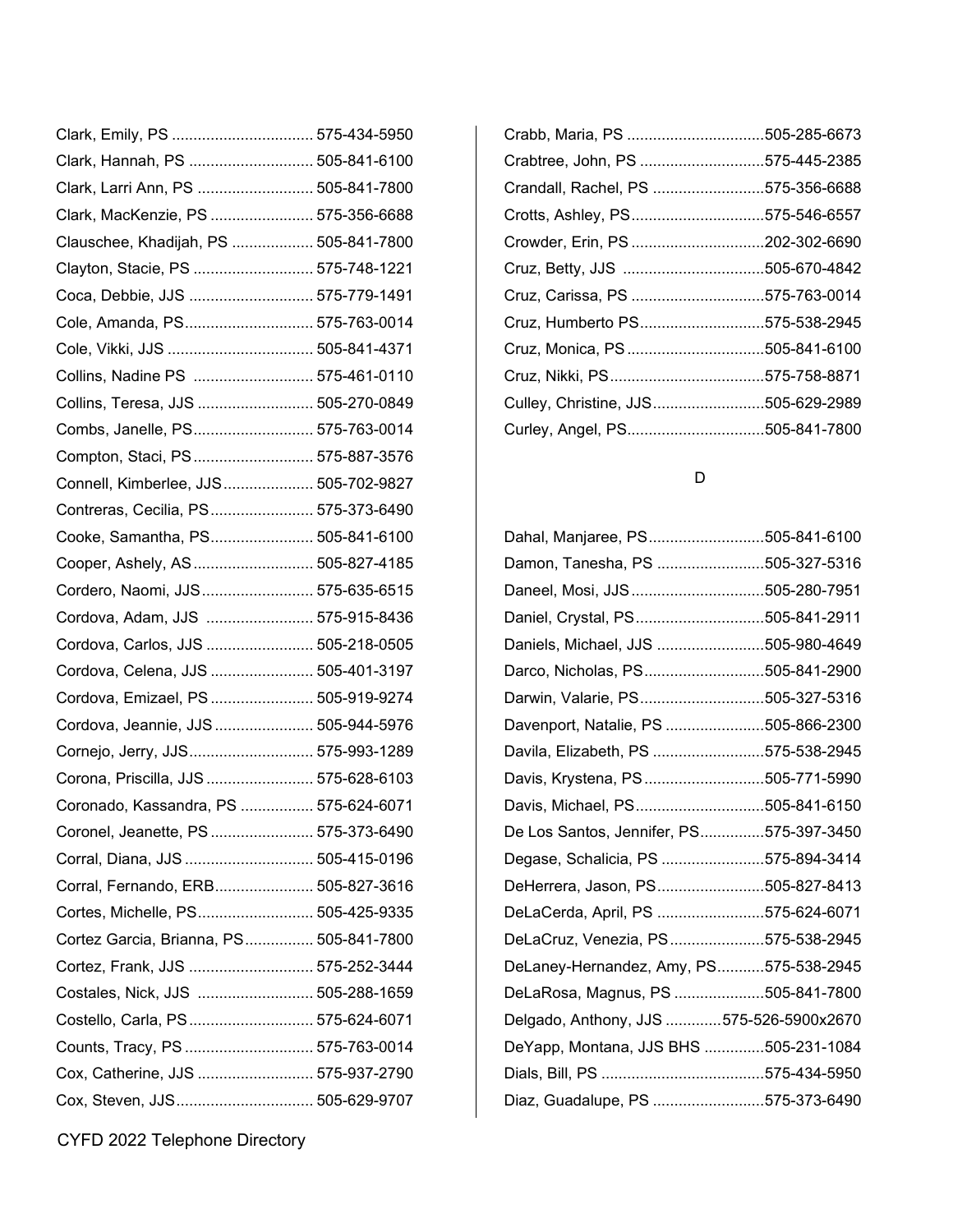| Diaz, Margaret, JJS 505-379-9356         |  |
|------------------------------------------|--|
| Dickey, Kristen, PS  575-397-3450        |  |
| Dillard, Jennifer, JJS  505-328-9211     |  |
| Dinapoli, Michael, JJS 505-385-5359      |  |
| Dittel-Payne, Serra, PS 505-412-9597     |  |
| Diver, Kylie, PS  505-841-7800           |  |
| Dodd, Dale, JJS  505-699-7476            |  |
| Dominguez, Angela, JJS BHS  505-257-8790 |  |
| Domínguez, Mandy, PS  505-841-7800       |  |
| Dominguez, Melissa, JJS 575-263-4201     |  |
| Donahue, Julie, PS  575-624-6071         |  |
| Donahue, Shane, PS  505-771-5990         |  |
| Dougherty, Colleen, JJS  505-389-5202    |  |
| Downs-Oberg, Shauna, PS 505-384-2745     |  |
| Drangmeister, Kathy, ITD 505-221-0458    |  |
| Driver, Nathan, JJS  575-689-7905        |  |
| Dudley, Tara, JJS 505-629-8662           |  |
| Duran, Elizabeth, JJS 575-915-6356       |  |
| Duran, Eric, JJS  575-644-1596           |  |
| Duran, Guadalupe, PS  575-546-6557       |  |
| Duran, Jessica, PS 575-373-6490          |  |
| Duran, Katherine, PS  505-827-7450       |  |
| Duran, Sherrie, JJS BHS  575-770-4841    |  |
| Dutchover, Dolly, PS  505-841-7800       |  |
|                                          |  |

E

| Eastman, Ann, PS 505-863-9556      |  |
|------------------------------------|--|
| Edmondson, Lois, PS 505-866-2300   |  |
| Eggert, Rani, PS  575-461-0110     |  |
| Eichers, Kaitlyn, PS 505-771-5911  |  |
| Elizaldez, Erma, PSD 575-434-5950  |  |
| Elkins, Sara, JJS  505-490-7885    |  |
| Enriquez, Ileana, AS  505-827-4185 |  |
| Erives, Elisa, PS 575-624-6071     |  |
| Erwin, Jessica, PS  505-841-7800   |  |
| Esalio, Ashley, PS 505-841-2900    |  |
| Escoto, Monique, JJS  505-259-5172 |  |
| Eskew, Justina, JJS  505-841-2401  |  |

CYFD 2022 Telephone Directory

| Esparsen, Michelle, HR 505-827-7929    |  |
|----------------------------------------|--|
| Espinoza, Nora, JJS 575-635-2954       |  |
| Espinoza, Patricio, JJS 575-291-9068   |  |
| Espinoza, Ragon, PS505-866-2300        |  |
| Espinoza, Ralph, JJS505-690-9383       |  |
| Espinoza Perez, Itzel, PS 575-538-2945 |  |
| Esquedal, Debra, PS 575-434-5950       |  |
| Esquibel, Joann, AS 505-470-4019       |  |
| Esquibel, Matthew, PS505-827-7450      |  |
| Estrada, Alexandra, PS 575-434-5950    |  |
| Estrada, Barbara, PS575-373-6490       |  |
| Estrada, Richard, PS 575-887-3576      |  |
| Eylicio, Deanna, JJS 505-382-7255      |  |
|                                        |  |

F

| Faris, Loretta, PS505-866-2300      |  |
|-------------------------------------|--|
| Ferguson, Lee, PS575-763-0014       |  |
| Ferguson, Tamitha, PS505-841-7800   |  |
| Fernandez, Alaina, PS505-270-3091   |  |
| Fernandez, Martha, JJS 505-927-3866 |  |
| Ferrales, Isabel, JJS 575-528-2656  |  |
| Fierro, Rickie, PS505-827-7450      |  |
| Fierro, Tricia, PS505-841-6100      |  |
| Finley, Mark, PS505-841-2900        |  |
| Fischer, Geraldine, AS505-551-4433  |  |
| Fisher, Tommi, PS 575-373-6490      |  |
| Fiske, Sky, JJS, BHS505-437-8911    |  |
| Fitting, Lisa, OTS 505-476-0153     |  |
| Fitts, Renee, PS575-626-9612        |  |
| Flakes, Curtis, JJS505-974-1695     |  |
| Flores, Brenda, PS575-373-6490      |  |
| Flores, Delia, JJS505-592-2571      |  |
| Flores, Salvador, PS505-866-2300    |  |
| Fong, Farra, PS 505-484-8412        |  |
| Ford, Jessica, JJS505-444-1971      |  |
| Foy, Melinda, PS505-841-2911        |  |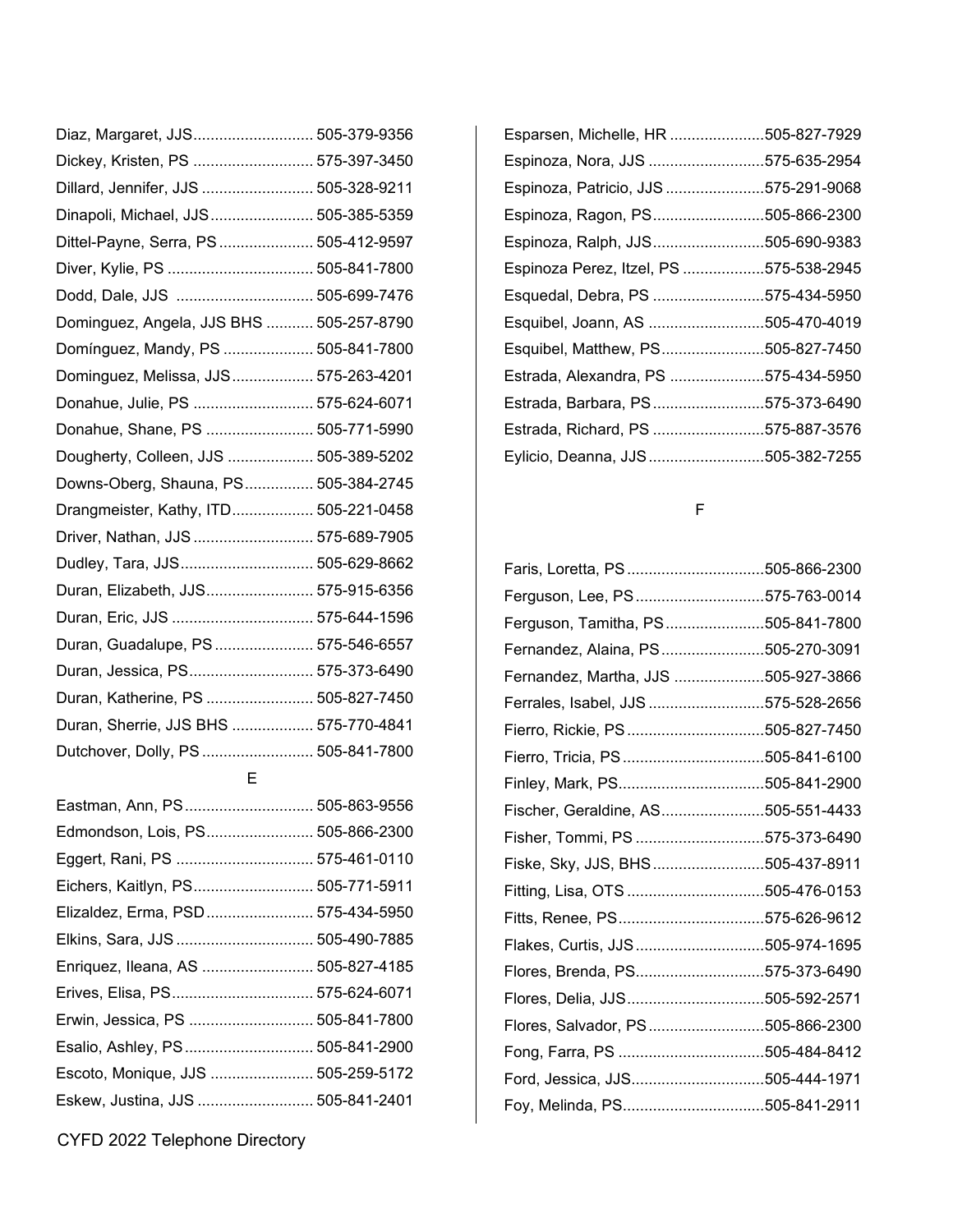| Franco, Janaye, AS 505-467-9267     |  |
|-------------------------------------|--|
| Freligh, Aloonwan, PS 505-841-7800  |  |
|                                     |  |
| Fresquez, Cathy, JJS  505-389-7609  |  |
| Fresquez, Eli, OCR  505-629-9626    |  |
| Frislid, Janice, PS  575-624-6071   |  |
| Fronatt, Cameron, JJS  575-524-6360 |  |
|                                     |  |
|                                     |  |
|                                     |  |

### G

| Gabaldon, Rachel, PS 505-285-6673        |  |
|------------------------------------------|--|
| Gabaldon, Sabrina, PS  575-373-6490      |  |
| Gaczewski III, Richard, PS 505-328-5574  |  |
| Galarza, Cristina, PS 575-373-6490       |  |
| Galindo, Felicia, PS 505-841-7800        |  |
| Galindo, Jacqueline, JJS 505-469-2272    |  |
| Gallegos, Bailey, PS  505-384-2745       |  |
| Gallegos, David, PS  505-827-7450        |  |
| Gallegos, Deseray, JJS 505-695-6907      |  |
| Gallegos, Dolores, JJS 575-288-5994      |  |
| Gallegos, Eric, PS  575-343-2112         |  |
| Gallegos, Estevan, JJS  505-350-6077     |  |
| Gallegos, Gabriela, PS 505-841-2900      |  |
| Gallegos, Jamey, PS 575-373-6490         |  |
| Gallegos, Levi, PS 5757-373-6490         |  |
| Gallegos, Rey, JJS 505-288-1668          |  |
| Gallegos, Roseann, JJS 505-425-3543x1210 |  |
| Gallegos, Sarah, PS 505-841-7800         |  |
| Gallegos, Stephanie, PS 505-841-7800     |  |
| Galvan, Cynthia, PS 575-373-6490         |  |
| Gann, Emily, JJS 505-469-3603            |  |
| Garay, Jenessa, PS  505-841-2911         |  |
| Garcia, Angel, JJS  505-331-5345         |  |
| Garcia, Anna, JJS  575-915-6293          |  |
| Garcia, Antonia, PS 505-841-7800         |  |

| Garcia, Bernadine, ITD 505-841-6535     |  |
|-----------------------------------------|--|
| Garcia, Catalina, PS 505-841-2900       |  |
| Garcia, Consuelo, JJS 505-470-7494      |  |
| Garcia, Joel, PS575-546-6557            |  |
| Garcia, Laura, PS 505-771-5990          |  |
| Garcia, Leah, PS505-841-2911            |  |
| Garcia, Lisa, PS575-624-6071            |  |
| Garcia, Marisela, PS505-426-1020        |  |
| Garcia, Michelle, PS 505-841-7800       |  |
| Garcia, Oliva, PS 505-841-7980          |  |
| Garcia, Ramon, JJS575-288-5295          |  |
| Garcia, Rebecca, JJS 505-219-5340       |  |
| Garcia, Roberta, JJS575-779-2951        |  |
| Garcia, Ross, JJS 505-252-3946          |  |
| Garcia, Susan, PS 575-373-6490          |  |
| Garcia, Tina, JJS 505-629-7355          |  |
| Garcia, Tyler, PS505-841-2911           |  |
| Garcia-Ganem, Omar, PS 575-373-6490     |  |
| Garcia-Graves, Raelynn, PS 575-758-8871 |  |
| Gardea, Omar, JJS575-288-5306           |  |
| Gardner, Andrea, JJS BHS575-323-4508    |  |
| Garner, Arthur, PS 505-866-2300         |  |
| Garrison, Ian, PS 505-841-7800          |  |
| Garza, Hilse, PS 575-763-0014           |  |
| Garza, Patricia, PS 575-397-3450        |  |
| Gelecki, Bryan, PS575-373-6490          |  |
| Gentzler, Grady, JJS575-386-6115        |  |
| Gerlock, Robert Bob, JJS 505-629-2763   |  |
| Gilbert, Michael, JJS505-249-6875       |  |
| Glaser, Jerrald, PS505-866-2300         |  |
| Gleason, Homer, JJS505-320-5580         |  |
| Glidden, Kim, PS505-476-5475            |  |
| Gluff, Sheridan, PS575-887-3576         |  |
| Goh-Holyan, Belinda, PS505-841-6100     |  |
| Golston, Reater, APDT 505-841-2955      |  |
| Gomez, Cassandra, PS505-863-9556        |  |
| Gomez, Kandis, PS505-228-6797           |  |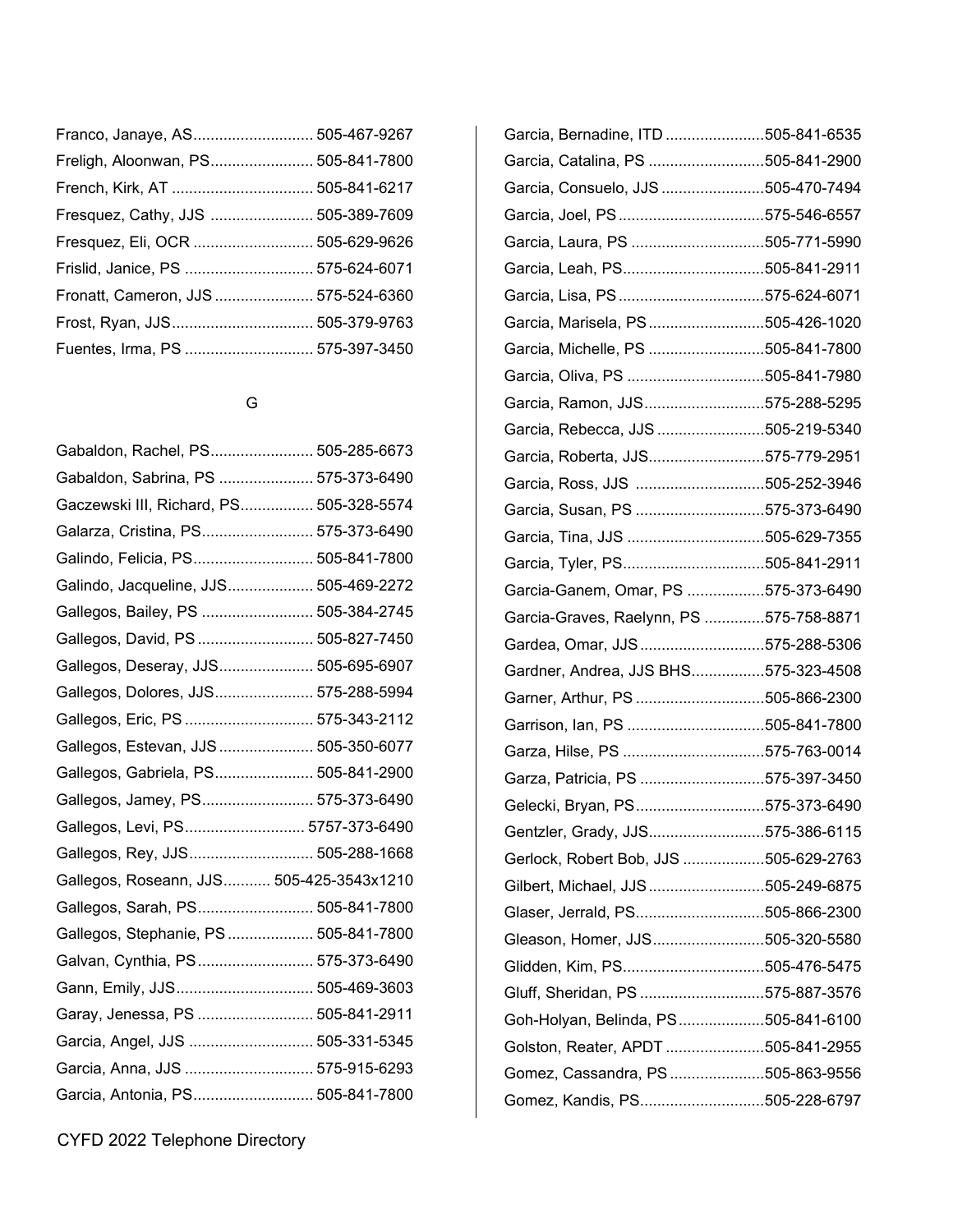| Gomez, Lydia, PS  575-763-0014            |  |
|-------------------------------------------|--|
| Gomez, Marina, PS 505-365-3754            |  |
| Gomez, Mark, APDT  505-841-6541           |  |
| Gomez, Melissa, PS 505-841-7800           |  |
| Gomez-Hernandez, Susana, PS 575-373-6490  |  |
| Gomez-Munoz, Theresa, PS 575-894-3414     |  |
| Gonsalves, Mario, PS  505-827-7450        |  |
| Gonzales, Amber, PS 505-841-6100          |  |
| Gonzales, Andrea, JJS  505-927-4019       |  |
| Gonzales, Ashley, PS  505-827-8400        |  |
| Gonzales, Bob, PS 575-748-1221            |  |
| Gonzales, Camille, JJS  505-231-7362      |  |
| Gonzales, Cynthia, PS  505-841-2911       |  |
| Gonzales, Eric, JJS 505-206-2853          |  |
| Gonzales, Eric, JJS 505-469-5688          |  |
| Gonzales, Jennifer, JJS  505-325-1631x100 |  |
| Gonzales, Jennifer, JJS  505-350-7495     |  |
| Gonzales, Jessica, PS  505-771-5990       |  |
| Gonzales, Lawrence, JJS  505-819-7013     |  |
| Gonzales, Marcella, PS 505-863-9556       |  |
| Gonzales, Misti, JJS 505-231-6280         |  |
| Gonzales, Steven, JJS 575-377-5353        |  |
| Gonzalez, Andrianna, PS 575-373-6490      |  |
| Gonzalez, Johnathan, PS  505-841-2911     |  |
| Goodman, Robert, PS 575-434-5950          |  |
| Goodwin, Theresa, PS  575-763-0014        |  |
| Gordon, Jennifer, PS 575-624-6071         |  |
| Gorecki, Ashley, PS  505-771-5990         |  |
| Gormley, Joyce, JJS  505-681-2418         |  |
| Gottlieb, Alexandrea, PS 505-841-2911     |  |
| Gragg, Darren, PS  505-866-2300           |  |
| Gouvea, Vanessa, PS 575-373-6490          |  |
| Graham, Crystal, JJS  505-218-3454        |  |
| Gray, Nathanial, ITD  505-841-2984        |  |
| Green, Christopher, PS 575-894-3414       |  |
| Griego, Francisca, PS  505-866-2300       |  |
| Griego, Karie, PS  505-771-5990           |  |

| Griego, Monique, PS 505-842-6100        |  |
|-----------------------------------------|--|
| Griego, Reyna, PS505-827-8400           |  |
| Griego-Lozoya, Roxanne, PS 575-373-6490 |  |
| Griffin, Gwendolyn, PS 505-384-2745     |  |
| Groblebe, Dennis, JJS505-419-9872       |  |
| Grusauskas, Kathryn, PS 505-500-7285    |  |
| Guajardo, Danielle, PS 575-397-3450     |  |
| Guajardo, Gay, PS505-866-2300           |  |
| Guericke, Kim, JJS 505-220-6267         |  |
| Guericke, Shannon, JJS 505-690-4691     |  |
| Guerra, April, PS575-538-2945           |  |
| Guerra, Tania, PS575-373-6490           |  |
| Guerrero, Angel, PS575-257-9217         |  |
| Guerrero, Karla, PS 757-748-1221        |  |
| Guerrero, Jo Lynn, PS 575-546-6557      |  |
| Guerrero-Loya, Heissel, PS505-841-7800  |  |
| Gueths, Ashley, PS505-841-2911          |  |
| Guilez, Desarae, PS 505-841-7800        |  |
| Guillen, Christina, PS575-373-6490      |  |
| Gurule, Felicia, JJS505-629-8463        |  |
| Gutierrez, Ed, ITD 505-228-0729         |  |
| Gutierrez, Estrella, PS 505-753-7191    |  |
| Gutierrez, Jose, JJS505-288-1648        |  |
| Gutierrez, Mario, JJS 505-274-1371      |  |
| Gutierrez, Mary, AS 505-827-9952        |  |
| Gutierrez, Michael, JJS575-640-9755     |  |
| Gutierrez, Sophie, PS 505-841-7800      |  |
| Gutierrez, Tammy, JJS 575-343-6366      |  |
| Gutierrez, Yanec, JJS505-469-7503       |  |
| Gutierrez-Rios, Delia, PS575-373-6490   |  |
| Guy, Kelcey, PS505-841-2900             |  |
| Guzman, Vanessa, PS 505-841-7800        |  |
| н                                       |  |

| Haberneski, Cheryl, OCOBHP505-841-7328 |  |
|----------------------------------------|--|
| Hadley, Ryan, PS505-429-5745           |  |
| Hagan, Shannon, JJS505-350-7160        |  |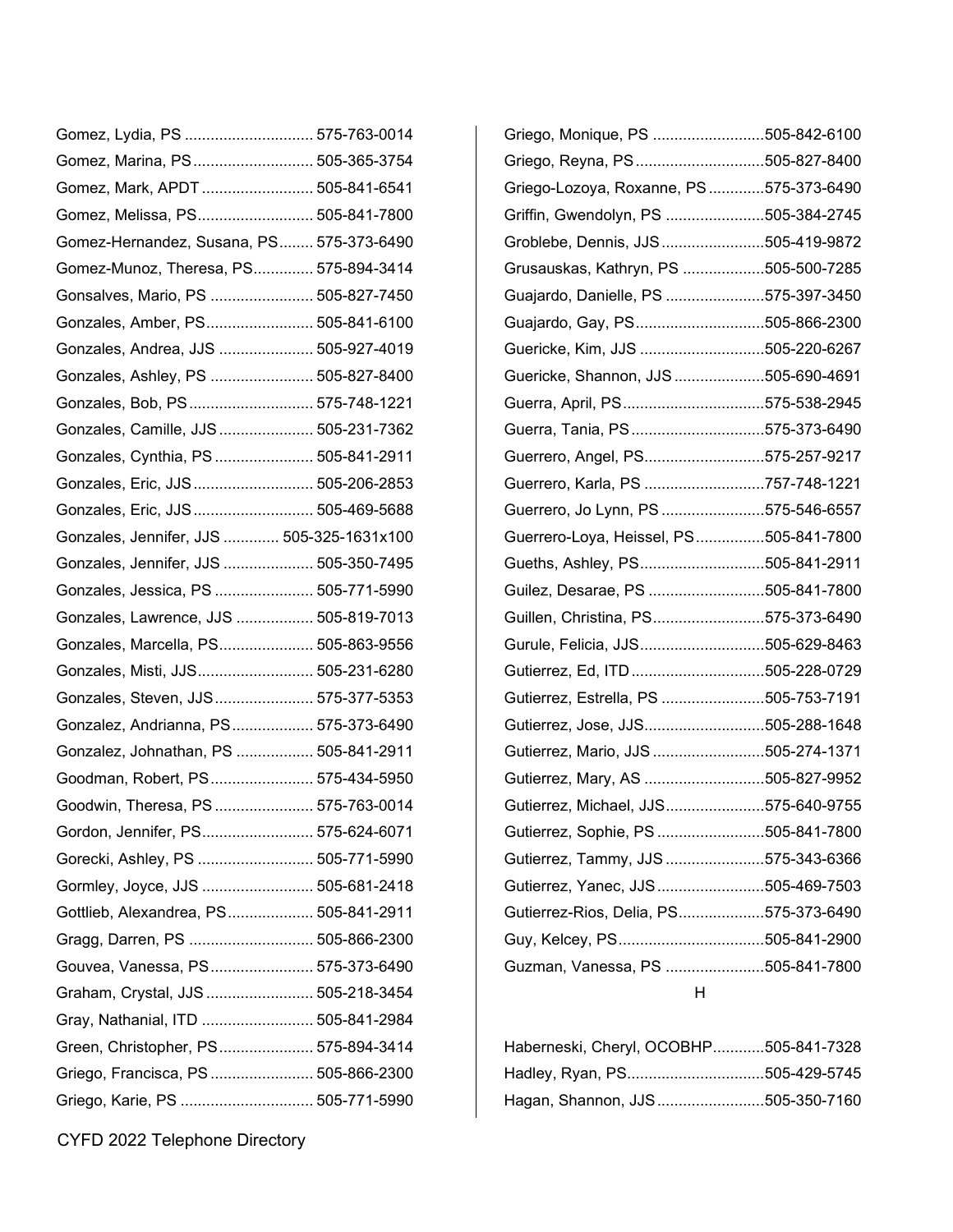| Hale, Patricia, PS  505-327-5316              |  |
|-----------------------------------------------|--|
| Hallock, Linda, PS 505-841-7800               |  |
| Hamilton, Elizabeth, JJS BHS 505-795-4256     |  |
|                                               |  |
| Hans, Candice, JJS 505-238-4930               |  |
| Hardy, Kathleen, OTS  505-660-8508            |  |
| Hargraves, Amber, PS  575-373-6490            |  |
| Harris, Rosielee, PS 505-841-7800             |  |
| Hayes, Erika, PS  505-841-7800                |  |
| Hayes, Sandra, PS 575-763-0014                |  |
| Hegwood, Willie, PS 575-763-0014              |  |
| Hellebust, Katherine, PS  505-841-6100        |  |
| Henderson, Tia, PS 505-841-2911               |  |
| Hendricks, Brenna, JJS BHS  505-554-8113      |  |
| Hendrix, Jessica, JJS BHS  505-470-5012       |  |
| Henry, Amanda, PS  505-863-9556               |  |
| Henry, Elizabeth, PS  575-434-5950            |  |
| Henry, Linda, PS  575-434-5950                |  |
| Herdade, Lawrence, JJS BHS  505-427-7419      |  |
| Hermosillo, Lorena, PS  575-624-6071          |  |
| Hernandez de Lujan, Veronica, PS 505-841-2911 |  |
| Hernandez, Grace, PS  575-373-6490            |  |
| Hernandez, Janie, OCOBHP  575-885-9293        |  |
| Hernandez, Jose, JJS  505-320-4180            |  |
| Hernandez, Julie, JJS BHS 575-649-6379        |  |
| Hernandez, Marianne, PS 575-386-9184          |  |
| Hernandez, Marisela, PS  505-841-6100         |  |
| Hernandez, Matthew, PS  505-841-2900          |  |
| Hernandez, Patricia, JJS 575-202-5719         |  |
| Hernandez, Teenamarie, HR  505-827-7620       |  |
| Herrera, Michelle, PS 505-866-2300            |  |
| Herrera, Richard, JJS 505-490-7520            |  |
| Herrera, Sandra, JJS  505-681-5283            |  |
| Herrera, Sandra, JJS  505-681-5644            |  |
| Herrera, Victor, JJS 505-469-8826             |  |
| Hewitt, Marsha, PS  575-445-2358              |  |
| Hicks, Tamara, PS  505-841-2911               |  |

| Higgins, Amber, PS505-841-6100          |  |
|-----------------------------------------|--|
| Hill, Michelle, PS505-841-7800          |  |
| Hill, Richard, PS505-841-7800           |  |
| Hillway, Sky, PS575-758-8871            |  |
| Hobbs, Vickie, JJS575-244-4557          |  |
| Hock, Michael, OCOBHP505-231-9116       |  |
| Hogan, Albany, PS505-841-6100           |  |
| Holdridge, Consuelo, PS 505-827-7450    |  |
| Holesinger, Tim, PS505-327-5316         |  |
| Holguin, Katherine, PS 575-373-6490     |  |
| Hooper, Samantha, PS575-373-6490        |  |
| Hopkins, Elizabeth, PS 575-624-6071     |  |
| Horn, Terri, PS575-373-6490             |  |
| Horsley, Morning, PS575-538-2945        |  |
| Horton, Aeron, JJS505-701-1794          |  |
| Horton, Kaylee, PS 505-327-5316         |  |
| Housey, Scott, PS505-841-6100           |  |
| Howard, Tanisha, PS505-841-2900         |  |
| Howell, Stephanie, JJS505-508-9744      |  |
| Hubert-Mason, Crystal, PS 505-327-5316  |  |
| Hudson, Justin, PS 575-624-6071         |  |
| Huffman, Aaron, PS505-841-2911          |  |
| Hughes, Adrienne, PS 505-426-1020       |  |
| Hughes, Sandra, PS575-763-0014          |  |
| Humphries, Kathleen, OCOBHP505-867-9559 |  |
| Hunt, Krystin, PS505-841-7800           |  |
| Hunter, Justin, PS505-259-0914          |  |
| Huron, Sarah, JJS 505-508-8601          |  |
| Hutchison, Shannon, JJS 505-231-4754    |  |
|                                         |  |

I

| Ibarra, Kimberly, PS505-841-2911 |  |
|----------------------------------|--|
| lvy, Lore, JJS, BHS575-430-6338  |  |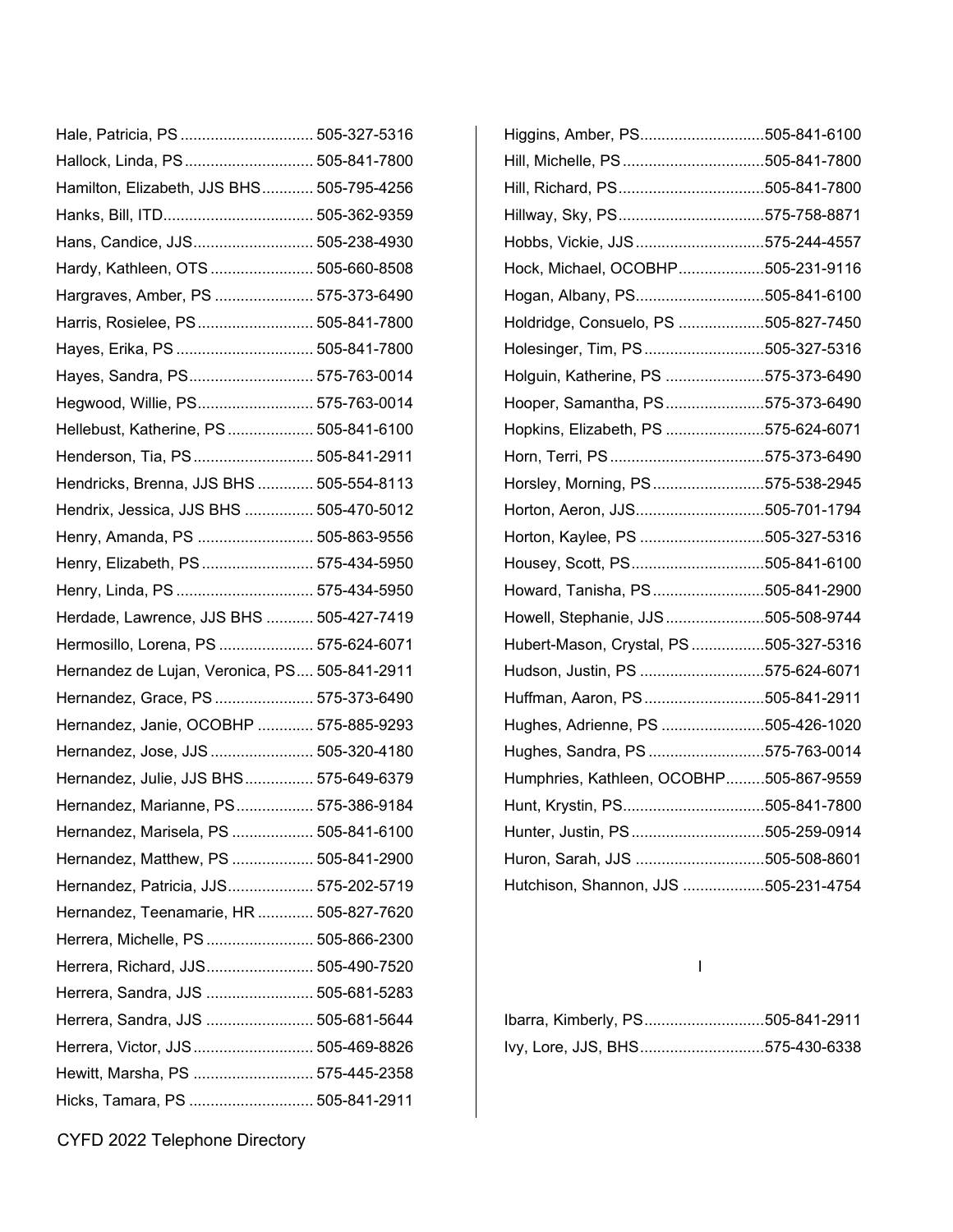| × | ۰.<br>×<br>۰. |  |
|---|---------------|--|

| Jackson, Natasha, PS 505-841-7980           |  |
|---------------------------------------------|--|
| Jacquez, Oscar, PS  505-841-7800            |  |
| Jacquez-Calderon, Gerardo, JJS 505-444-0763 |  |
| Jaggers, Lance, PS 575-624-6071             |  |
| James, Jacqueline, PS 505-841-7800          |  |
| Jaramillo, Adreien, OTS  505-470-1389       |  |
| Jaramillo, Ashly, PS  575-624-5071          |  |
| Jaramillo, Christopher, JJS  505-795-0865   |  |
| Jaramillo, Isaac, PS  505-841-7800          |  |
| Jaramillo, Isaiah, PS  505-841-7800         |  |
| Jaramillo, John, OTS 505-239-3491           |  |
| Jaramillo, Jonita, PS  505-285-6673         |  |
| Jaramillo, Laura, JJS 575-915-4149          |  |
| Jaramillo, Lisa, JJS  505-841-2418          |  |
| Jaramillo, Meria, JJS 505-290-2236          |  |
| Jaramillo-Sandoval, Lorie ITD 505-372-8423  |  |
| Jimenez, Fermin, PS 575-624-6071            |  |
| Jimenez, Sergio, PS 575-748-1221            |  |
| Jio, Jeneva, PS  575-373-6490               |  |
| Jochem, Vanessa, AS 505-470-7589            |  |
| John, Trent, PS  505-412-9915               |  |
| Johnson, Deborah, PS 505-841-6100           |  |
| Johnson, Drew, HR  505-827-8478             |  |
| Johnson, Richard, JJS  575-520-3850         |  |
| Johnson, Tamara, PS  505-841-2900           |  |
| Johnson, Tommy, JJS 575-218-1673            |  |
| Johnson, Sandra, PS  575-434-5950           |  |
| Jolley, April, PS  575-445-2358             |  |
| Jones, Kristie, OTS  505-487-0149           |  |
| Jones, Kristin, OCOBHP  505-827-7665        |  |
| Jones, Margaret, OCOBHP 505-841-7639        |  |
| Jones, Victoria, PS 505-841-6100            |  |
| Jordan, Catherine, PS 505-866-2300          |  |
| Jordan, Katelyn, PS  505-841-7800           |  |
| Jorgensen, Patrick, AS 505-216-8607         |  |

| Jurado, Jose, PS575-373-6490   |  |
|--------------------------------|--|
| Jurado, Edwin, PS 505-841-2900 |  |
| Julian, John, JJS575-640-5450  |  |
| Juarez, Ruth, PS575-373-6490   |  |

#### K

| Kalan, Julie, OCOBHP505-827-8429        |  |
|-----------------------------------------|--|
| Kane, James, OCOBHP 505-841-6540        |  |
| Kayode, Roxanna, PS 505-841-7800        |  |
| Kear, Darrin, JJS 505-908-8334          |  |
| Kearney, William Bill, JJS 505-469-5325 |  |
| Keeling, Christyn, PS505-771-5990       |  |
| Kegler, Francesca, JJS505-490-0644      |  |
| Kelleher, Lorie, AS 505-827-4171        |  |
| Kelley, Sinead, PS 505-841-6100         |  |
| Kelly, Robert, JJS 575-993-1291         |  |
| Kennedy, Cindy, JJS 575-942-5418        |  |
| Kennepohl, Steven, JJS 575-520-2857     |  |
| Kenton, Eli, JJS505-389-7027            |  |
|                                         |  |
| Killette, Art, JJS575-562-0069          |  |
| Kimmell, Sara, PS505-841-2911           |  |
|                                         |  |
| King, Tamera, JJS 505-259-3349          |  |
| King-Martin, Emily, PS505-695-4393      |  |
| Kirby, Tamara, AS505-827-4472           |  |
| Kolenda, Jeffrey, JJS505-670-5708       |  |
| Koontz, Adam, JJS 505-629-2608          |  |
| Koors, Mary Kay, JJS 505-841-4369       |  |
| Kreutzian, Thomas, JJS505-629-3483      |  |
| Krynitz, Barry, JJS 575-343-7877        |  |
| Kuchan, Teresa, PS575-445-2358          |  |

### L

| Lack, Jesse, JJS 575-365-7183       |  |
|-------------------------------------|--|
| LaFayette, Dominic, PS 505-841-7800 |  |
| Lamb, Dolores, PS575-434-5950       |  |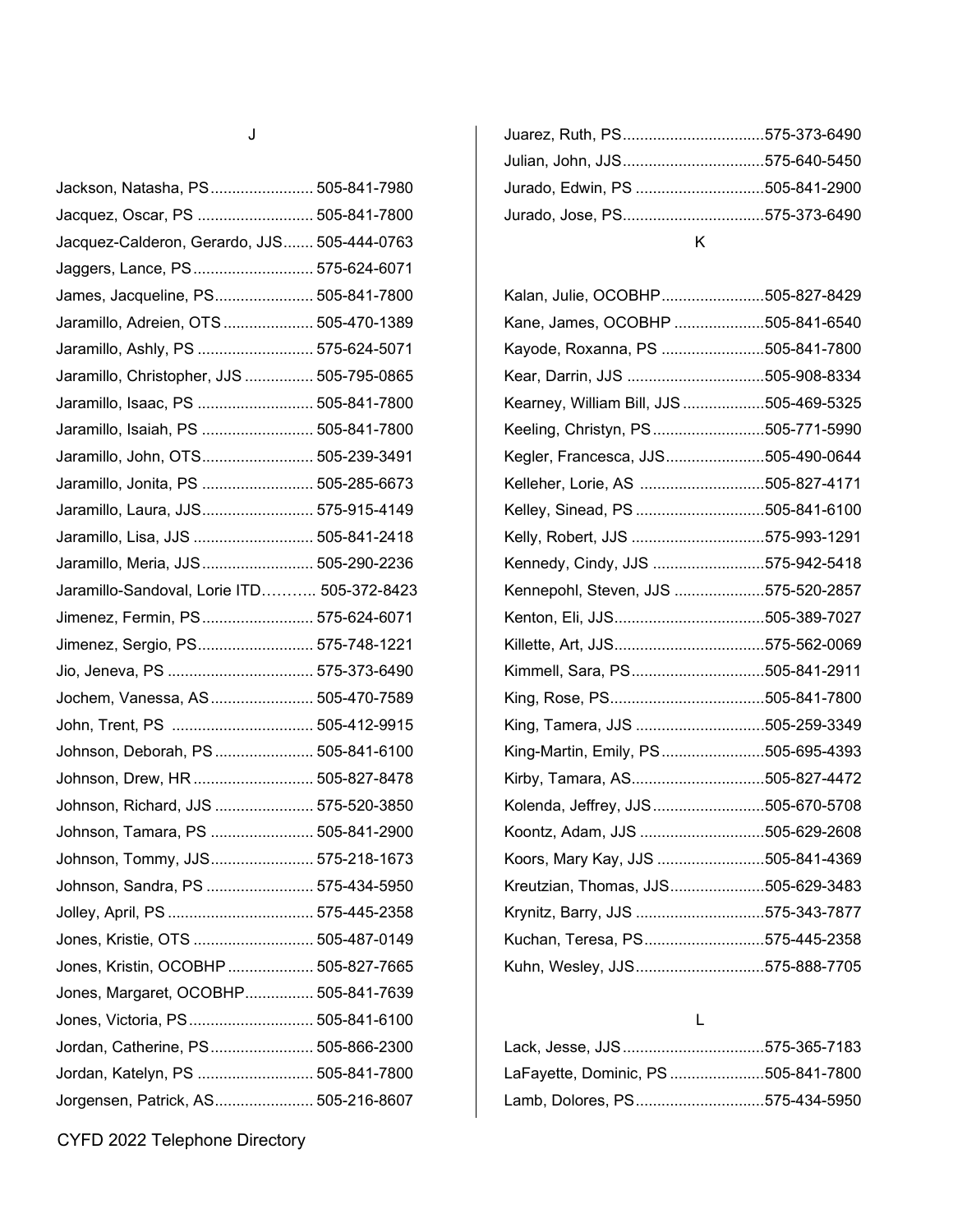| Lambert, Colleen, PS 505-490-2407    |  |
|--------------------------------------|--|
| Lane, Evana, JJS  505-239-2538       |  |
| LaPaz, Ismail, PS 575-373-6490       |  |
| Large, Sylvia, PS 505-841-2900       |  |
| Larkin, Naomi, JJS  505-699-8672     |  |
| Larranaga, Ariana, PS 505-827-8411   |  |
| Lawrence, Rashan, PS  575-763-0014   |  |
| Leal, Martha, PS  505-841-2911       |  |
| Lease, Susan, PS  575-461-0110       |  |
| LeBlanc, Robert, ITD505-372-8412     |  |
| Lee, LeAnne, PS  505-327-5316        |  |
| Lee, Teresa, JJS  575-343-7110       |  |
| Lee, Vanessa, PS  505-863-9556       |  |
| Le-Ferris, Xuan, PS 505-841-7800     |  |
| Lerma, Cynthia, AS  505-470-1658     |  |
| Lerma, Irene, PS  575-373-6400       |  |
| Leslie, Colleen, JJS 505-841-4375    |  |
| Lewis, Edith, PS  505-412-1194       |  |
| Lewis, Jennifer, PS  575-624-6071    |  |
| Lewis, Whitney, PS  505-841-2900     |  |
| Leyva, Racquel, PS 575-397-3450      |  |
| Lindsey, Deeann, PS  505-771-5990    |  |
| Linford, Debra, PS 505-866-2300      |  |
| Lister, Melissa, JJS  505-336-9453   |  |
| Llamas, Audrie, PS  575-397-3450     |  |
| Long, Carol, PS 505-841-2911         |  |
| Lopez, Alice, JJS 505-490-2355       |  |
| Lopez, Cassie, JJS  505-841-4899     |  |
| Lopez, Gabriel, PS  505-285-6673     |  |
| Lopez, Jolene, PS  505-476-8531      |  |
| Lopez, Leslie, JJS  505-850-0967     |  |
| Lopez, Samantha, PS  575-763-0014    |  |
| Lopez, Tiara, PS  505-841-7800       |  |
| Lopez, Timothy, JJS 575-268-8318     |  |
| Lopez, Veronica, PS  505-469-5452    |  |
| Lopez-Sena, Annette, AS 505-670-9624 |  |
| Losito, Legus, PS  505-841-6100      |  |

| Lovato, Amalia, PS 505-841-6100           |  |
|-------------------------------------------|--|
| Lovato, Inez, PS575-763-0014              |  |
| Lozada, Hector, JJS575-520-5805           |  |
| Lucero, Analisa, JJS 505-629-2822         |  |
| Lucero, Britney, PS505-827-8400           |  |
| Lucero, Brynn, PS505-841-2900             |  |
| Lucero, Helen, JJS505-263-2922            |  |
| Lucero, Jane Yvette, PS575-397-3450       |  |
| Lucero, Joe, PS 505-841-6100              |  |
| Lucero, Leon, PS505-841-2911              |  |
| Lucero, Rudy, JJS505-901-8143             |  |
| Lucero, Yvonne, PS505-827-7450            |  |
| Lucero-Olonia, Melanee, JJS 575-776-7181  |  |
| Luck, Brooklyn, PS575-356-6688            |  |
| Lueras, Alicia, PS575-434-5950            |  |
| Luettgen, Irene, ITD 505-841-2997         |  |
| Luevano, Angeline, PS 505-285-6673        |  |
| Luevano, David, JJS575-202-5319           |  |
| Luevano, Sherie, BHS 505-257-8759         |  |
| Lujan, Erika, PS 505-469-9882             |  |
| Lujan, Gabriella, PS505-841-2911          |  |
| Lujan, Idell, JJS575-526-5900x1001        |  |
| Lujan, Vincent, PS 505-470-7398           |  |
| Luker, Kathy, PDB 505-841-2992            |  |
| Luna de Estrada, Melissa, PS 505-841-2900 |  |
| Luna, Annamarie, PS505-827-8400           |  |
| Luna, Brittini, PS 505-841-7800           |  |
| Luna, Claudia, JJS505-362-8728            |  |
| Luna, Margarita, PS575-887-3576           |  |
| Luzano, Jason, JJS575-449-5586            |  |
| Lykins, John, JJS 505-470-8654            |  |
| Lyons, Ana, PS 505-841-2900               |  |
| Lynch, Danielle, PS505-863-9556           |  |
|                                           |  |

#### M

| Mabugu, Memory, PS 575-434-5950    |  |
|------------------------------------|--|
| MacDonald, Micah, JJS 505-841-2405 |  |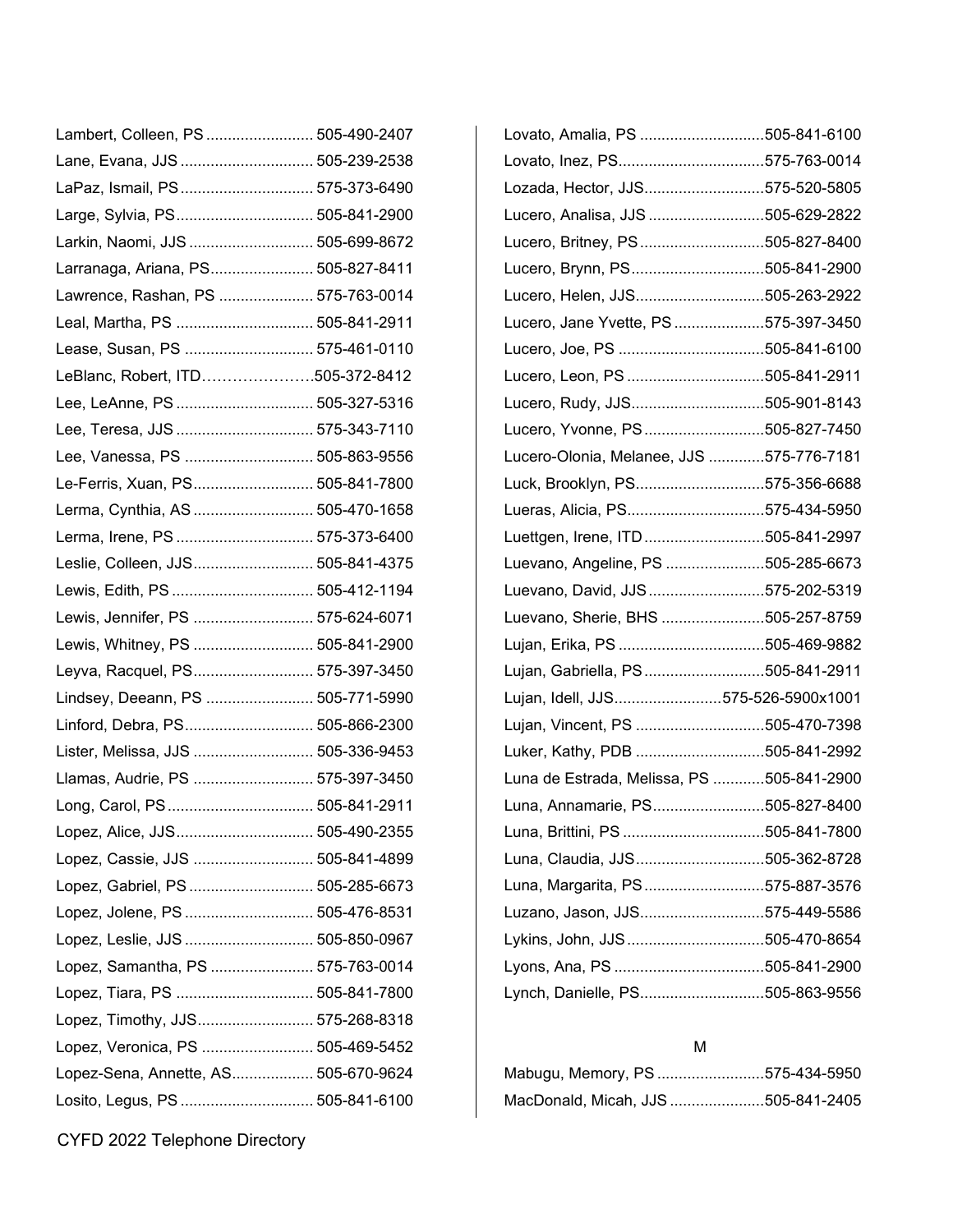| Madden, Alyssa, PS 505-841-2911            |  |
|--------------------------------------------|--|
| Madrid, Daniel, JJS  505-469-7510          |  |
| Madrid, Dario, JJS 505-870-1366            |  |
| Maes, Tisha, ERB  505-827-9969             |  |
| Maes-McChriston, Maria, JJS 505-263-8140   |  |
| Maestas, Kelly, JJS 505-221-4797           |  |
| Maestas, Patricia, PS 505-285-6673         |  |
| Magana-Gonzalez, Sylvia, PS  505-771-5990  |  |
| Magdaleno, Stephanie, PS  505-866-2300     |  |
| Magerowski, Daysha, PS  575-373-6490       |  |
| Magiera, Vicki, PS 575-758-8871            |  |
| Magnussin, Britta, BHS  505-257-8759       |  |
| Maldonado, Ariana, PS  505-841-2911        |  |
| Mandel, Annette, ITD  505-235-3056         |  |
| Mangan, Kimberly, JJS  505-320-5882        |  |
| Mantzke, Vickie, JJS  575-377-6911         |  |
| Manzanares, Lorena, JJS  575-437-0420      |  |
| Manzanares, Simon, JJS  505-470-5407       |  |
| Marcantel, Tamera, JJS  505-216-8593       |  |
| Marcon, John, JJS  505-208-2414            |  |
| Marcum, Kathaleen, PS  505-841-2900        |  |
| Mares, Ruth Ann, PS  505-425-9335          |  |
| Maroney, Trisstin, PS 505-629-3602         |  |
| Marquez, Andrea, PS 505-841-7800           |  |
| Marquez, Arlene, PS  575-538-2945          |  |
| Marquez, Eloy, PS  575-434-5950            |  |
| Marquez, Jasmyn, PS  575-624-6071          |  |
| Marquez, Jeremy, JJS  575-415-5022         |  |
| Marquez, Jose, JJS 505-718-2496            |  |
| Marquez-Gonzales, Melissa, PS 575-538-2945 |  |
| Marquez-Mendoza, Melissa, PS  575-538-2945 |  |
| Marsico, Monique, PS  505-841-6100         |  |
| Martin, Emily, PS 505-695-4393             |  |
| Martin, Emily, PS 575-378-0045             |  |
| Martine, Kandis, PS  505-863-9556          |  |
| Martinez Jr., Roberto, PS 575-373-6490     |  |
| Martinez, Alisha, AS  505-699-9910         |  |

| Martinez, Amber, PS505-425-9335          |  |
|------------------------------------------|--|
| Martinez, Annette, JJS505-331-0583       |  |
| Martinez, Ayesha, JJS 505-389-7305       |  |
| Martinez, Cecilia, PS575-373-6490        |  |
| Martinez, Charlene, PS575-758-8871       |  |
| Martinez, Crystal, PS505-841-2911        |  |
| Martinez, Deenamarie, PS505-753-7191     |  |
| Martinez, Erica, PS 505-827-7450         |  |
| Martinez, Ernest, PS505-771-5900         |  |
| Martinez, Esperanza, PS505-841-7800      |  |
| Martinez, Horace, JJS 575-343-0054       |  |
| Martinez, Ilene, PS505-327-5316          |  |
| Martinez, Jamie, JJS505-927-3784         |  |
| Martinez, Jessica, PS 505-841-7800       |  |
| Martinez, Jesus, JJS575-309-9014         |  |
| Martinez, Josiah, PS505-841-2911         |  |
| Martinez, Juanice, JJS575-461-2321       |  |
| Martinez, Juanita, PS505-425-9335        |  |
| Martinez, Juliet, OTS 505-827-7602       |  |
| Martinez, Karla, PS575-748-1221          |  |
| Martinez, Kayla, PS 505-841-2911         |  |
| Martinez, Lenae, PS 575-373-6490         |  |
| Martinez, Leslie, PS505-753-7191         |  |
| Martinez, Loretta, AS 505-412-3554       |  |
| Martinez, Loyola, HR 505-476-0153        |  |
| Martinez, Manuel, JJS BHS575-519-8809    |  |
| Martinez, Patricia, PS 575-373-6490      |  |
| Martinez, Pedro, PS505-841-7800          |  |
| Martinez, Sonya, JJS505-929-5557         |  |
| Martinez, Stella, JJS 575-758-3722x1200  |  |
| Martinez, Sylvia, PS505-841-9150         |  |
| Martinez, Teresa, PS505-425-9335         |  |
| Martinez, Vincent, PS 505-866-2300       |  |
| Martinez-Brown, Monica, JJS 505-718-2499 |  |
| Martinez-Kramer, Juanita, PS505-841-7800 |  |
| Martinez-Slama, Dorothea, PS505-841-2911 |  |
| Mason, Mary, PS 575-887-3576             |  |
|                                          |  |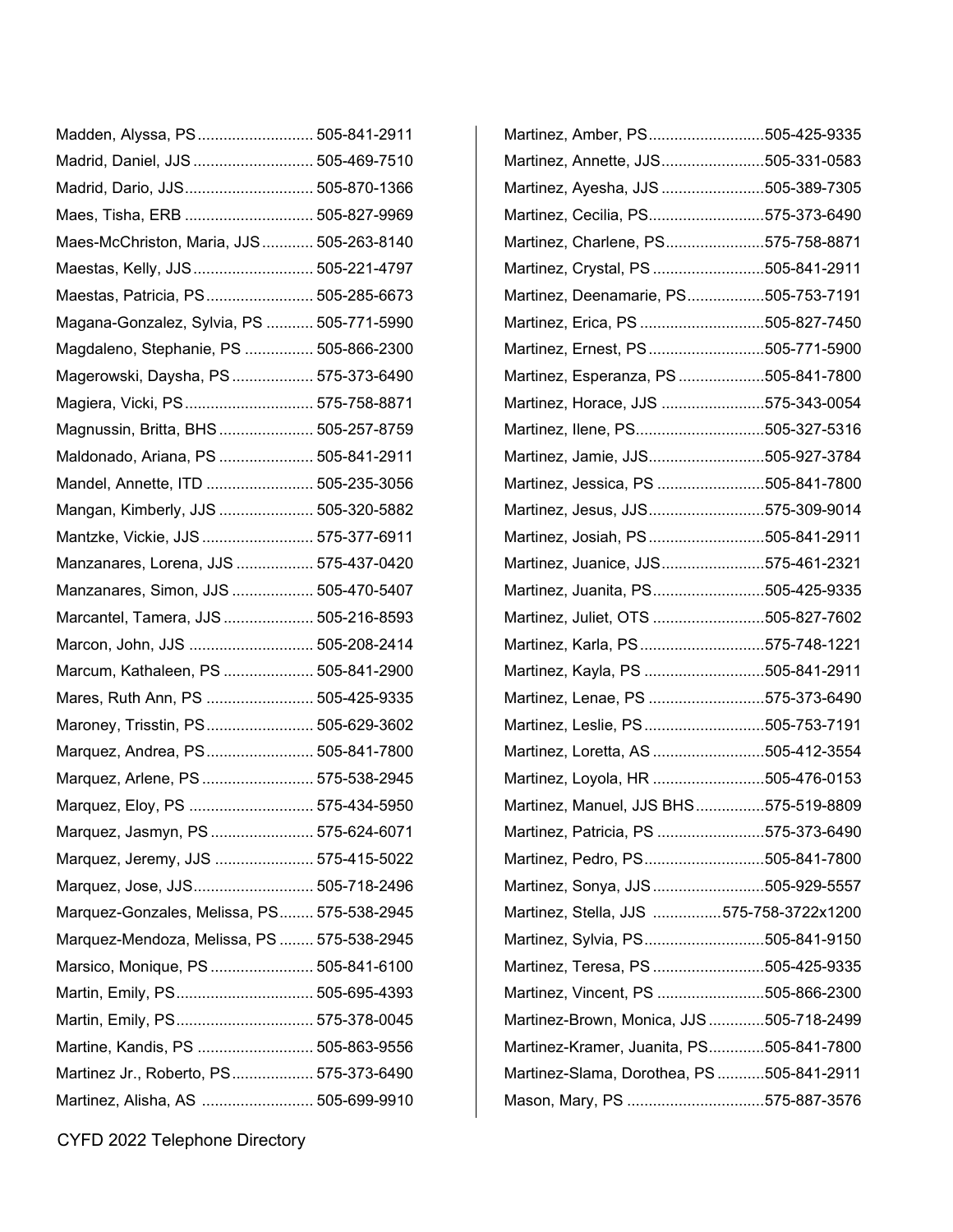| Masterson, Jeanne, JJS 505-288-0307    |  |
|----------------------------------------|--|
| Matal, Janae, PS 505-841-7800          |  |
| Matos, Moises, JJS  505-288-1651       |  |
| Mazy, Kelly, PS  575-397-3450          |  |
| McBride, James, PS 575-373-6490        |  |
| McCarty, Michelle, PS 505-841-6100     |  |
| McCarty, Sylena, JJS 505-490-7675      |  |
| McCollam, Megan, PS  505-285-6673      |  |
| McDonald, Linda, PS  505-285-6673      |  |
| McElyea, Michelle, PS  575-887-3576    |  |
| McGuire, Brian, JJS  505-206-1618      |  |
| McKnight, Maya, BHS  505-827-8008      |  |
| McMinn, Terry, ITD  505-372-8417       |  |
| McNiel, Cody, JJS 575-644-6328         |  |
| McPherson, Jonathan, JJS  505-690-6196 |  |
| McQueeney, Mary, PS  575-624-6071      |  |
| McQuethy, Magdalena, PS  505-841-7800  |  |
| McRae, Tracy, PS  575-894-3414         |  |
| McTeigue, David, JJS  505-490-7684     |  |
| Meade, Yvonne, PS  505-841-2911        |  |
| Meador, Vivica, APDT 505-841-6543      |  |
| Meadows, Erika, JJS 575-799-2954       |  |
| Meadows, Sarah, PS  505-469-7156       |  |
| Meathenia, Kenda, PS  505-841-2911     |  |
| Mecca, Phyllis, JJS  575-518-8935      |  |
| Medina, Delfinia, JJS  505-695-6898    |  |
| Medina, Rachel, JJS  505-469-4528      |  |
| Medina, Ruth, JJS 575-202-2724         |  |
| Medina, Sarah, AS  505-699-7516        |  |
| Medina, Vanessa, PS 505-841-6100       |  |
| Medley, Karen, JJS  505-695-6928       |  |
| Medrano, Brandie, PS 575-748-1221      |  |
| Mejia, Tiffany, JJS 575-915-6434       |  |
| Mendez, Lysa, PS  505-841-7800         |  |
| Mendoza, Amanda, PS  505-470-7850      |  |
| Mendoza, Jazlin, PS  505-841-7800      |  |
| Mendoza, Jose, PS 575-434-5950         |  |

| Mendoza, Josefina, PS505-866-2300          |  |
|--------------------------------------------|--|
| Mendoza, Pedro, PS505-841-2911             |  |
| Merlo, Sarah, PS575-378-0045               |  |
| Merrifield, Olaya, PS575-748-1221          |  |
| Mesman, Ashleigh, PS 505-841-7800          |  |
| Miano, Joseph, PS505-827-8400              |  |
| Micklevitz, Christopher, JJS575-520-5047   |  |
| Milan, Kathy, OCOBHP 505-476-2303          |  |
| Miller, Margie, JJS 575-973-5185           |  |
| Milner, Tyrell, JJS 505-554-6119           |  |
|                                            |  |
| Moest, Meena, JJS 505-469-6891             |  |
| Mondragon, Rachel, JJS 505-328-8182        |  |
| Montano, Rachel, JJS505-288-1228           |  |
| Montaño, Jeanette, PS 505-629-6468         |  |
| Montes, Victor, JJS575-937-2444            |  |
| Montez, Madeline, JJS BHS 575-221-7854     |  |
| Montiel, Felipe, JJS505-221-1633           |  |
| Montoya, Anthony, JJS505-252-2950          |  |
| Montoya, Christina, PS505-866-2300         |  |
| Montoya, Elena, PS575-758-8871             |  |
| Montoya, Jeanette, PS 505-771-5990         |  |
| Montoya, Julianna, PS505-841-7800          |  |
| Montoya, Leonard, JJS575-377-6040          |  |
| Montoya, Lisa, JJS575-623-2920             |  |
| Montoya, Manuel, JJS 505-819-8428          |  |
| Montoya, Marc, JJS 505-350-4276            |  |
| Montoya, Marc, JJS 575-802-3110            |  |
| Montoya, Matthew, JJS 505-208-1902         |  |
| Montoya, Melissa, PS 575-758-8871          |  |
| Montoya, Michael, JJS575-528-2657          |  |
| Montoya, Monica, JJS 505-490-7964          |  |
| Montoya-Jones, Nicole, PS 505-231-7914     |  |
| Montoya Y Chavez, Bernice, PS 505-841-6100 |  |
|                                            |  |
| Moore-Pabst, Charlie, OTS 505-827-7602     |  |
| Morales, Brandon, JJS 575-915-6320         |  |
|                                            |  |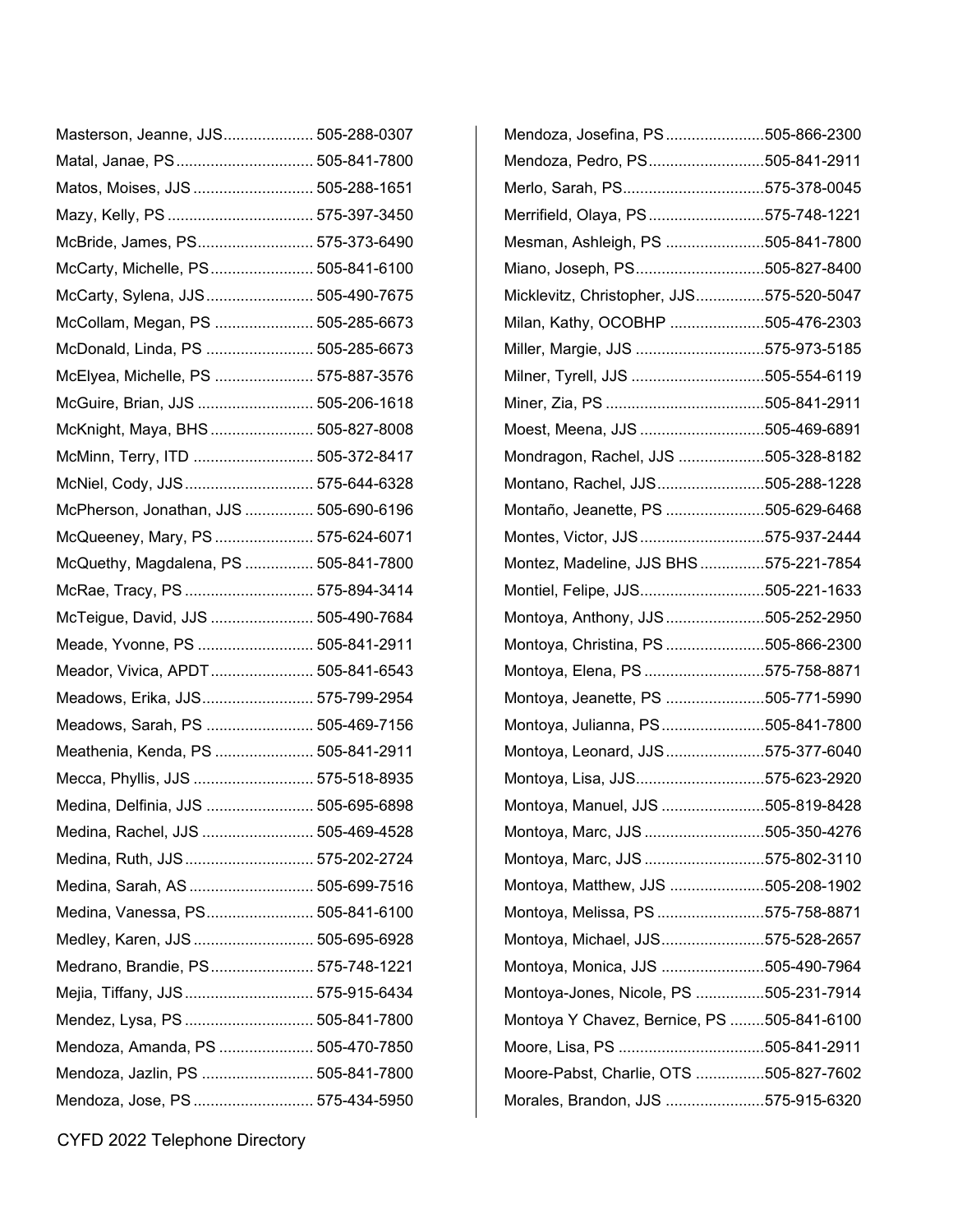| Morales, Chantelle, PS  505-863-9556       |  |
|--------------------------------------------|--|
| Morales, Claudia, PS  575-624-6071         |  |
| Morales, Cynthia, PS  575-373-6490         |  |
| Morales, Danielle, JJS  575-528-2643       |  |
| Morales, Joaquin, PS 505-771-5990          |  |
| Morales, Maria, PS 505-863-9556            |  |
| Morales-Guzman, Georgina, PS 505-827-7450  |  |
| Moralez, Melissa, PS  575-763-0014         |  |
| Mora-Torres, Jessica, PS 505-841-6100      |  |
| Moran-Olivas, Hilda, JJS BHS  575-520-5377 |  |
| Moreland, Rhonda, PS 505-327-5316          |  |
| Moreno, Xavier, JJS 505-484-8543           |  |
| Morgan, Minor, OCOBHP  505-841-6372        |  |
| Morgese, Melissa, PS  505-841-7800         |  |
| Morningdove, Christine, PS  505-771-5990   |  |
| Morris, LaRena, PS 505-863-9556            |  |
| Morris, Maurice, JJS  505-486-0039         |  |
| Morrison, Robert, PS 505-484-8150          |  |
| Mosley, Cantrell, PS 505-771-5990          |  |
| Moya, James, JJS  575-366-1320             |  |
| Muhammad, Jibreel, PS 505-841-2911         |  |
| Mulhall, Michael, PS 505-771-5990          |  |
| Munguia, Annette, PS  575-835-2716         |  |
| Muniz, JoAnne, BHS  505-670-4681           |  |
| Munoz, Debbie, PS  575-887-3576            |  |
| Munoz, Martin, ATPD 505-841-2971           |  |
| Munoz, Lisa, PS  575-538-2945              |  |
| Munoz, Natalie. PS  505-841-2911           |  |
| Munoz, Vickie, JJS  575-885-9293           |  |
| Munoz-Rivera, Alexis, PS  505-841-6100     |  |

#### N

| Nair, Shinenn, PS 505-841-7800   |  |
|----------------------------------|--|
| Najera, Jaime, JJS  505-259-2496 |  |
| Najera, Timothy, PS 505-866-2300 |  |
| Nappier, Mandi, PS 575-624-0671  |  |
| Natewa, Jolene, PS 505-841-7800  |  |

CYFD 2022 Telephone Directory

| Neal, Annette, JJS 575-430-8235      |
|--------------------------------------|
| Nelson, Greg, JJS505-331-8562        |
| Nelson, Lanae, PS505-327-5316        |
| Nelson, Melanie, JJS 575-386-7808    |
| Newberry, Sarah, PS 505-841-6100     |
| Newbill, Alysandra, PS 505-841-2900  |
| Newman-Gamboa, Angel, PS575-546-6557 |
| Nez, Tarensha, PS505-863-9556        |
| Nguyen, Binh, JJS 505-469-8150       |
| Nickles, Amanda, JJS505-695-6220     |
| Nielsen, Jessica, PS 505-841-2911    |
| Nieto, Jenifer, PS 505-841-7800      |
| Nieto, Robert, JJS505-554-8633       |
| Nitcher, Pamela, PS505-841-6100      |
| Njolai, Rhesa, AS505-827-4115        |
| Njua, Nicholas, PS 505-827-8400      |
| Nolasco, Amber, PS505-841-7800       |
| Nolasco, Anna, AS505-827-8026        |
| Nold, Cynthia, PS575-373-6490        |
| Nuanes, Christina, PS 505-841-7800   |
|                                      |

### O

| Ogle, Delmaree, PS575-434-5950             |  |
|--------------------------------------------|--|
| O'Gorman, Matthew, PS505-827-7450          |  |
| O'Neill, Kelly, PS505-412-8023             |  |
| O'Niell, Andre, IT Deputy Dir 505-235-2155 |  |
| Ochoa-Gonzalez, Gabriella, PS505-841-2911  |  |
| Ohrazda, Cynthia, JJS575-399-3501          |  |
| Olivas, Jessica, PS 505-841-7800           |  |
| Olivas, Monique, AS 505-396-1798           |  |
| Olmsted, Anick, JJS505-697-0050            |  |
| Oppong, Maribel, PS 505-841-7800           |  |
| Ordonez, Maricela, PS505-866-2300          |  |
| Orona, Debbie, PS575-546-6557              |  |
| Orosco, Dylan, JJS 505-220-3112            |  |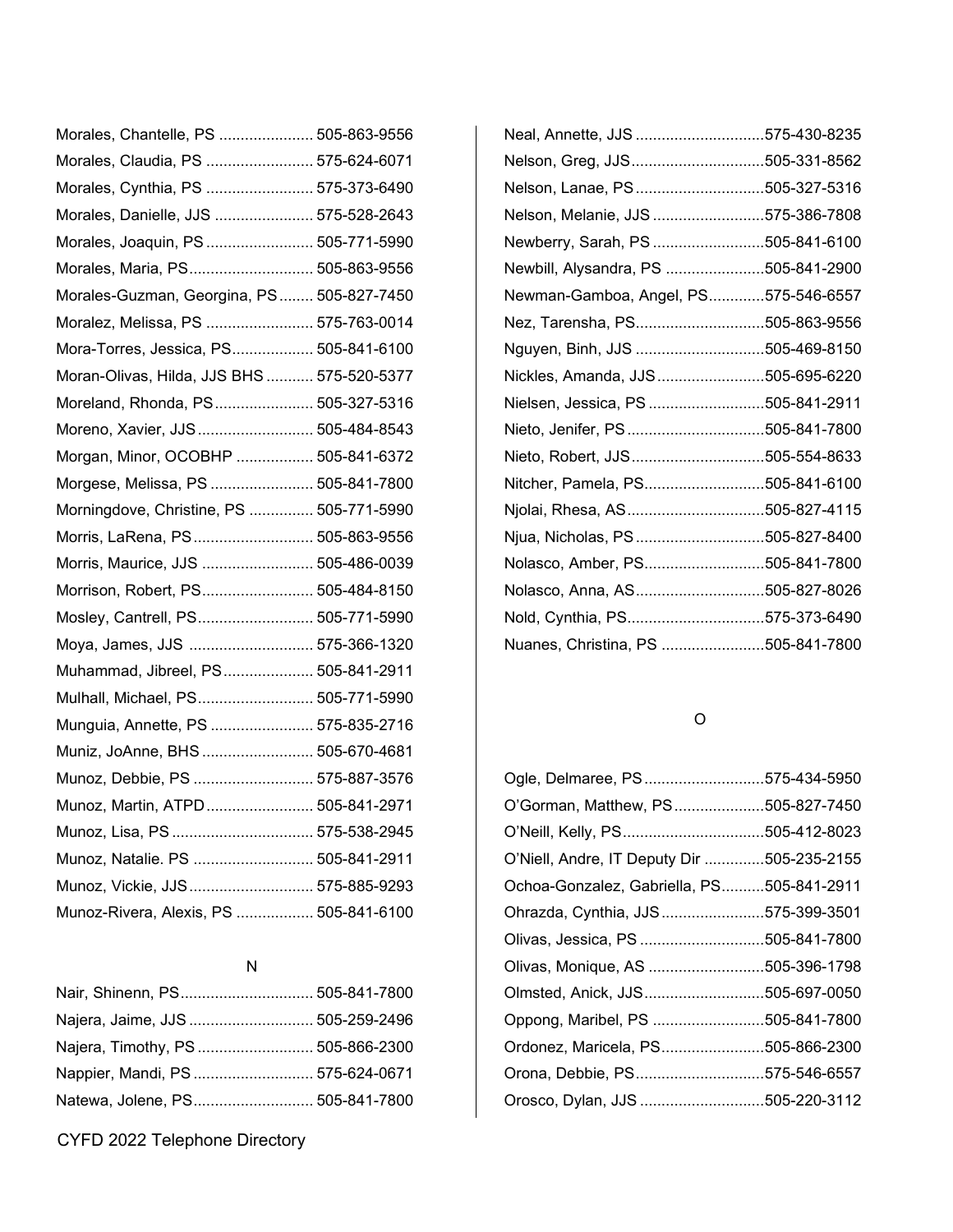| Ortega, Janelle, PS  505-771-5990 |
|-----------------------------------|
| Ortiz, Candace, PS  505-866-2300  |
| Ortiz, Carmen, JJS 575-445-2370   |
|                                   |
| Ortiz, Janet, JJS  505-841-4877   |
| Ortiz, Karina, JJS  505-412-5806  |
|                                   |
| Ortiz, Mariah, PS 505-841-2911    |
| Ortiz, Miriah, PS  505-841-2911   |
|                                   |
| Ospino, Aldo, JJS 575-770-1149    |
| Otero, Edana, PS  505-841-6100    |
| Otero, Miquela, PS 575-461-0110   |
| Ottley, Samuel, PS 575-887-3576   |
|                                   |

#### P

| Pacheco, Arlene, PS 505-827-7450        |  |
|-----------------------------------------|--|
| Pacheco, Corrina, PS 575-758-8871       |  |
| Pacheco, Janelle, PS  575-763-0014      |  |
| Pacheco, Lorraine, JJS BHS 505-470-7858 |  |
| Pacias, Louis, JJS 505-660-3405         |  |
| Padilla, Carlos, JJS  505-412-2733      |  |
| Padilla, Connie, PS  575-758-8871       |  |
| Padilla, Crescynthia, JJS  505-219-7557 |  |
| Padilla, Erica, OCOBHP  505-827-3991    |  |
| Padilla, Jessica, JJS  505-841-2405     |  |
| Padilla, Karlene, PS  505-425-9335      |  |
| Padilla, Lucinda, JJS BHS  505-221-1075 |  |
| Padilla, Yolanda, JJS BHS 505-469-0005  |  |
| Paine, Joshua, PS 575-397-3450          |  |
|                                         |  |
| Paiz-Chavez, Geralynn, PS  505-771-5915 |  |
| Pallas, Victoria, PS 505-841-7800       |  |
| Pargas, Josie, JJS  575-835-2121        |  |
| Parker, Amy, JJS  575-742-3977          |  |
| Parker, Kelly Jo, JJS  505-288-1655     |  |
|                                         |  |

| Parker, Roxanne, PS 575-887-3576       |  |
|----------------------------------------|--|
| Parrish, Elizabeth, PS575-397-3450     |  |
| Pastinsky, Bruno, ITD 505-372-8419     |  |
| Paul, Marvin, PS 505-384-2745          |  |
| Payan, Grace, PS575-373-6490           |  |
| Payan, Marilyn, BHS575-618-7363        |  |
| Paz-Robles, Maria, JJS BHS505-257-8951 |  |
| Pearlman, Suzanne, OCOBHP505-827-8018  |  |
| Pecotte, Michele, PS 505-327-5316      |  |
| Pena, Linda, PS505-841-2900            |  |
| Pena, Sonia, JJS 505-273-1310          |  |
| Perdue, Shondrea, PS505-841-7800       |  |
| Perea, Amanda, PS505-841-7800          |  |
| Perea, Andrea, PS505-841-7800          |  |
| Perea, Priscilla, PS 575-538-2945      |  |
| Perez, Tara, JJS 575-544-1764          |  |
| Perls, Nance, PS505-841-7980           |  |
| Peters, Ciara, PS 575-356-6688         |  |
| Philips, Garry, ITD505-372-8425        |  |
| Pichardo, Micaela, PS 505-841-2900     |  |
| Pickering, Erin, PS505-841-2900        |  |
| Pinales, Margarita, PS 575-373-6490    |  |
| Pickett, Michelle, PS 575-373-6490     |  |
| Piro, Angela, PS505-841-7800           |  |
|                                        |  |
|                                        |  |
| Plummer, Kristen, PS 505-863-9556      |  |
| Poehner, William, JJS505-228-7132      |  |
| Polk, LaCreesha, PS 575-763-0014       |  |
| Poncho, Erika, PS505-841-7800          |  |
| Porn, Rachel, JJS 575-546-3079x1200    |  |
| Posada, Natividad, PS505-426-1020      |  |
| Post, Saundra, JJS 575-538-2061        |  |
| Powers, Dawn-Renee, PS505-841-2900     |  |
| Prando, Mary Ann, JJS575-437-0420      |  |
| Preston, Lisa, PS 505-841-2911         |  |
|                                        |  |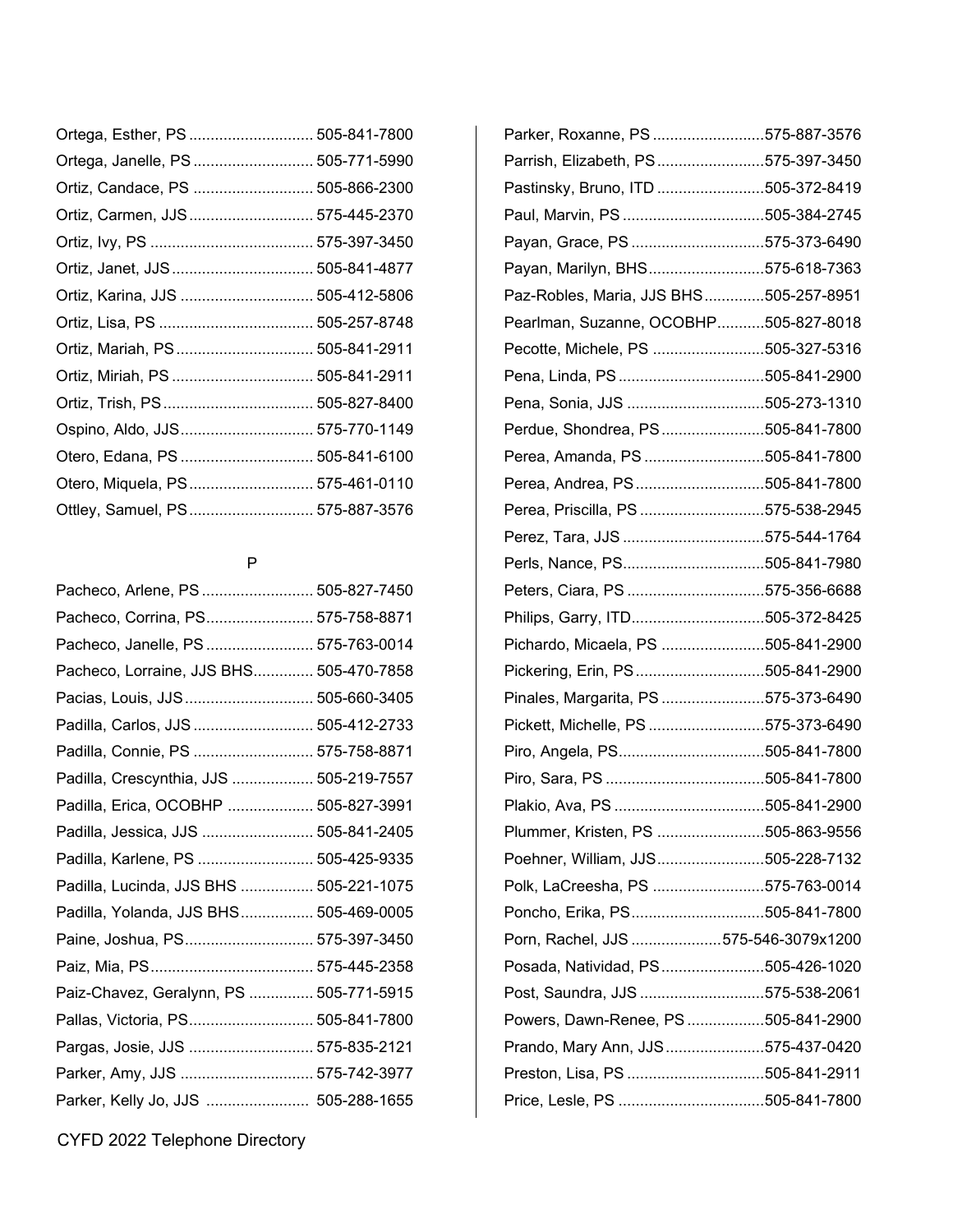| Providence, Flor, PS  505-863-9556      |  |
|-----------------------------------------|--|
| Prusak, Joshua, ITD 505-841-6528        |  |
| Puebla, Susanna, PS 505-841-6100        |  |
| Puente, Gabriel, JJS 575-263-4595       |  |
| Purcella, Chantel, PS 505-841-2911      |  |
| Purvis, Desarae, JJS, BHS  505-390-3173 |  |
| Putman-Engle, Karen, PS 575-758-8871    |  |

### Q

| Quezada, Mary Jude, PS  505-866-2300   |  |
|----------------------------------------|--|
| Quezada, Norma, PS 505-841-6100        |  |
| Quintana, Arlene, PS  505-827-7450     |  |
| Quintana, Priscilla, JJS  575-758-3722 |  |
| Quintana, Sabrina, JJS  505-239-2191   |  |
| Quintana, Tracey, PS 505-285-6673      |  |
| Quintana-Matz, Sara, PS  505-841-6100  |  |
| Quintero, Bernadette, PS 575-538-2945  |  |
| Quiroz, Alicia, JJS  505-629-8411      |  |
|                                        |  |

### R

| Raborn, Julie, JJS BHS 505-415-0410   |  |
|---------------------------------------|--|
| Rael, Bertha, PS  505-841-7800        |  |
| Rael, Beverly, PS  505-866-2300       |  |
| Rael, Matthew, PS  575-624-6071       |  |
| Rael, Sarah, PS  505-827-8400         |  |
| Rael, Tania, PS  505-285-6673         |  |
| Rainer, Lillian, OCOBHP 505-827-3839  |  |
| Ramirez, Clarence, PS 505-841-7980    |  |
| Ramirez, Gabriella, PS 575-373-6490   |  |
| Ramirez, Palmira, PS 505-841-7800     |  |
| Ramirez-Tapia, Sonia, PS 505-425-9335 |  |
| Ramos, Faith, PS  575-624-6071        |  |
| Ramos, Isela, PS  575-882-7900        |  |
| Randall, Michelle, AS  505-372-8300   |  |
| Randolph, Janita, JJS  575-373-5447   |  |

| Rangel, Lizette, PS 505-753-7191         |  |
|------------------------------------------|--|
| Rasco, Katlyn, PS575-397-3450            |  |
| Rascon, Larissa, PS 505-841-6100         |  |
| Rascon, Rachel, PS505-384-2745           |  |
| Ratkowski, Nicole, PS575-397-3450        |  |
| Rawlins, Nicole, PS505-841-2911          |  |
| Reed, Andrea, PS505-841-6100             |  |
| Reeves, Julie, OCOBHP 505-841-4811       |  |
| Regensberg, Michael, AS 505-603-9242     |  |
| Reid, Breana, PS 575-373-6490            |  |
| Reiter, Melissa, JJS  505-288-1237       |  |
| Rendon, Lauri, JJS 505-795-1635          |  |
| Rendon, Samantha, JJS505-699-2469        |  |
| Rendon, Sarah, PS505-827-8400            |  |
| Reno, Jessica, JJS 505-470-7121          |  |
| Renteria, Renee, JJS575-528-2640         |  |
| Retherford, Robert, PS 505-860-0382      |  |
| Reutter, Veronica, JJS575-915-6314       |  |
| Revard, Betsy, JJS 505-350-3792          |  |
| Reyes, Sarita, JJS 505-328-5956          |  |
| Reynolds, Gayani, MD505-841-4368         |  |
| Rhone, Doria, PS505-841-2911             |  |
| Richards, Hanson, ITD 505-444-3588       |  |
| Richardson, Patricia, PS505-841-7800     |  |
| Richter, David, PS505-841-7980           |  |
|                                          |  |
|                                          |  |
| Rider, Anna, PS 505-827-7450             |  |
| Riegert, Ashley, PS575-378-0045          |  |
| Rifkin, Daniel, JJS505-841-4369          |  |
| Rightmer, Seth, ITD 505-372-8370         |  |
| Riley, Oriana, JJS 575-359-5379          |  |
| Rincon, Fredrick, JJS505-490-3500        |  |
| Ring, Kathleen, PS505-841-2911           |  |
|                                          |  |
| Rippberger, Jessica, JJS BHS505-895-1950 |  |
| River, David, BHS505-795-1645            |  |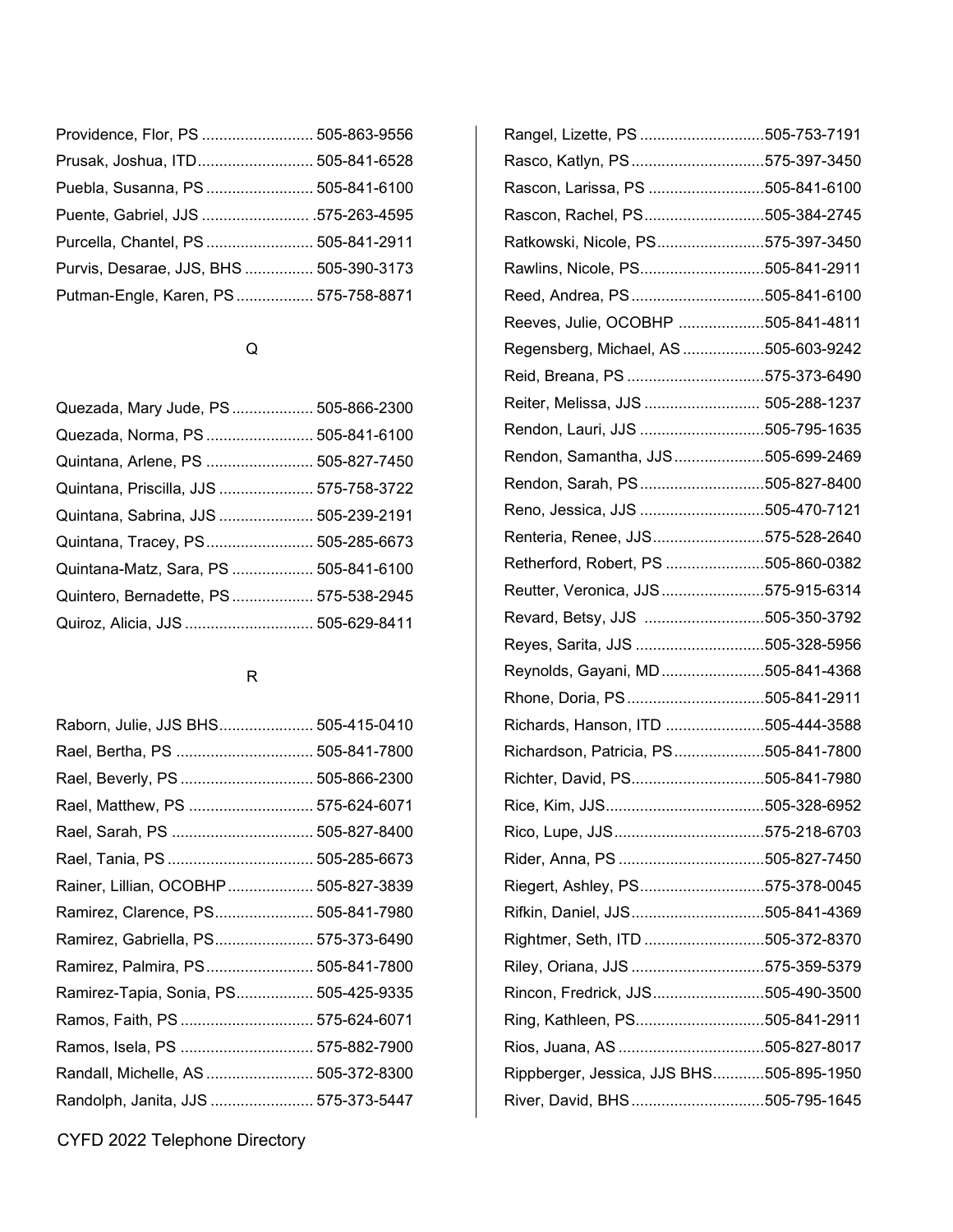| Rivera, Anastacia, PS  505-841-7800         |  |
|---------------------------------------------|--|
| Rivera, Faith, PS  505-866-2300             |  |
| Rivera, Geneva, PS  505-425-9335            |  |
| Rivera, Kassandra, PS 505-841-7800          |  |
| Rivera, Martha, PS 505-841-7800             |  |
| Rivera, Nick, JJS 505-206-8699              |  |
| Rivera, Suzie, PS  575-624-6071             |  |
| Robb, Debra, PS 575-434-5950                |  |
| Rodriguez, Carmella, PS 505-841-7800        |  |
| Rodriguez, Claudia, PS 505-841-2900         |  |
| Rodriguez, Dinise, JJS 505-366-8194         |  |
| Rodriguez, Jessica, PS  575-397-3450        |  |
| Rodriguez, Jose Martin, OCOBHP 505-827-9934 |  |
| Rodriguez, Linda, PS  575-373-6490          |  |
| Rodriguez, Natalie, PS 505-841-7632         |  |
| Rodriguez, Paul, PS 575-434-5950            |  |
| Rodriguez, Phillipe, AS  505-699-9473       |  |
| Rodriguez, Sarah, JJS  505-250-5702         |  |
| Rodriguez, Stephanie, PS 575-748-1221       |  |
| Rodriguez, Velma, JJS 575-397-2478x1237     |  |
| Rodriguez-Mata, Celia, PS 505-841-6100      |  |
| Rogatsky, Jessica, PS  505-841-7800         |  |
| Rohleder, Lisa, PS  505-827-7450            |  |
| Romero, Amanda, OGC  505-469-1873           |  |
| Romero, Carmelita, PS  505-681-2489         |  |
| Romero, DeAnna, PS 505-841-7800             |  |
| Romero, Eppie, PS  505-425-9335             |  |
| Romero, Jasmine, PS  505-426-1020           |  |
| Romero, John-Henry, PS 505-866-2300         |  |
| Romero, Jude, PS 505-425-9335               |  |
| Romero, Kathleen, ERB 505-827-4174          |  |
| Romero, Margaret, PS  505-866-2300          |  |
| Romero, Richard, PS  505-841-6100           |  |
| Romero, Victoria, PS 505-841-7800           |  |
| Romero-Montoya, Desirae, PS  575-763-0014   |  |
| Romero-Ticho, Pamela, PS  505-827-7450      |  |
| Romm, Brian, JJS  505-841-2413              |  |

CYFD 2022 Telephone Directory

| Rood-Hopkins, Daphne, OCOBHP505-827-7625 |  |
|------------------------------------------|--|
| Rosales, Cecilia, PS 575-373-6490        |  |
| Rosas, Crystil, PS575-993-4572           |  |
| Ross, Neesa, PS505-841-6100              |  |
| Rossi-Woolworth, Ann, JJS 505-231-4858   |  |
| Roybal, Alysha, PS 505-841-6100          |  |
| Roybal, Andrea, AS 505-467-9824          |  |
| Roybal, Janea, PS 505-862-2373           |  |
| Roybal, Judy, PS 575-461-0110            |  |
| Roybal, Kathleen, OCOBHP505-827-5889     |  |
| Roybal, Latisha, PS 505-467-9374         |  |
| Roybal, Loretta, JJS BHS 505-709-0161    |  |
| Roybal, Maria, PS505-425-9335            |  |
| Roybal, Victoria, AS505-670-4571         |  |
| Roybal-Chavez, Jerrold, AS 505-570-7842  |  |
| Royder, Thomas, PS505-841-2911           |  |
| Ruiz, Cassie, JJS575-361-2291            |  |
| Ruiz, Dylan, JJS505-288-1451             |  |
| Rupe, Marsha, JJS 505-350-5776           |  |
| Russ, Vincent, JJS505-259-0734           |  |
| Russell, Leigh Ann, PS 575-763-0014      |  |
| Rutz, Howard, JJS 505-469-7471           |  |

## S

| Saavedra, Candice, PS 505-841-7800     |  |
|----------------------------------------|--|
| Saenz, Amber, JJS 575-915-6966         |  |
| Saiz, J. Diane, JJS505-553-3907        |  |
| Salas, Christine, PS505-841-2911       |  |
| Salaz, Brian, JJS505-670-8912          |  |
| Salazar, Barbara, JJS BHS 505-490-1621 |  |
| Salazar, Cori, PS 575-397-3450         |  |
| Salazar, Gabe, AS 505-490-5905         |  |
| Salazar, Jennifer, PS 505-841-7980     |  |
| Salazar, Juan, JJS 505-469-7501        |  |
| Salazar, Kimberly, PS505-841-2911      |  |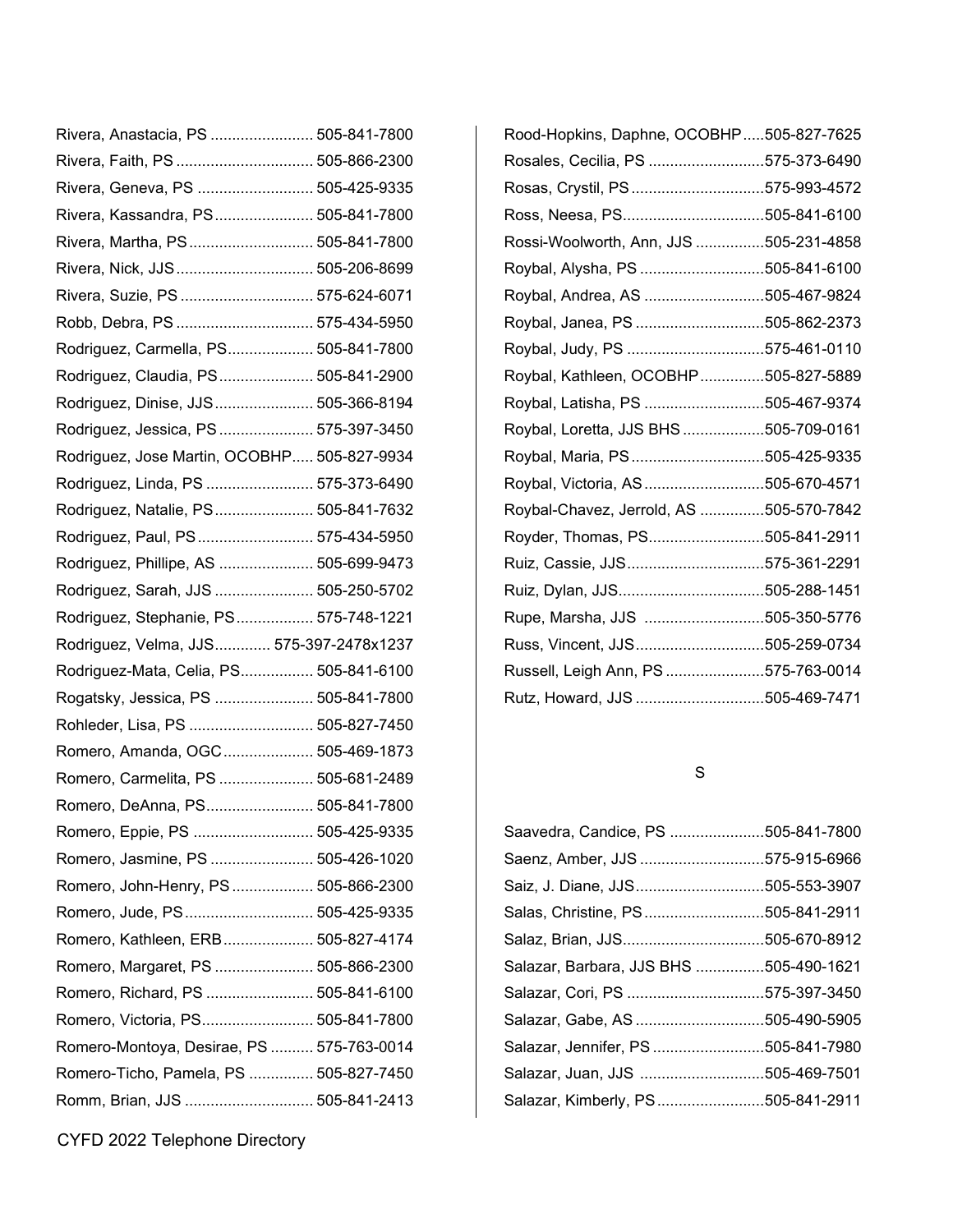| Salazar, Melissa, PS  505-841-7980       |  |
|------------------------------------------|--|
| Salazar, Michael, JJS 505-819-8322       |  |
| Salazar, Nadine, AS 505-827-4017         |  |
| Salazar, NoraJean, PS 505-753-7191       |  |
| Salazar, Pita, PS  505-827-7450          |  |
| Salazar, Reuben, JJS  505-629-7122       |  |
| Salazar, Victoria, PS  505-841-6100      |  |
| Salinas, Leticia, PS  505-841-6100       |  |
| Salmons, Mikayla, PS  505-827-7450       |  |
| Sanchez, Amanda, PS 505-841-6100         |  |
| Sanchez, Annette, JJS 505-841-2494       |  |
| Sanchez, Ashlee Rae, PS 505-841-7800     |  |
| Sanchez, Camille, PS  505-841-7800       |  |
| Sanchez, Cassandra, PS 575-445-2358      |  |
| Sanchez, Donna, PS 575-894-3414          |  |
|                                          |  |
| Sanchez, Kraig, JJS 505-490-5340         |  |
| Sanchez, Jerry, JJS  575-449-5408        |  |
| Sanchez, Maryann, PS  575-434-5950       |  |
| Sanchez, Paul, ITD  505-372-8424         |  |
| Sanchez, Roberta, AS  505-827-8096       |  |
| Sanchez, Sonia, PS  575-624-6071         |  |
| Sanchez, Suzanne, PS  505-841-2911       |  |
| Sanchez, Taumi, JJS  505-470-8175        |  |
| Sanchez-Enriquez, Jorge, PS 575-887-3576 |  |
| Sanders, Kathleen, PS 505-425-9335       |  |
| Sandoval, Andrea, JJS 505-690-0278       |  |
| Sandoval, Janet, PS 505-827-4573         |  |
| Sandoval, Josefina, JJS 505-841-4390     |  |
| Sandoval, Melissa, PS  505-753-7191      |  |
| Sandoval, Mona, JJS BHS 505-257-8789     |  |
| Sandoval, Rebecca, PS  505-285-6673      |  |
| Sandoval, Valerie, PS  505-827-8400      |  |
| Sanner, Haley, PS 505-841-2900           |  |
| Santamaria, Damaris, PS 505-841-6100     |  |
| Santana, Jolene, PS  505-841-2911        |  |
| Santistevan, Ben, JJS  505-231-3258      |  |

| Sarellano, Cande, PS 575-624-6071      |  |
|----------------------------------------|--|
| Sauceda, Dezideria, PS505-866-2300     |  |
| Saucedo, Ursula, JJS 505-722-7857x1206 |  |
| Savadra, Gerri, PS505-841-6100         |  |
| Savage, Veronica, PS575-758-8871       |  |
| Scates, Shryl, JJS505-841-7630         |  |
| Schaefer, Jessie, JJS 505-350-6297     |  |
| Schliening, Kelli, PS505-827-7450      |  |
| Schwantes, Sara, PS505-841-6100        |  |
| Schwettmann, William, AS505-469-6225   |  |
| Scott, Michael, JJS 505-470-9640       |  |
| Sears, Jr., Donald, PS 505-771-5990    |  |
| Sears, Sven, PS575-434-5950            |  |
| Sedillo, Justine, PS505-841-7980       |  |
| Sedillo, Lucinda, JJS 505-946-8065     |  |
| Sedler, Courtenay, PS505-841-7800      |  |
| Seethapathi, Sujatha, ITD505-660-1749  |  |
| Seiler-Montano, Sandra, PS505-771-5990 |  |
| Seitzinger, Suzanne, JJS 505-320-0514  |  |
| Selph, Jason, JJS 505-841-2403         |  |
| Sena, Cynthia, PS575-763-0014          |  |
| Sena, Melissa, PS505-841-2911          |  |
| Sena, Michelle, PS505-827-7450         |  |
| Serrano, Yolanda, JJS505-394-2224      |  |
| Shack, Samantha, PS505-841-2911        |  |
| Shainin, Crystal, PS505-771-5990       |  |
| Shannon, Priscilla, PS 505-327-5316    |  |
| Shapiro, Don, JJS505-228-9283          |  |
| Shaw, RaGina, PS575-538-2945           |  |
| Shepherd, Andreka, PS575-434-5950      |  |
| Shinnick, Brandy, PS 505-841-2911      |  |
| Short, Annamaria, PS 575-763-0014      |  |
| Sidenblad, Kenneth, PS505-841-7800     |  |
| Sierra, Josie, HR505-841-2967          |  |
| Sierra, Suzanne, PS 575-538-2945       |  |
| Silva, Adrian, PS505-841-7800          |  |
| Silva, Andrea, PS505-841-6100          |  |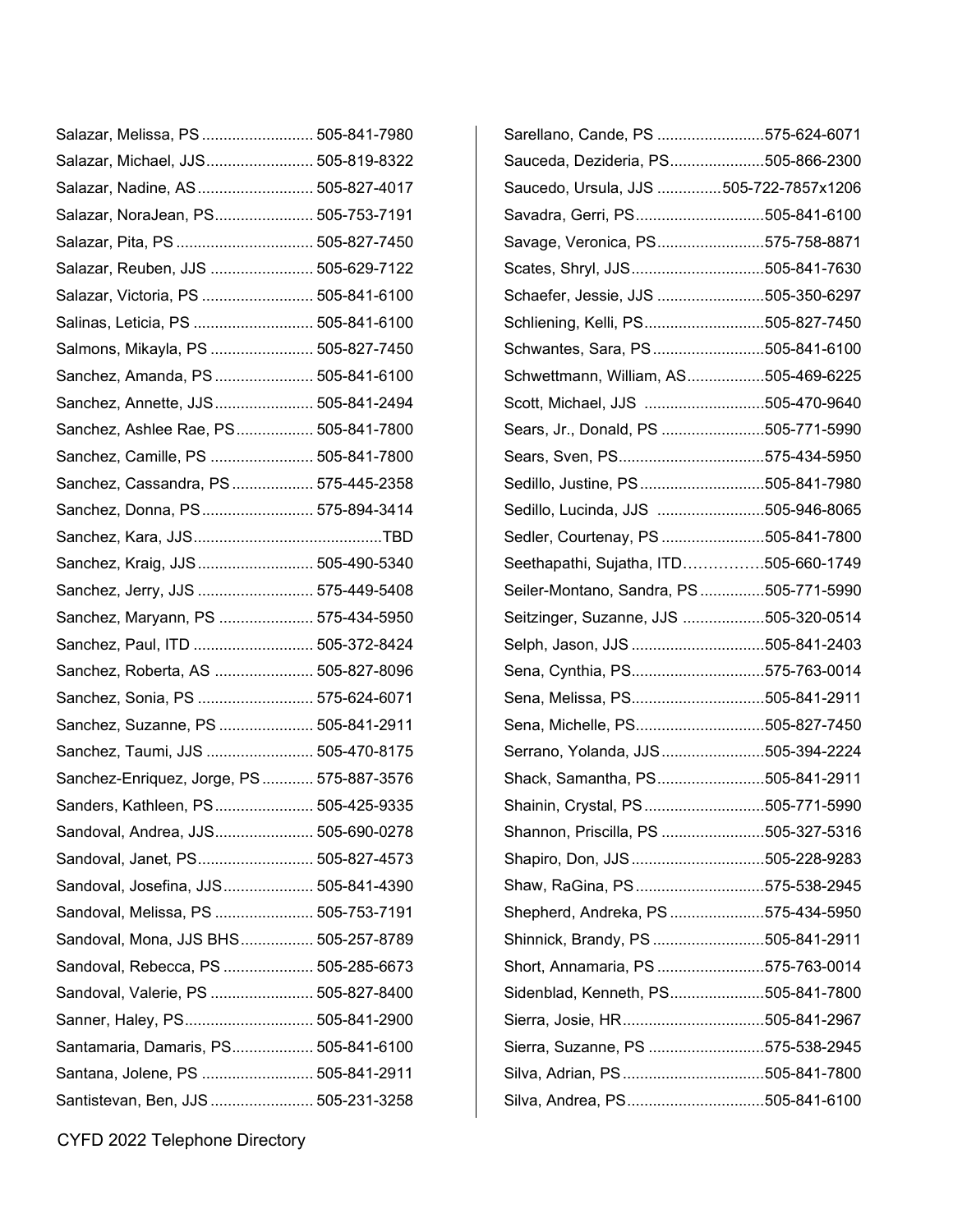| Silva, Danielle, JJS  505-476-2300     |  |
|----------------------------------------|--|
| Silva, Stephanie, JJS  575-418-8386    |  |
| Simmons, Jerica, PS 505-827-8400       |  |
| Sinclair, Miranada, PS 505-841-2911    |  |
| Sione, Crystal, JJS 575-781-1870       |  |
| Sisneros, Christiana, PS  505-841-7800 |  |
| Sisneros, Janet, JJS  505-470-8539     |  |
| Sisneros, Julie, PS  505-425-9335      |  |
| Sisneros, Manuel, JJS  505-218-0504    |  |
| Sisneros, Michael, JJS 505-695-6930    |  |
| Skeet, Linda, PS  505-863-9556         |  |
| Skinner, Matthew, JJS  575-740-1216    |  |
| Sloman, Nathan, PS 505-827-4575        |  |
| Smith, Chelsea, PS 505-327-5316        |  |
| Smith, Connie, PS 505-327-5316         |  |
| Smith, Jacquelin, PS 505-426-1020      |  |
| Smith, Jami, PS 505-327-5316           |  |
| Smith, Kurt, PS 505-827-7450           |  |
| Smith, Rachel, PS  505-863-9556        |  |
| Smyth, Shannon, JJS 505-259-4345       |  |
| Solis, Jacquelyn, PS  505-841-6100     |  |
| Soliz, Tammy, PS 505-327-5316          |  |
| Sorrelhorse, Veronica, PS 505-327-5316 |  |
| Sosa, Jennifer, PS  575-538-2945       |  |
| Sosa-Garner, April, PS 575-397-3450    |  |
| Soto, Concepcion, PS  575-373-6490     |  |
| Soto, Eddy, PS 575-373-6490            |  |
| Soto, Milissa, PS  505-257-8759        |  |
| Sparno, Christopher, ITD505-231-6114   |  |
| Stafford, Robert, OCOBHP  505-827-3837 |  |
| Stanaland, Isaac, PS 575-373-6490      |  |
| Stanley, Dina, PS  575-445-2358        |  |
| Standridge, Jessie, HR  505-827-5708   |  |
| Stein, Michael, JJS  505-470-9389      |  |
| Steward, Abraham, JJS  575-373-5807    |  |
| Stone, George, PS 575-434-5950         |  |
| Suazo, Santana, PS 505-753-7191        |  |

| Sundermann, Lara, PS 505-841-7980 |  |
|-----------------------------------|--|
| Swain, Estella, PS505-827-8400    |  |
|                                   |  |

### T

| Tafoya, Joshua, PS575-373-6490            |  |
|-------------------------------------------|--|
| Talbott, Chynna, JJS 505-419-7495         |  |
| Talmadge, Rebecca, AS505-331-8924         |  |
| Tanuz, Marylina, PS505-753-7191           |  |
| Tapia, Floria, PS 575-763-0014            |  |
| Taylor, Christopher, ITD 505-372-8416     |  |
| Taylor, Deanna, PS505-327-5316            |  |
| Teal, Irene, PS505-841-2900               |  |
| Teasdale, William, PS505-216-8227         |  |
| Tena, Francelia, PS 575-546-6557          |  |
| Tennison, Janelle, JJS505-554-9645        |  |
| Terrazas-Masterson, Laura, PS575-373-6490 |  |
| Tessman, Cynthia, PS505-841-7980          |  |
| Tessmann, Christine, JJS505-795-1514      |  |
| Tharpe, Casey, PS505-771-5990             |  |
| Thomas, Dee, JJS 505-372-8289             |  |
| Threadgill, Michelle, PS 505-841-7800     |  |
| Tingle, Christine, PS505-841-6100         |  |
| Tingwall, Leighann, AS 505 827-8022       |  |
| Tinstman, Jeffrey, OCOBHP505-231-5057     |  |
| Tipton, Mary, PS 575-758-8871             |  |
| Toledo, Tashanne, JJS BHS 505-309-2294    |  |
| Toliver, Jeffrey, JJS 505-412-7615        |  |
| Trevino, Presha, PS575-397-3450           |  |
| Trivizo, Katherine, JJS575-524-6360       |  |
| Trousdale, Bryony, PS575-397-3450         |  |
| Trujillo, Angelica, PS505-827-8088        |  |
| Trujillo, Angelina, PS 505-866-2300       |  |
| Trujillo, Anthony, APDT 575-445-2358x114  |  |
| Trujillo, Ashley, JJS 505-250-9437        |  |
| Trujillo, Brittany, PS 505-841-2911       |  |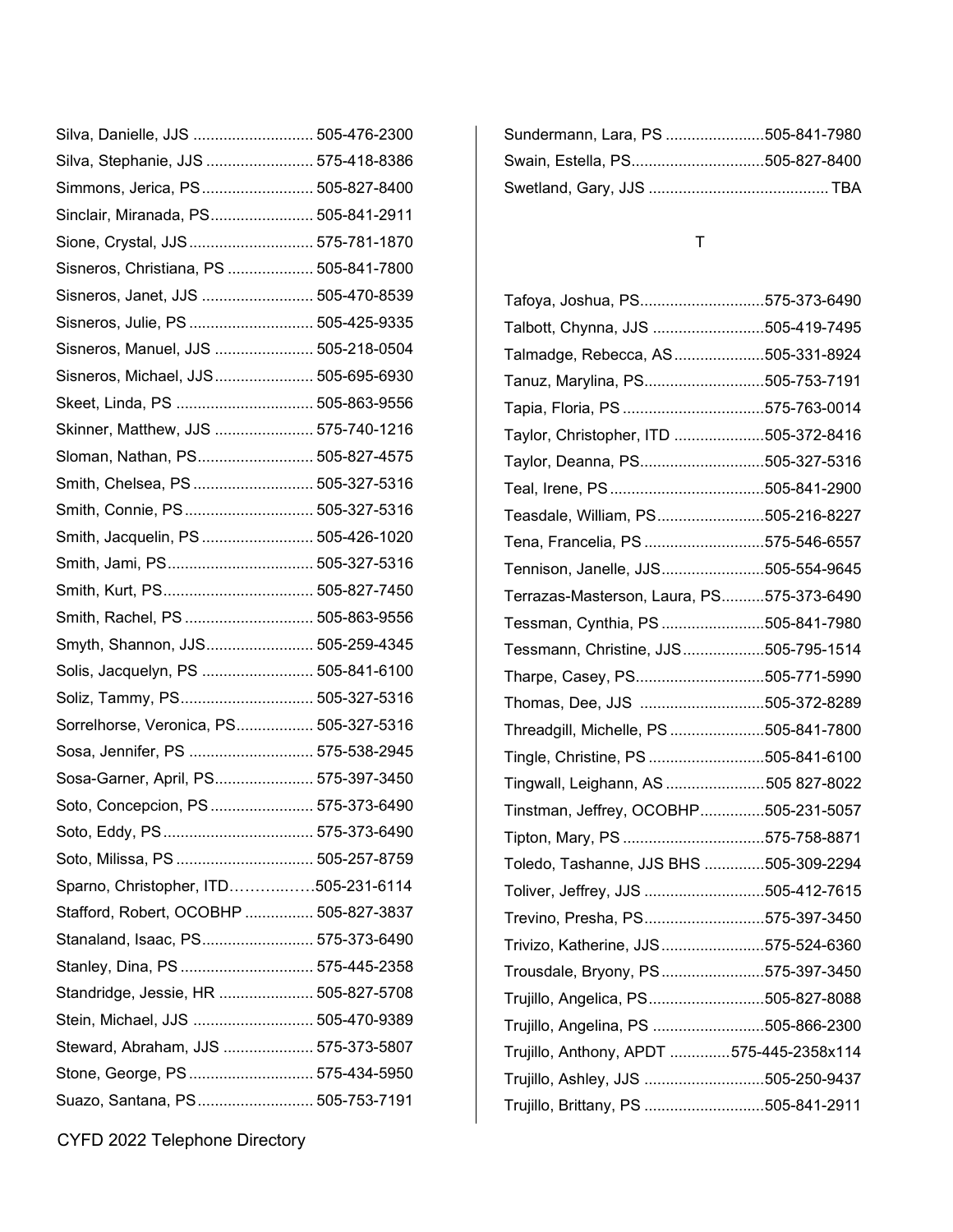| Trujillo, Delphine, PS 505-827-8415       |  |
|-------------------------------------------|--|
| Trujillo, Diana P, JJS BHS  505-841-4869  |  |
| Trujillo, Diana, JJS BHS 505-690-1487     |  |
| Trujillo, Frankie Lee, PS 505-841-2911    |  |
| Trujillo, Jacqueline, JJS  .575-644-8077  |  |
| Trujillo, Jan, PS  505-841-2911           |  |
| Trujillo, Jasmin, PS  505-841-2900        |  |
| Trujillo, Jocelyn, PS 505-426-1020        |  |
|                                           |  |
| Trujillo, Jovonn, PS  505-841-7800        |  |
| Trujillo, Leilani, PS  505-771-5990       |  |
| Trujillo, Lynette, JJS BHS  505-231-5854  |  |
| Trujillo, Mariah, PS 505-285-6673         |  |
| Trujillo, Melissa, PS 505-827-7450        |  |
| Trujillo, Natasha, PS  505-841-2911       |  |
| Trujillo-Fierro, Dorothy, PS 505-841-6100 |  |
| Tupper, Jamie, PS  575-445-2358           |  |
| Turrieta, Annette, PS 575-373-6490        |  |
| U                                         |  |

| Ulibarri, Peggy, PS 505-753-7191       |  |
|----------------------------------------|--|
| Umstead, Cassandra, PS 505-841-6100    |  |
| Urban, Mayra, JJS  575-469-6058        |  |
| Uribe-Lira, Miriam, PS 575-624-6071    |  |
| Urquidez, Roxann, JJS BHS 505-365-3440 |  |

#### V

| Valdez, Celia, PS  575-373-6490    |  |
|------------------------------------|--|
| Valdez, Mario, JJS  575-618-7633   |  |
| Valdez, Marlinda, PS 505-866-2300  |  |
| Valdez, Michelle, PS  505-827-7450 |  |
| Valdez, Misti, PS  575-763-0014    |  |
| Valdez, Paige, PS  505-841-7800    |  |
| Valdez, Sergio, JJS 575-449-5287   |  |
| Valdez, Sharon, PS 505-425-9335    |  |
| Valdez, Sonia, PS  575-758-8871    |  |
| CYFD 2022 Telephone Directory      |  |

| Valencia, Ashley, PS 505-841-2911           |  |
|---------------------------------------------|--|
| Valencia, Franchesca, PS 505-841-2900       |  |
| Valencia, Raoul, PS505-589-8359             |  |
| Valenzuela, Kathleen, PS 575-397-3450       |  |
| Valenzuela, Marc, JJS 505-259-1780          |  |
| Vallejos, Audra, PS505-841-7800             |  |
| Vallejos, Ismael, JJS505-819-9812           |  |
| Vallo, Colinda, PS505-251-8751              |  |
| Valverde, Valerie, JJS 505-480-2452         |  |
| Van Winkle, Tina, PS575-835-2716            |  |
| VanderWagen, Amanda, PS575-373-6490         |  |
| Varela, Alan, JJS 575-635-6512              |  |
| Varela, Cindy, JJS 505-629-3223             |  |
| Varela, M. Angelica, PS575-373-6490         |  |
| Varela, Maria, PS575-624-6071               |  |
| Varol, Deborah, PS505-753-7191              |  |
| Vasquez, Maria, PS 575-624-6071             |  |
| Velarde, Melinda, JJS505-927-3958           |  |
| Velasquez, Kevin (Julian), JJS 505-318-6783 |  |
| Velasquez, Valerie, PS 505-425-9335         |  |
| Venegas, Ray, PS505-841-6150                |  |
| Veracka, Amanda, PS 505-841-7800            |  |
| Vergara Garcia, Nubia, PS 505-866-2300      |  |
| Vidal, Corina, PS505-841-6100               |  |
| Vidal, Juan, PS 505-841-2900                |  |
| Vidaurri, Juan, PS575-763-0014              |  |
| Vienna, Josephine, PS 575-894-3414          |  |
| Vigil, Candace, PS505-327-5316              |  |
| Vigil, Diana, JJS505-367-3718x1200          |  |
|                                             |  |
| Vigil, Katherine, PS505-841-6100            |  |
|                                             |  |
| Vigil, Mary Helen, PS505-476-0308           |  |
| Vigil, Monica, PS505-841-6100               |  |
| Vigil, Phillip, JJS575-202-0308             |  |
| Vigil, Sabrina, PS505-841-6100              |  |
| Vigil, Shannon, PS505-841-6100              |  |
|                                             |  |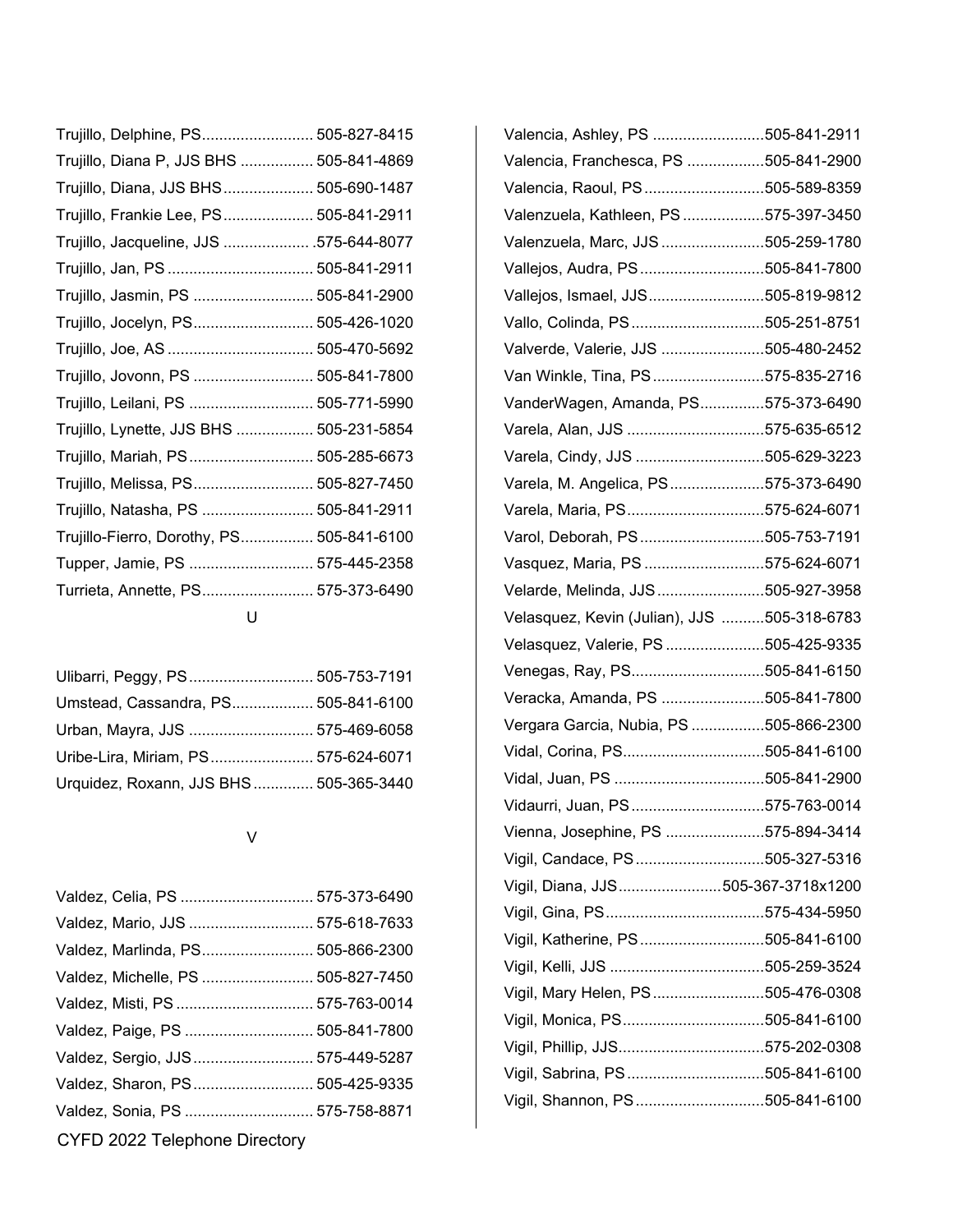| Vigil, Terese, HR  505-827-7945        |
|----------------------------------------|
| Vigil-Garcia, Donna, AS  505-827-4099  |
| Vigil-Rendon, Lucy, AS 505-827-7495    |
| Villa, Michael, JJS  505-470-5997      |
| Villagomez, Rosemary, PS  505-841-7800 |
| Villalobos, Nicole, PS  505-753-7191   |
| Villarreal, Irma, JJS  505-795-1662    |
| Villegas, Alberto, JJS  575-361-0074   |
| Viscarra, Gabriella, JJS 575-551-4805  |
| Vizcaino, Teresa, PS 505-425-9335      |
| Vowell, Patti, JJS  505-231-3489       |
|                                        |

### W

| Wade, Christy, PS 505-841-7800              |  |
|---------------------------------------------|--|
| Wakefield, Helen, PS  575-624-6071          |  |
| Walker, Waide, JJS 575-749-0152             |  |
| Walsh, Regina, PS  575-624-6071             |  |
| Warner, Ken, OCOBHP  505-827-3955           |  |
| Warren, Jennifer, PS 575-461-0110           |  |
| Washington, Jamal, JJS 505-695-6645         |  |
| Wayne, Stephen, PS 505-863-9556             |  |
| Weahkee, Sylvia, JJS  505-360-5042          |  |
| Weathers, Joy, PS  505-425-9335             |  |
| Weaver, Curtis, JJS  505-850-0508           |  |
| Wedding, Annastachea, PS 841-7800           |  |
| Weekley, Lisa, PS  575-624-6071             |  |
| Weiss, Jalyn, JJS  575-202-5992             |  |
| Weiss, William, PS  575-758-8871            |  |
| West, Brandon, PS 575-373-6490              |  |
| West, Debrah, AS  505-827-4408              |  |
| Westenberger, Christopher, PS  505-841-6100 |  |
| Whisenhunt, Yvette, PS  575-758-8871        |  |
| White, Alison, ITD505-841-6648              |  |
| White, Judith, AS 505-690-6787              |  |
| White, Whitney, PS  505-841-2900            |  |
| Whitney, Amanda, JJS 505-288-1662           |  |

| Wiggins, James, JJS505-350-3709     |  |
|-------------------------------------|--|
| Williams, Christy, JJS 505-670-2655 |  |
| Williams, Misty, JJS 505-660-8764   |  |
| Williams, Paul, PS505-841-6100      |  |
| Williams, Sheressa, PS 505-327-5316 |  |
| Willis, Shannon, PS 505-841-2911    |  |
| Wilson, Carol, JJS505-841-2433      |  |
| Wilson, Nicole, PS 505-841-2911     |  |
| Wisecup Charles, PS575-434-5950     |  |
|                                     |  |
| Wolf, Anna, JJS 505-553-2857        |  |
| Woods, Dominic, PS505-841-9150      |  |
| Wormley, Felicia, PS575-763-0014    |  |
| Wright, Pamela, PS505-327-5316      |  |

# Y

| Yatsattie, Robert, PS 505-841-6100 |  |
|------------------------------------|--|
| Yatsattie, Sara, PS505-841-6100    |  |
| Yazzie, Wyndsor, PS 505-841-2900   |  |
| Young, Nicole, JJS505-412-1456     |  |
| Young, Patricia, PS575-538-2945    |  |
| Young, Tyrone, JJS 505-629-2623    |  |
| Ysasi, Dora, JJS 575-942-5348      |  |

### Z

| Zachary, Shaina, PS575-763-0014    |  |
|------------------------------------|--|
| Zajac, Bernadette, PS505-841-7800  |  |
| Zamora, Diego, PS 505-866-2300     |  |
| Zamora, Humberto, JJS575-640-8347  |  |
| Zamora, Maricruz, PS505-841-7800   |  |
| Zapien, Jennifer, PS 505-841-7800  |  |
| Zaragosa, Judith, JJS 575-660-4086 |  |
| Zarinara, Kevin, JJS505-860-4493   |  |
| Zhou, Cindy, ITD505-221-7883       |  |
| Zuniga, Dan, JJS 505-469-2295      |  |